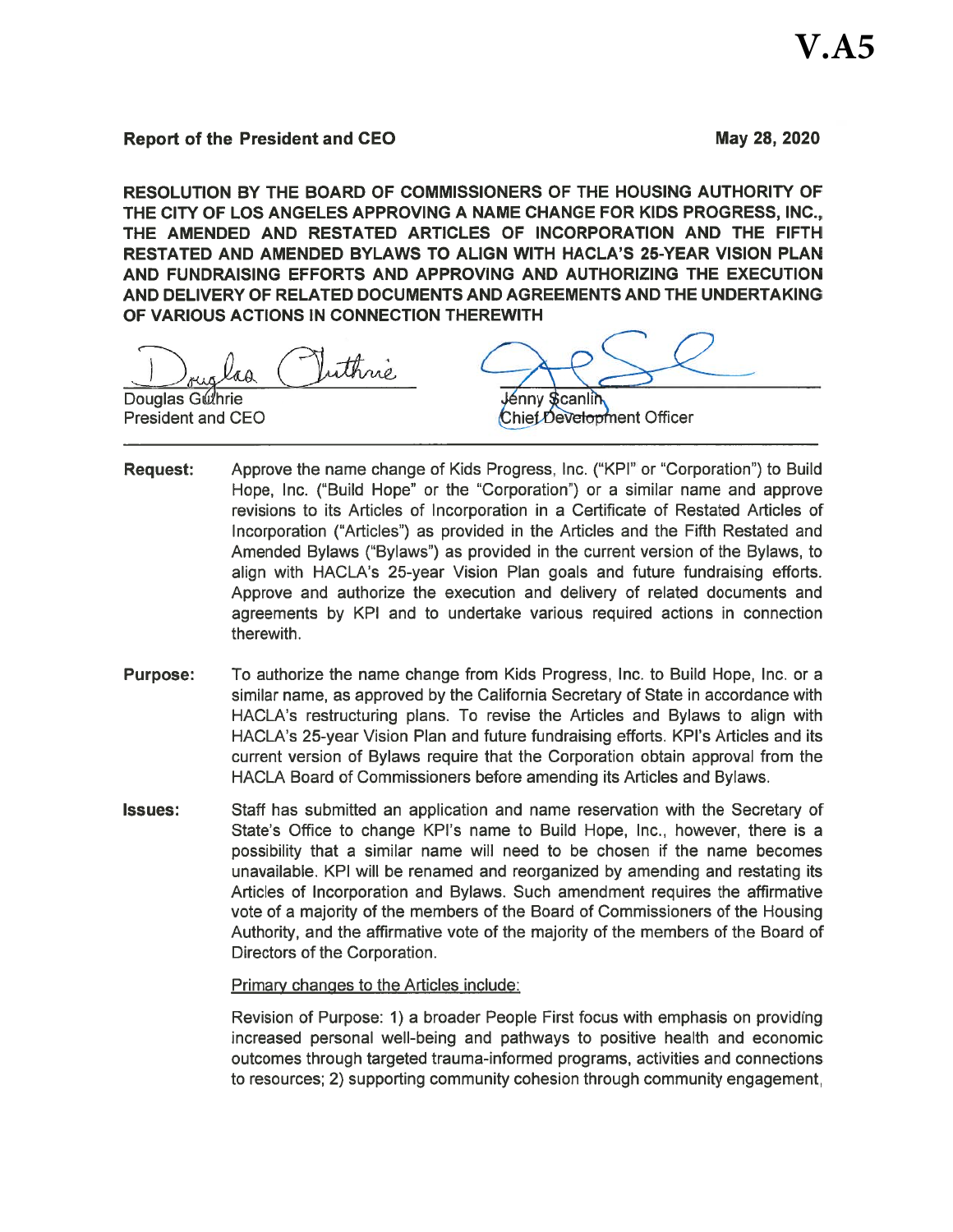promoting resident and participant leadership, community-building and public safety; and 3) providing resources that promote educational attainment and digital literacy with a focus on a two-generation approach, early intervention, building a scholarship fund and reducing the digital divide.

Revision of Corporate Activities: 1) while it is in existence, the Corporation may distribute any of its assets to the Housing Authority, and 2) various administrative provisions separating the Corporation and its day-to-day activities from the Housing Authority.

Revision to Dissolution section: 1) upon dissolution, the Corporation may distribute its assets to the Housing Authority or a non-profit instrumentality of the Housing Authority 2) the Corporation may not, without an affirmative vote of all members of the Governing Board, dissolve or liquidate or file for bankruptcy; merge with another entity; sell all or substantially all of its assets to another entity; authorize an amendment to the Articles or [Bylaws] without an affirmative vote of a quorum of all members then present at a meeting; incur or assume indebtedness without an affirmative vote of a quorum of all members then present at a meeting.

Updates to various other minor administrative provisions.

### Primary changes to the Bylaws include:

Revision of Purpose: 1) a broader People First focus with emphasis on providing increased personal well-being and pathways to positive health and economic outcomes through targeted trauma-informed programs, activities and connections to resources; 2) supporting community cohesion through community engagement, promoting resident and participant leadership, community-building and public safety; and 3) providing resources that promote educational attainment and digital literacy with a focus on a two-generation approach, early intervention, building a scholarship fund and reducing the digital divide.

 Revision of Dedication of Assets: 1) upon dissolution, the Corporation may distribute its assets to the Housing Authority or a non-profit instrumentality of the Housing Authority.

 Revision to the Board Seats, committees and concept of trustees to improve functionality of the Board and emphasized approach on fundraising.

 It is the primary goal of the Corporation to leverage support for the strategic outcomes of the People module within HACLA's Vision Plan to empower and support residents living in HACLA's subsidized housing programs. Using housing as the foundational intersection for health and wellness, education, and employment, it is the intent of staff that the Corporation to raise capital to expand pathways for opportunities that can lead to greater family stability and upward mobility.

 With this action, staff will develop the infrastructure necessary to be a sustainable non-profit entity with a focus on evidence-based initiatives connected to solid metrics and positive results that lead to increased capacity and scale of programming. We will accomplish this in part by amending the Articles of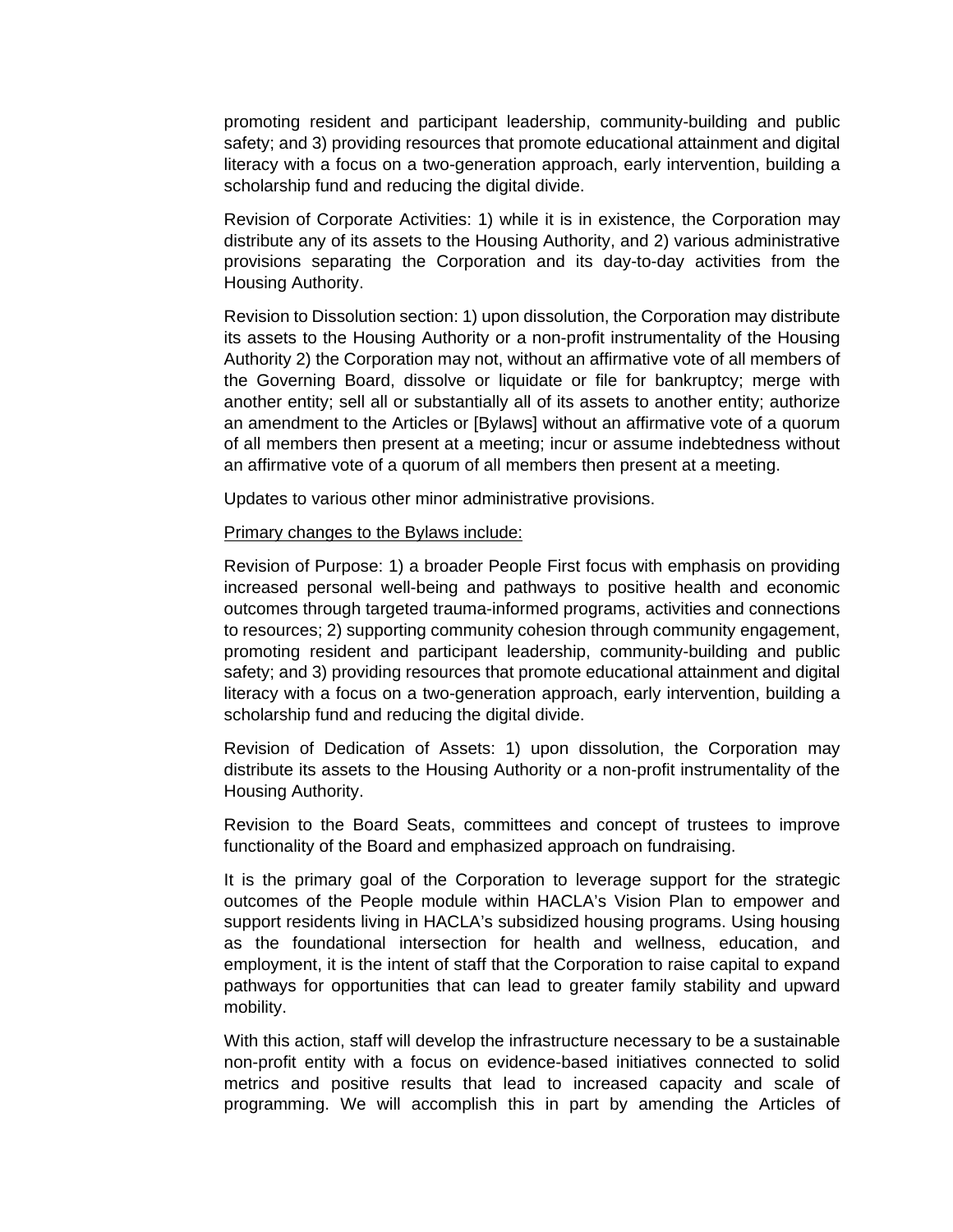Incorporation and the Corporation's Bylaws to better reflect the goals and specific People First investments set forth in the Vision Plan. These changes will allow the Corporation to expand its scope of purpose and allow for greater ability to adapt to meet the needs of HACLA residents and program participants.

Approval of these revisions will provide the opportunity to update the Corporation's web presence and donation/legacy giving functionality, and in expanding Build HOPE's brand recognition that began with the launch of HACLA's 25-year Vision Plan. Staff intends to create a new logo and branded collateral, a new web platform and a dashboard framework that will be a visual plate-glass window to attract potential donors and invite participation and volunteers to assist with HACLA's programs and services.

# **Vision Plan: People Strategy in Full (Strategies 1-15); Investment areas: Resident and Participant Leadership, Trauma Informed Service Delivery, Community Health & Wellness, Public Safety**

The People module of Build HOPE is focused on actions that support resident and participant supportive programs, services, partnerships and resources. The revisions being made as part of this Board action are taken directly from the Build HOPE's People investment areas to align KPI's structure and purpose to support outcome attainment for the entirety of the People module.

# **Pathways Strategy 8; Evaluate and Facilitate modifications to the organizational chart and structure to regularly improve lines of communication, program alignments and succession planning.**

This section outlines the foundational human capital planning investments and actions designed to help establish the structure necessary to implement Build HOPE. This Board action supports both internal organizational stability and succession planning through better alignment with Build HOPE implementation strategies.

**Funding:** No funding is required for this action.

### **Environmental Review:** N/A

### **Section 3:** N/A

### **Attachments:**

- 1. Resolution
- 2. Clean and Redline: Fifth Amended and Restated Bylaws
- 3. Clean and Redline: Certificate of Restated Articles of Incorporation for the Amended and Restated Articles of Incorporation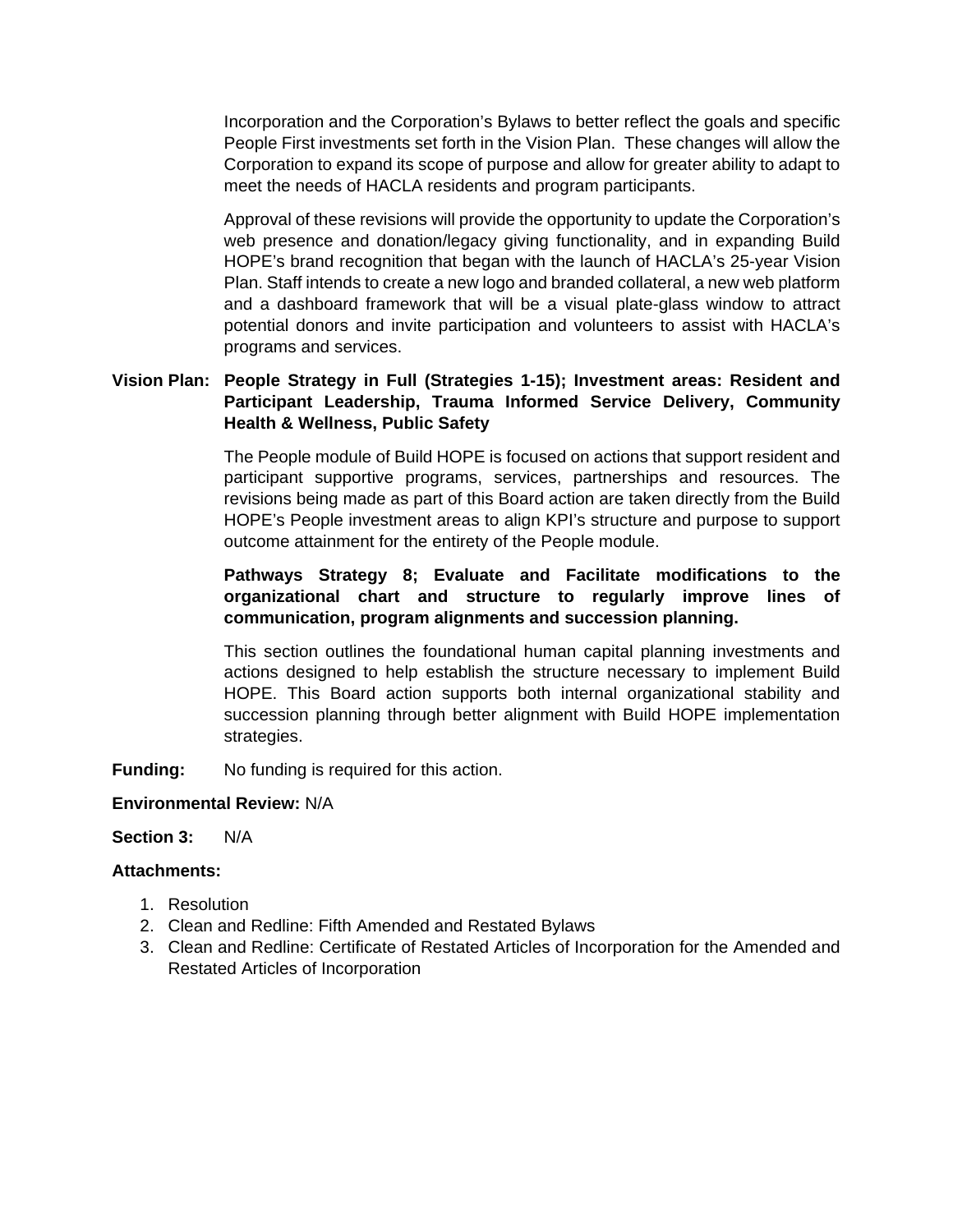### RESOLUTION NO. \_\_\_\_\_\_\_\_\_\_\_\_

# **RESOLUTION BY THE BOARD OF COMMISSIONERS OF THE HOUSING AUTHORITY OF THE CITY OF LOS ANGELES APPROVING A NAME CHANGE FOR KIDS PROGRESS, INC., THE AMENDED AND RESTATED ARTICLES OF INCORPORATION AND THE FIFTH RESTATED AND AMENDED BYLAWS TO ALIGN WITH HACLA'S 25-YEAR VISION PLAN AND FUNDRAISING EFFORTS AND APPROVING AND AUTHORIZING THE EXECUTION AND DELIVERY OF RELATED DOCUMENTS AND AGREEMENTS AND THE UNDERTAKING OF VARIOUS ACTIONS IN CONNECTION THEREWITH**

**WHEREAS**, the Housing Authority of the City of Los Angeles ("Housing Authority") established Kids Progress, Inc. ("KPI") on July 26, 2002 as a nonprofit instrumentality to support programs and provide opportunities that improve the quality of life for children, youth and families that reside in public housing; and

**WHEREAS**, on May 24, 2018, through Resolution 9437, KPI's Board of Directors along with the Board of Commissioners of the Housing Authority of the City of Los Angeles approved amendments and changes to the Kids Progress, Inc. corporate bylaws as the Fourth Restated and Amended Bylaws of Kids Progress, Inc. ("Bylaws"); and

**WHEREAS,** in order to maximize the effectiveness of Kids Progress, Inc. and its direction and goals, the Housing Authority desires to align its goals with the Housing Authority's 25-year Vision Plan goals and fundraising efforts by changing its name to Build Hope, Inc. or a similar name as approved by the California Secretary of State, and change its purpose to reflect the People First goals of strategic investments within the Build Hope segment of the Vision Plan; and

**WHEREAS,** in order to implement the new direction and goals associated with this name and corporate purpose change, the Articles of Incorporation ("Articles") need to be amended, restated and approved by the California Secretary of State ("Secretary of State") and the Bylaws need to be amended to reflect these changes; and

**WHEREAS,** currently, amendments to the Articles of Incorporation and Bylaws require approval by a majority vote of the Board of Directors and must be approved by the HACLA Board of Commissioners, with the Articles approved by the Secretary of State; and with the new revisions, amendments to the Articles only must be approved by both the Board of Directors and the HACLA Board of Commissioners.

**NOW, THEREFORE, IT BE RESOLVED** that the Housing Authority Board of Commissioners 1) approves and adopts the name change from Kids Progress, Inc. to Build Hope, Inc. or such similar name as approved by the Secretary of State; 2) approves the Fifth Restated and Amended Bylaws of KPI to reflect a name change and revision of corporate purpose and board seats, committees and advisory boards; 3) approves the KPI Amended and Restated Articles of Incorporation as set forth in the Revised Certificate Articles of Incorporation to reflect a name change and revision of corporate purpose with such changes as required by the Secretary of State; and 4) approves the execution by the President and other officers of the Corporation of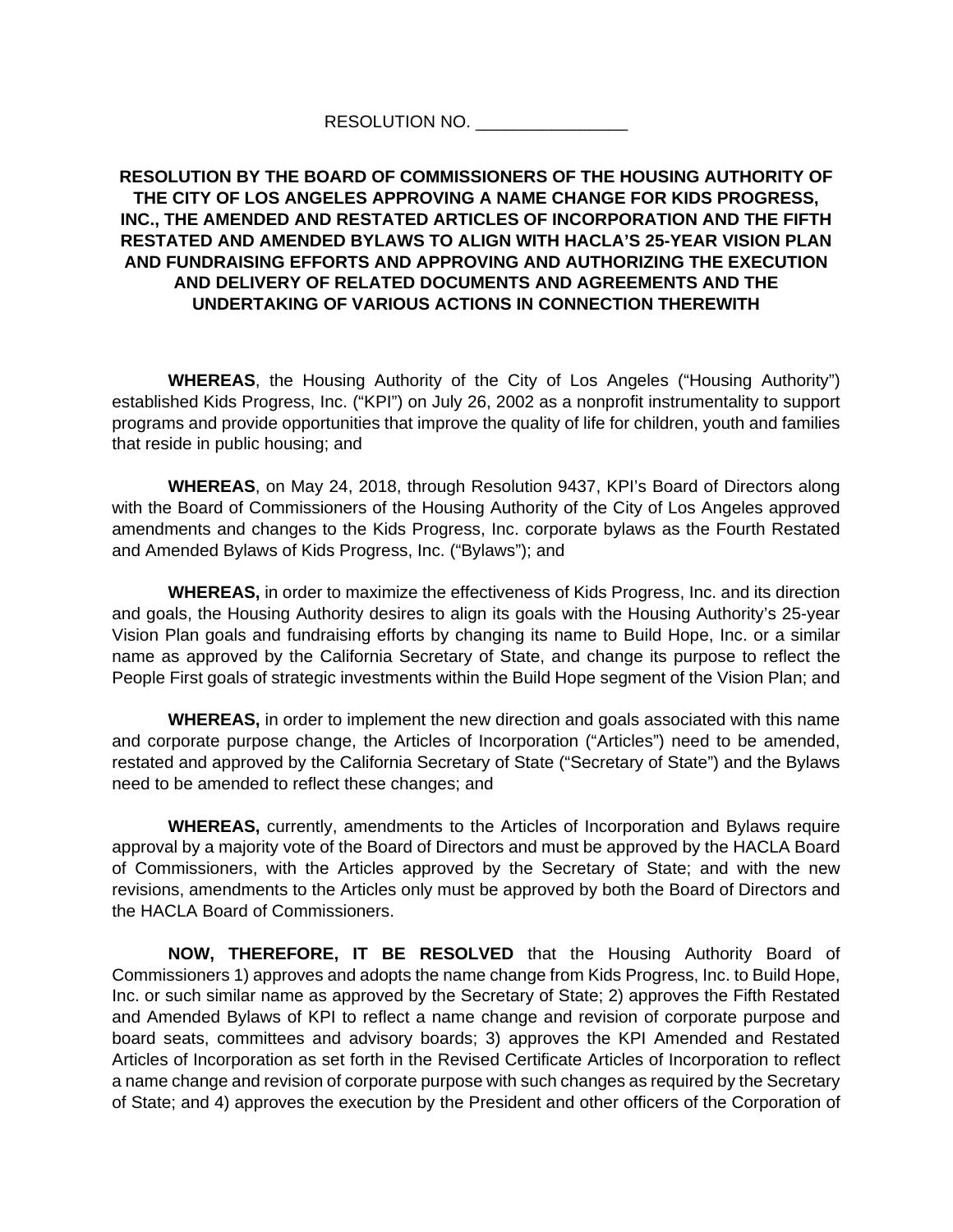related documents and certificates to effectuate the intent of this resolution and the undertaking of various actions in connection therewith, all as approved by legal counsel.

**BE IT FURTHER RESOLVED** that this Resolution shall take effect immediately.

 HOUSING AUTHORITY OF THE CITY OF LOS ANGELES

By: \_\_\_\_\_\_\_\_\_\_\_\_\_\_\_\_\_\_\_\_\_\_\_

**Chairperson** Chairperson

APPROVED AS TO FORM: JAMES JOHNSON

By: \_\_\_\_\_\_\_\_\_\_\_\_\_\_\_\_\_\_\_\_\_\_\_\_\_\_\_\_\_

General Counsel

DATE ADOPTED: \_\_\_\_\_\_\_\_\_\_\_\_\_\_\_\_\_\_\_\_\_\_\_\_\_\_\_\_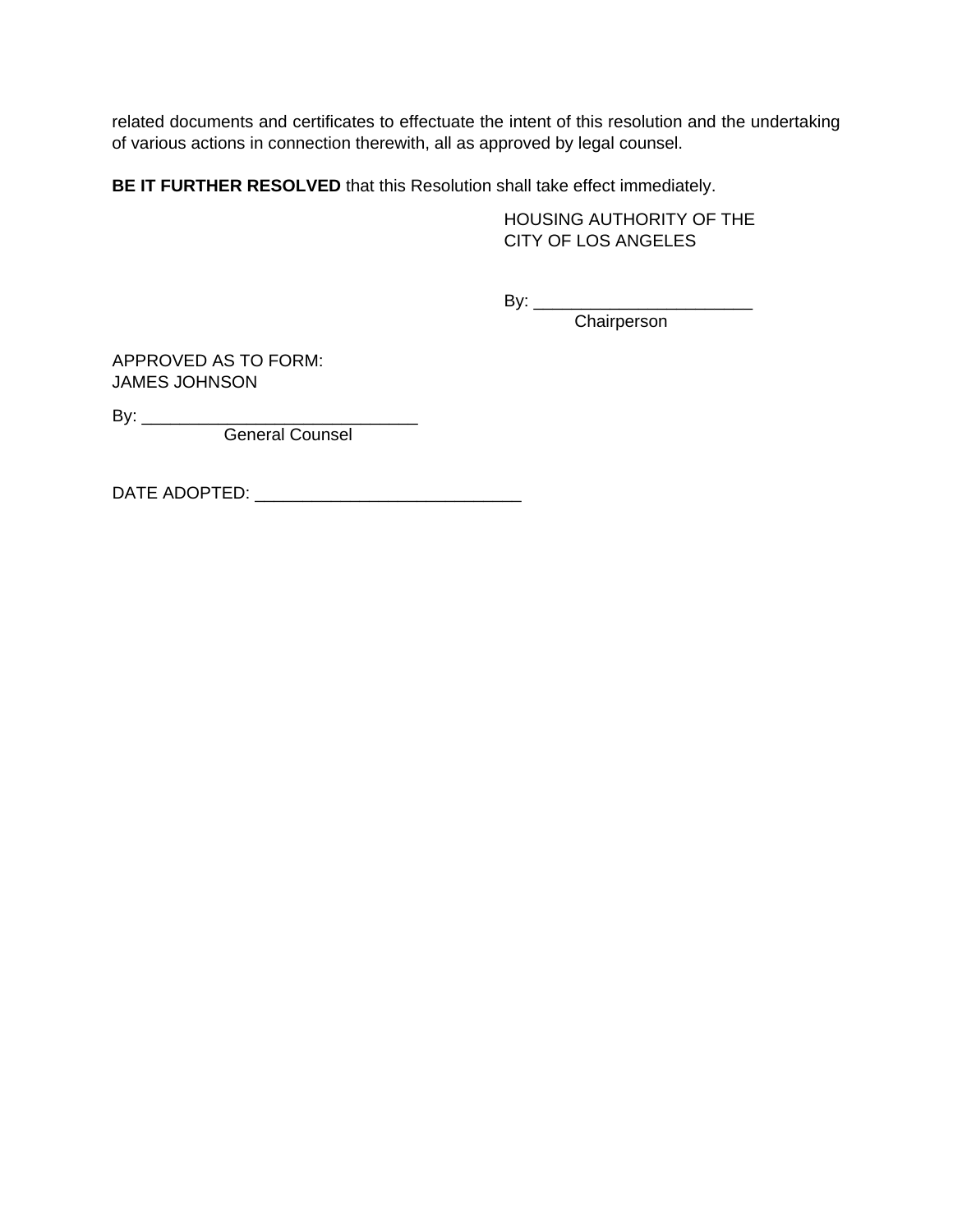# **FIFTH RESTATED AND AMENDED BYLAWS OF BUILD HOPE, INC. A CALIFORNIA NONPROFIT PUBLIC BENEFIT CORPORATION**

### **ARTICLE I ORGANIZATION**

# 1.1 Name. The name of this Corporation is BUILD HOPE, INC. ("**Corporation**").

1.2 Purpose. The Corporation is a nonprofit public benefit corporation and is not organized for the private gain of any person. It is organized under the Nonprofit Public Benefit Corporation Law of the State of California, at Title 1, Division 2, Parts 1 and 2 of the California Corporations Code. The specific purposes of this Corporation are:

- (a) to improve the quality of life and well-being of children, youth, low income individuals and families living in public housing, Section 8 and other residential housing units("**Residential Programs**") owned or operated by the Housing Authority of the City of Los Angeles, California ("**Housing Authority**") by providing increased pathways to positive health and economic outcomes through targeted trauma-informed and culturallyappropriate programs and connections to training, employment and resources as well as supporting community cohesion through community engagement, promoting resident and participant leadership, community-building activities, and public safety;
- (b) to improve opportunities for mobility by providing supportive services and resources that promote educational attainment and digital literacy with a focus on a two-generation approach, early intervention, building a scholarship fund, digital connectivity, family stability, and economic security;
- (c) to engage in any other activities in furtherance of the purposes for which the Corporation is formed; and
- (d) to receive, invest and utilize funds and property acquired through the solicitation of contributions, donations, grants, gifts, bequests and the like for the purposes for which the Corporation is formed.

 1.3 Limitation on Corporate Activities. The Corporation is organized and operated exclusively for charitable or social welfare purposes within the meaning of section  $501(c)(3)$  of the Internal Revenue Code of 1986, as amended ("**Code**"). The Corporation shall not carry on any other activities not permitted to be carried on (a) by a corporation exempt from federal income tax under section  $501(c)(3)$  of the Code, or (b) with corporate contributions which are deductible under section  $170(c)(2)$  of the Code.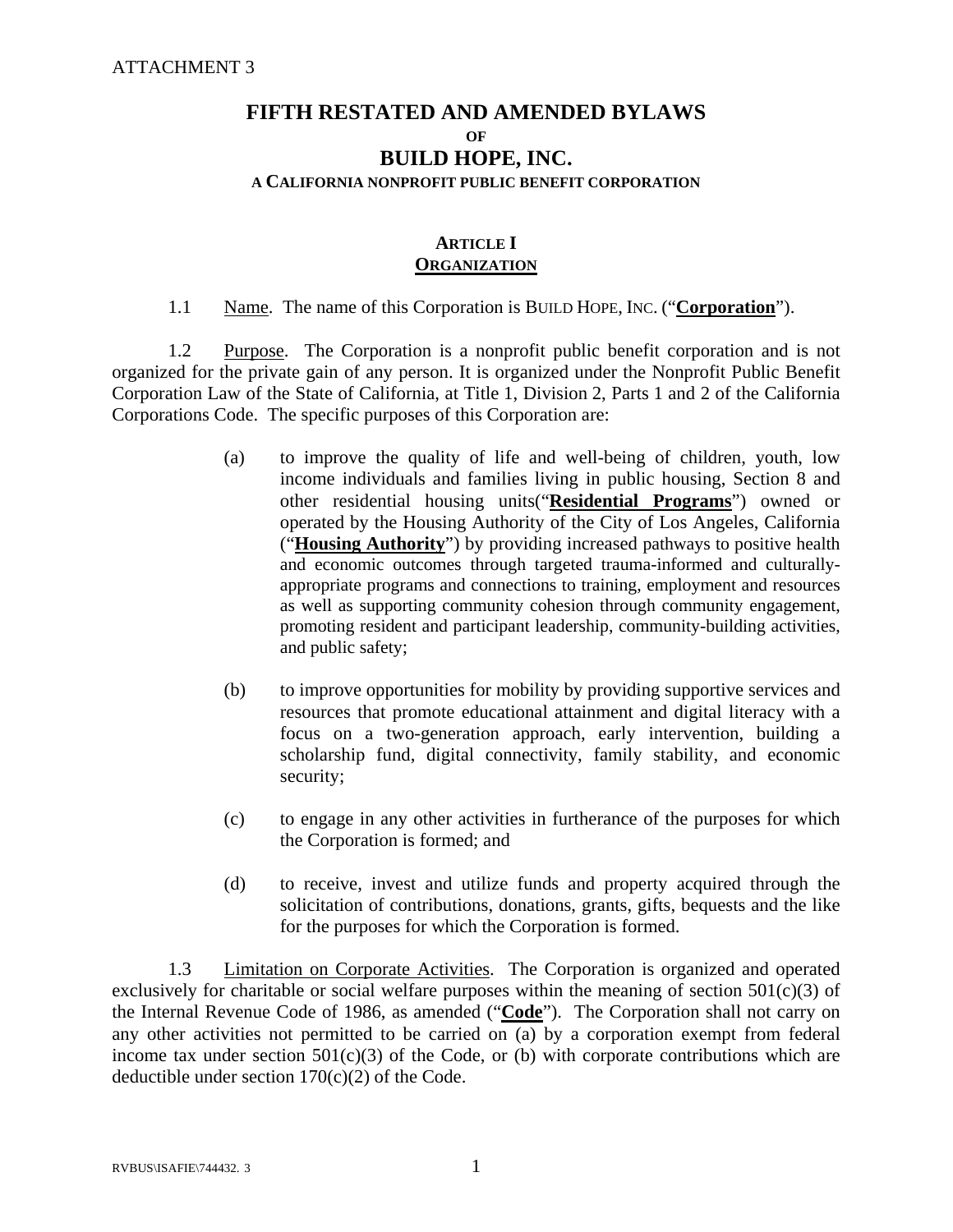1.4 Dedication of Assets. The property of this Corporation is irrevocably dedicated to charitable purposes, and no part of the net income or assets of this Corporation shall ever inure to the benefit of any director, officer or member thereof or to the benefit of any private person. Upon the dissolution or winding up of the Corporation, none of the assets of the Corporation shall be distributable to any director, officer or member thereof or to the benefit of any private person and any assets remaining after payment or provision for payment, of all debts and liabilities of this Corporation shall be distributed to either: (1) the Housing Authority of the City of Los Angeles or its successor governmental entity; or (2) any instrumentality of the Housing Authority that is a nonprofit public benefit corporation organized under the California Nonprofit Public Benefit Corporation Law which is organized and operated exclusively for charitable or social welfare purposes and which has established and maintained its tax-exempt status under Section  $501(c)(3)$  or Section  $501(c)(4)$  of the Code.

 1.5 Principal Office. The principal office for the transaction of the activities and affairs of this Corporation shall be located and maintained at 2600 Wilshire Boulevard, Los Angeles, California 90057. The Governing Board (as that term is defined in Section 3.1 of these Bylaws) is hereby granted full power and authority to change the location of the principal office of the Corporation from one location to another location within Los Angeles County. Any such change shall be noted by the Secretary in these Bylaws, but shall not be considered an amendment of these Bylaws. The Corporation may also have offices at such other places, within or without Los Angeles County, as its business may require and as the Governing Board may designate.

# **ARTICLE II MEMBERS**

 Pursuant to Section 5310 of the Nonprofit Public Benefit Corporation Law and to the Articles of Incorporation, the Corporation shall have no members as that term is defined by Section 5056 of the California Corporations Code ("CCC"), and shall be governed solely by its Governing Board in accordance with these Bylaws. Pursuant to Section 5310(b) of the CCC, any action which would otherwise require approval by a majority of all members shall only require the approval of the Governing Board. The Corporation may refer to persons or entities associated with it as "members" even though those persons or entities are not voting members, but no such reference shall constitute anyone a member within the meaning of section 5056 of the CCC.

### **ARTICLE III BOARD OF DIRECTORS**

 3.1 General and Specific Powers. Subject to the provisions and limitations of the California Nonprofit Public Benefit Corporation Law and any other applicable laws, and subject to any limitations in the Articles of Incorporation or these Bylaws, the Corporation's activities and affairs shall be managed, and all corporate powers shall be exercised, by or under the direction of the Board of Directors ("**Governing Board**"). Without limiting the generality of the foregoing, the Governing Board shall have the power and authority to exercise this Corporation's rights as member or shareholder of any other corporation, venture or entity in which this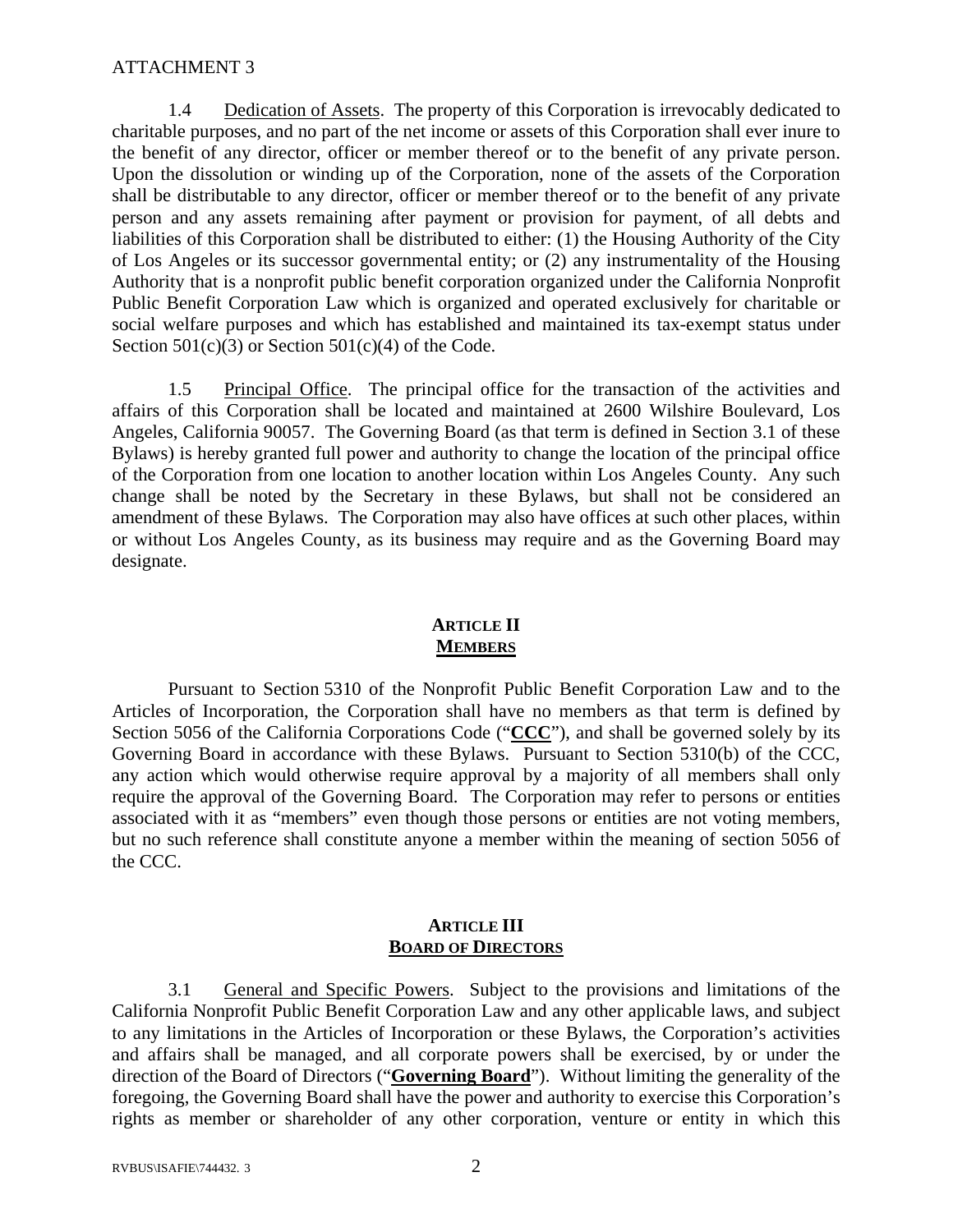Corporation has an interest as a member, shareholder or otherwise. In doing so, the Governing Board may, by resolution, authorize one (1) or more officers of this Corporation to represent this Corporation with respect to any matter to be acted upon by this Corporation as a member, shareholder or otherwise.

 3.2 Authorized Directors. The authorized number of directors ("**Directors**") of the Governing Board of the Corporation shall be not less than five (5), the exact number to be fixed by resolution adopted by the Governing Board, provided that any amendment which reduces the number of Directors shall not have the effect of terminating the unexpired term of any Director. The exact number of Directors authorized shall be five (5) until changed within the limits specified herein by a duly adopted resolution of the Governing Board.

 3.2.1 Designated Directors. A majority of the authorized number of Directors shall be "**Designated Directors**" and shall be designated in the following manner:

 (a) Three (3) of the Designated Director positions shall be filled by those individuals filling the positions of President and CEO and Chief Programs Officer ("**CPO**") of the Housing Authority, and Chairperson of the Board of Commissioners of the Housing Authority ("**Board of Commissioners**"). The Designated Directors, with full voting rights, shall hold their position on the Governing Board for so long as such individuals hold their respective positions as President and CEO and CPO of the Housing Authority, or Chairperson of the Board of Commissioners, and shall automatically be deemed to have resigned and removed from the Governing Board, without any action by the Governing Board, effective at such time when said individuals no longer hold their respective positions as President and CEO and CPO of the Housing Authority, or Chairperson of the Board of Commissioners, and shall be replaced, without any action by the Governing Board, in accordance with this Section 3.2.1 and Section  $3.6.3(a)$ .

 (b) If the Authorized Directors increases beyond five (5), additional Designated Directors needed to maintain a majority must be appointed by the Board of Commissioners but are not required to be members of the Board of Commission.

 3.2.2 Appointed Directors. All other Directors shall be appointed directors ("**Appointed Directors**") appointed by Board Resolution pursuant to Section 3.4

 3.3 Interested Persons. No more than forty-nine percent (49%) of the persons serving on the Governing Board may be "interested persons."

3.3.1 As used in this Section 3.3, an "interested person" means:

(a) Any person compensated by the Corporation for services rendered to it within the previous twelve (12) months, whether as a full-time or part-time employee, independent contractor or otherwise, excluding any reasonable compensation paid to a Director for his/her service as Director; and

(b) Any brother, sister, ancestor, descendant, spouse, brother-in-law, sister-in-law, son-in-law, daughter-in-law, mother-in-law or father-in-law of such person.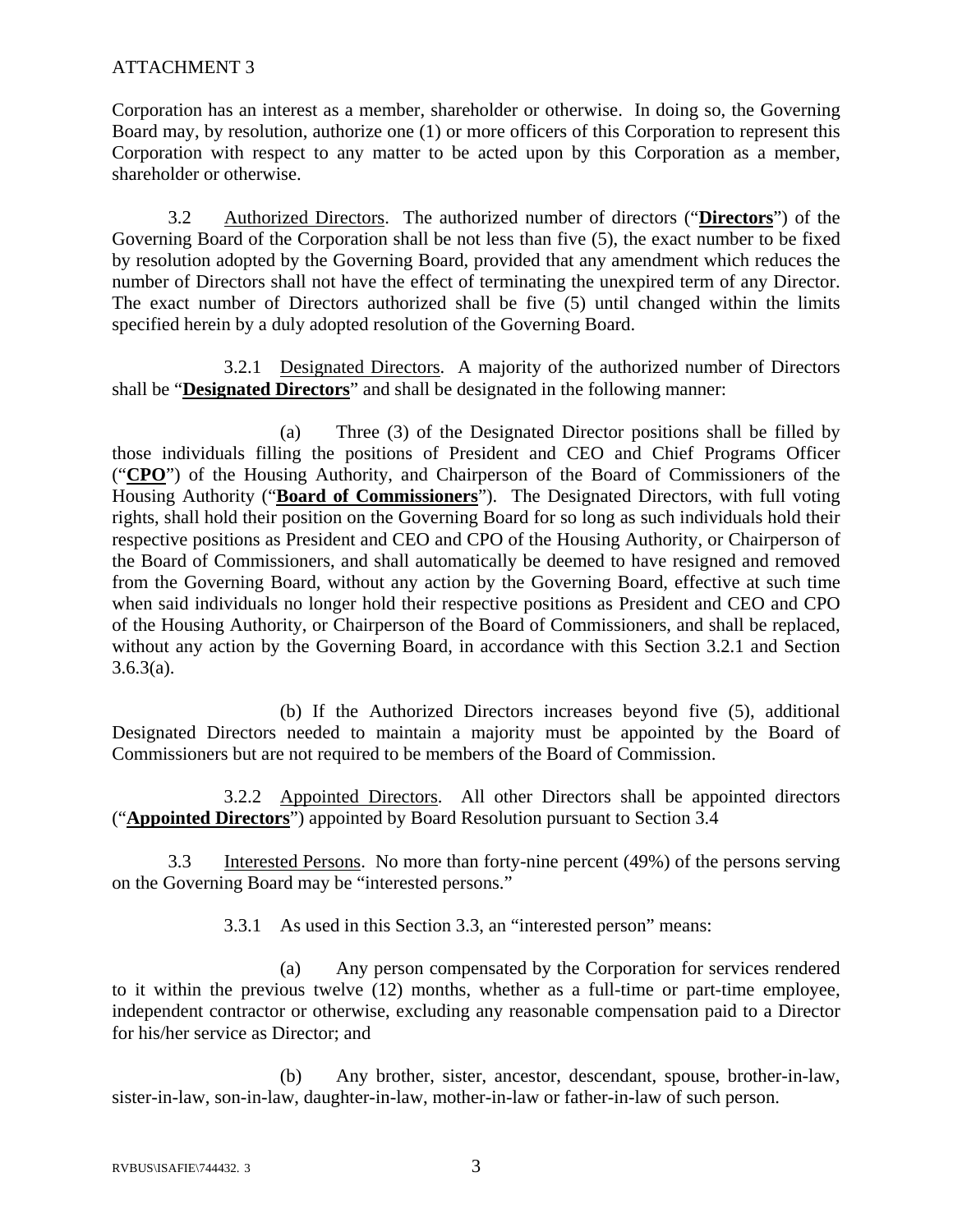.

 3.4 Appointment of Directors. Directors other than Designated Directors shall be appointed by resolution of the Governing Board at a meeting at which a quorum of Directors then in office is present.

# 3.5 Term of Office.

 3.5.1 Designated Director. The term of office of a Designated Director shall be as set forth in Section 3.2.1(a).

 3.5.2 Appointed Directors. Except as otherwise provided in Section 3.2.1 (a), the term of office of Appointed Directors designated by the Board of Commissioners, shall be determined by the appointing authority. One half  $(1/2)$  of the Directors shall serve for one  $(1)$ year and one half (1/2) for two (2) years. Thereafter, all terms shall be three (3) year terms. Each year in office shall commence on the 1st day of January and shall conclude on December 31st of the same year, unless otherwise provided by the Governing Board. If the first year in a term of an Appointed Director begins after the 1st day of January, that first year shall conclude the following December 31st and shall count as one full year.

 3.5.3 Increase in Authorized Directors. In the event that the number of Authorized Directors is increased from the currently authorized number, the term of office of the director filling such position shall be determined at the discretion of the Governing Board.

3.6 Vacancies.

 3.6.1 In General. A vacancy on the Governing Board shall exist on the occurrence of the following:

(a) the death, disqualification, resignation, suspension, expulsion or termination of any Director;

(b) the declaration by resolution of the Governing Board of a vacancy in the office of a Director who has been declared of unsound mind by an order of any court, convicted of a felony or found by final order of judgment of any court to have breached a duty under Article 3 of Chapter 2 of Division 3 of the CCC;

(c) the increase in the authorized number of Directors; or

(d) the removal of a Director for failure to adhere to policies and procedures governing the Governing Board, including unexcused absences for three (3) consecutive meetings of the Governing Board.

Notwithstanding the preceding, a Designated Director may only be removed by the Board of Commissioners.

3.6.2 Governing Board Action. Removal of an Appointed Director for one or more of the reasons listed in (b) above may be initiated by any member of the Governing Board.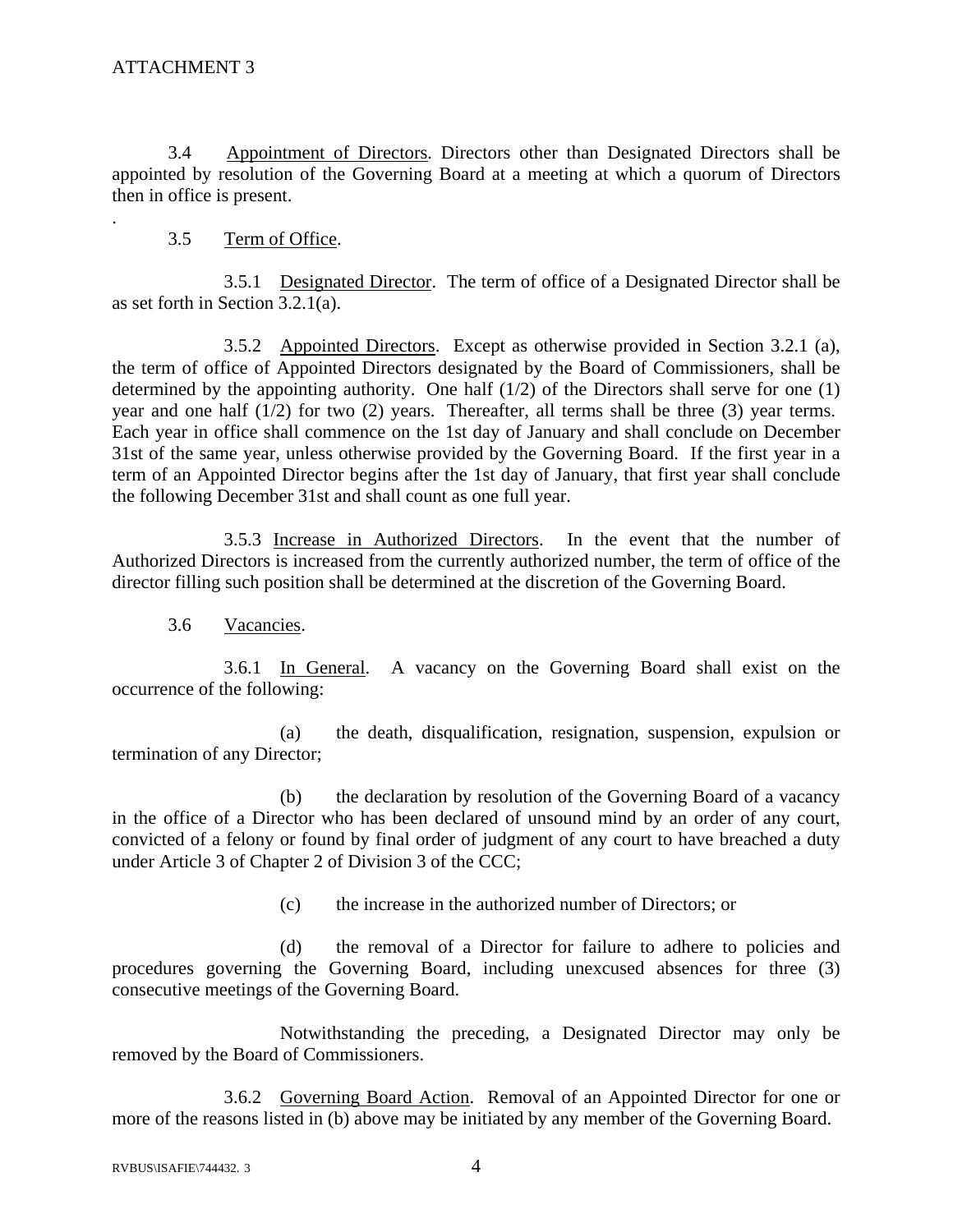# 3.6.3 Filling a Governing Board Vacancy.

# (a) Designated Directors.

 (i) President and CEO. If a vacancy occurs in the Designated Director position assumed by the President and CEO of the Housing Authority, and no permanent President and CEO of the Housing Authority is immediately selected, such vacancy shall be temporarily filled by the individual serving in the capacity of interim or acting President and CEO of the Housing Authority until such time as a permanent President and CEO of the Housing Authority is selected.

 (ii) CPO. If a vacancy occurs in the Designated Director position assumed by the CPO of the Housing Authority, and no permanent CPO of the Housing Authority is immediately selected, such vacancy shall be temporarily filled by the Board of Commissioners from among the Executive Staff of the Housing Authority until such time as a permanent CPO of the Housing Authority is selected.

 (iii) Chair Position. Any vacancy in the Designated Director position assumed by the Board of Commissioners Chair shall be immediately filled by the Board of Commissioners with the acting Chair of the Board of Commissioners until a permanent Board of Commissioners Chair is in office, in accordance with Section 3.2.1(a) and this section.

> (iii) Other Designated Directors. Any vacancy in the other Designated Director position(s) shall be immediately filled by the Board of Commissioners in accordance with Section 3.2.1(b).

 (b) Appointed Directors. A vacancy occurring in the office of an Appointed Director pursuant to Section 3.4 may be filled by the remaining Directors for the balance of the unexpired term and until a successor has been elected and qualified.

3.6.4 No reduction in the authorized number of Directors shall have the effect of removing any Director prior to the expiration of the Director's term of office.

3.7 Resignations of Directors. Subject to the provisions of Section 5226 of the California Nonprofit Public Benefit Corporation Law, and except as provided in these Bylaws, any Director may resign by giving written notice to the Chair or the Secretary. The resignation shall be effective when the notice is given unless it specifies a later time for the resignation to become effective. If an Appointed Director's resignation becomes effective at a later time, the Governing Board may appoint a successor to take office as of the date when the resignation becomes effective. If a Designated Director's resignation becomes effective at a later time, the Board of Commissioners must designate a successor to take office as of the date when the resignation becomes effective in accordance with Section 3.2.1.

3.8 Removal of Directors. An Appointed Director may be removed from office, with or without cause, by the vote of the majority of the Directors then in office. However, a Designated Director may only be removed by the Board of Commissioners.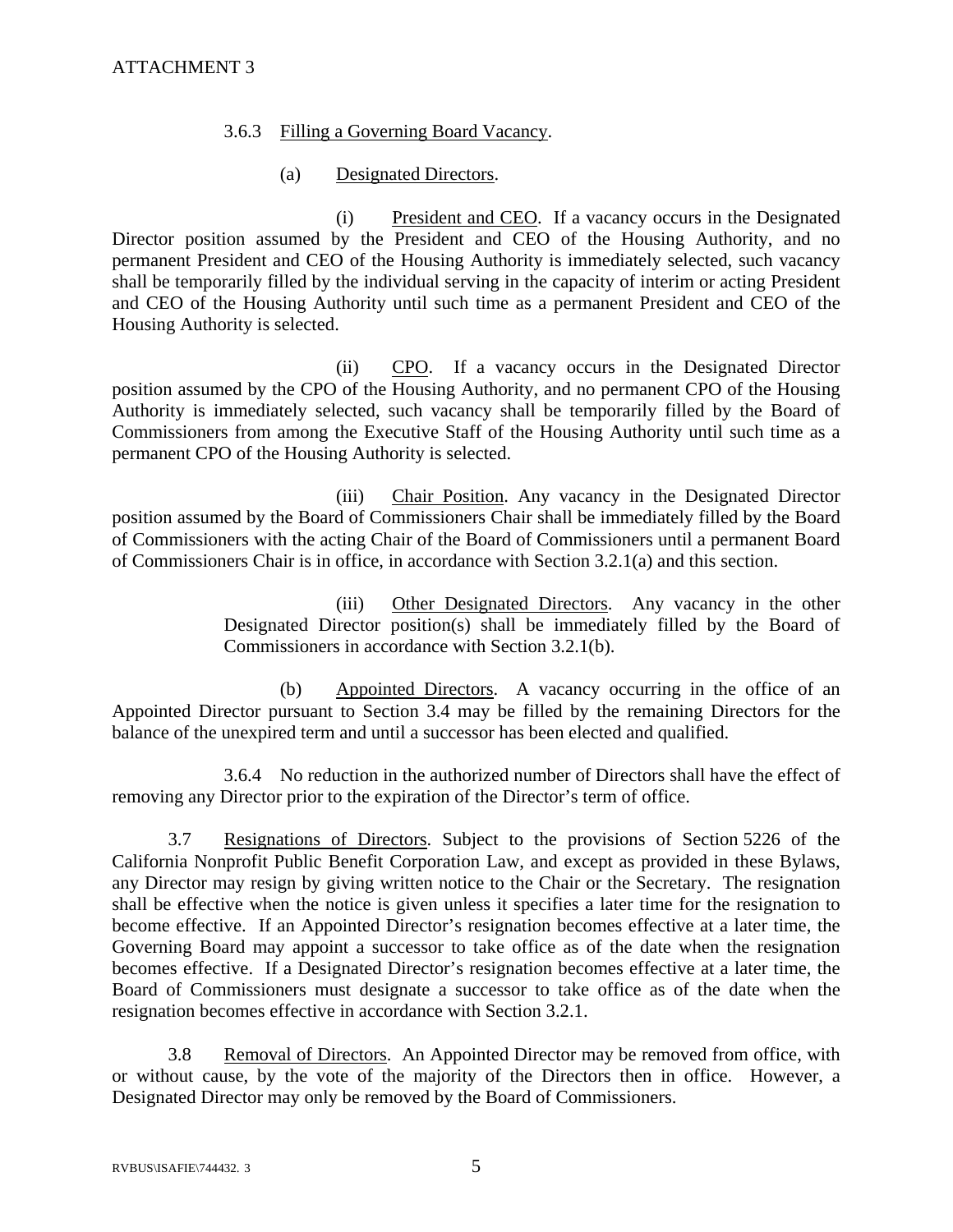3.9 Compensation of Directors. Directors shall receive no compensation for their services as Directors of the Corporation. However, they shall be entitled to receive such just and reasonable reimbursement of expenses as may be determined by the Governing Board.

3.10 Inspection Rights of Directors. Every Director shall have the absolute right at any reasonable time to inspect and copy all books, records and documents of every kind and to inspect the physical properties of the Corporation during normal weekday business hours. If a Director wishes to be accompanied by an attorney during such inspection, then the inspection will be scheduled at a time when the Corporation's attorney will be present.

### **ARTICLE IV MEETINGS OF THE GOVERNING BOARD**

4.1 In General. Notwithstanding any other provision in these Bylaws, all meetings of the Governing Board shall be held in compliance with the requirements of the Ralph M. Brown Act (Chapter 9 of Part I of Division 2 of Title 5 of the Government Code of the State of California (Sections 54950 to 54963) or any successor legislation hereinafter enacted (the "**Brown Act**")) and all other requirements under the CCC.

4.2 Place of Meetings. Unless specified otherwise, meetings of the Governing Board shall be held at the principal office of the Corporation.

4.3 Annual Meetings. The annual meeting of the Governing Board ("**Annual Meeting**") shall be held for the purpose of organization, election of Directors and officers and the transaction of such other business as may properly be brought before the meeting. The date and time of the Annual Meeting shall be set by resolution of the Governing Board.

4.4 Regular Meetings. Regular meetings of the Governing Board shall be held at intervals set by resolution of the Board. The Board shall conduct meetings on at least a bi-yearly basis, the exact date, time and place to be set by resolution of the Governing Board.

### 4.5 Notice of Annual and Regular Meetings.

 4.5.1 Notice to Directors. Notice of the annual and all regular meetings of the Governing Board shall be given to each Director by (a) personal delivery of written notice; (b) first-class mail, postage prepaid; (c) telephone, including a voice messaging system or other system or technology designed to record and communicate messages; (d) facsimile; (e) electronic mail; or (f) other electronic means. Notices sent by first-class mail shall be deposited in the United States mail at least four (4) business days before the time set for the meeting. Notices given by personal delivery, telephone or electronic transmission shall be delivered, telephoned or sent, respectively, at least two (2) business days before the time set for the meeting. The notice shall state the time of the meeting and the place, if the place is other than the Corporation's principal office.

 4.5.2 Public Notice. At least seventy-two (72) hours before the regular meeting, the Governing Board shall post an agenda which contains a brief description of each item of business to be transacted or discussed at the meeting. The agenda shall specify the time and place of the regular meeting, and shall be posted in a location that is freely accessible to the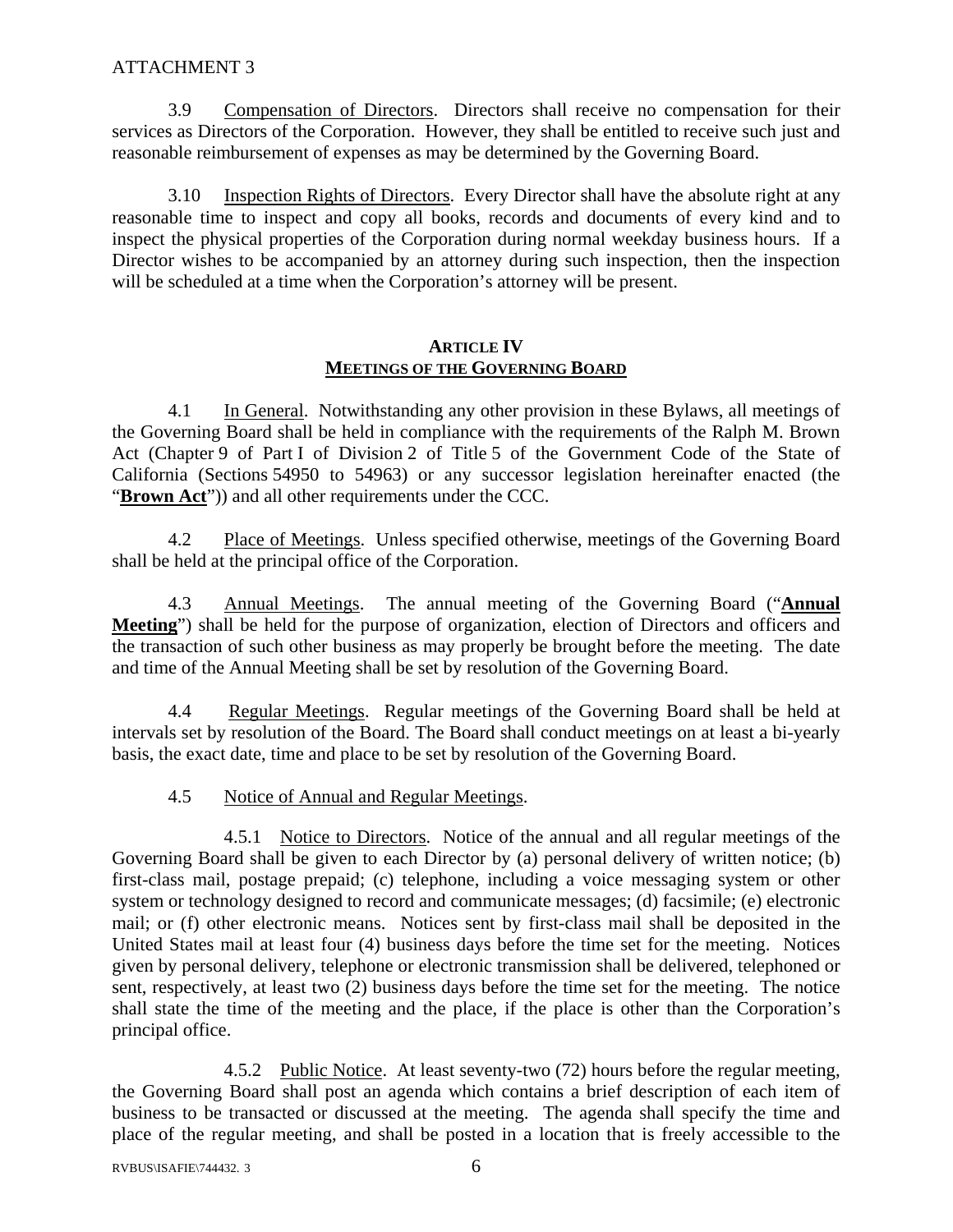public. The agenda shall provide an opportunity for members of the public to directly address the Governing Board on any item of interest to the public, before or during the Governing Board's consideration of the item, that is within the subject matter jurisdiction of the Governing Board.

4.6 Special Meetings. Special meetings of the Governing Board for any purpose or purposes may be called by the Chair, Secretary or any two (2) or more Directors.

# 4.7 Notice of Special Meetings.

 4.7.1 Notice to Directors. Notice of all special meetings of the Governing Board shall be given to each Director by (a) personal delivery of written notice; (b) first-class mail, postage prepaid; (c) telephone, including a voice messaging system or other system or technology designed to record and communicate messages; (d) facsimile; (e) electronic mail; or (f) other electronic means. Notices sent by first-class mail shall be deposited in the United States mail at least four (4) business days before the time set for the meeting. Notices given by personal delivery, telephone or electronic transmission shall be delivered, telephoned or sent, respectively, at least two (2) business days before the time set for the meeting. The written notice may be dispensed with as to any Director who, at or prior to the time the meeting convenes, files with the Secretary a written waiver of notice or who is actually present at the meeting when it convenes. All such waivers, consents and approvals shall be made a part of the minutes of the meeting.

 4.7.2 Public Notice. Notice of all special meetings of the Governing Board shall be given by delivering written notice to members of the media, as that term is narrowly defined for purposes of the Brown Act, requesting notice in writing, at least twenty-four (24) hours before the time of the meeting, in writing pursuant to Government Code Section 54956. The notice shall specify the time and place of the special meeting and the business to be transacted, and shall be posted at least twenty-four (24) hours prior to the special meeting in a location that is freely accessible to the public. No other business shall be considered by the Governing Board at these meetings.

4.8 Waiver of Notice. Written notice may be dispensed with as to any Director who, at or prior to the time the meeting convenes, files with the Secretary a written waiver of notice, a written consent to the holding of the meeting, an approval of the minutes of the meeting, or who is actually present at the meeting when it convenes. All such waivers, consents and approvals shall be made a part of the minutes of the meeting.

4.9 Meetings by Telecommunications Equipment. Members of the Governing Board may participate in a meeting through use of a conference telephone or electronic video screen communication. Participation in a meeting by this means constitutes presence in person at such meeting as long as all members participating in the meeting are able to hear one another. All meetings held by telecommunications equipment shall be held in compliance with Section 54953(b) of the Brown Act.

4.10 Conduct of Meetings. Meetings of the Governing Board shall be presided over by the Chair, or in his or her absence, by the Vice Chair, or in the absence of each of these persons, by a person chosen by the majority of the Directors present at the meeting. The Secretary shall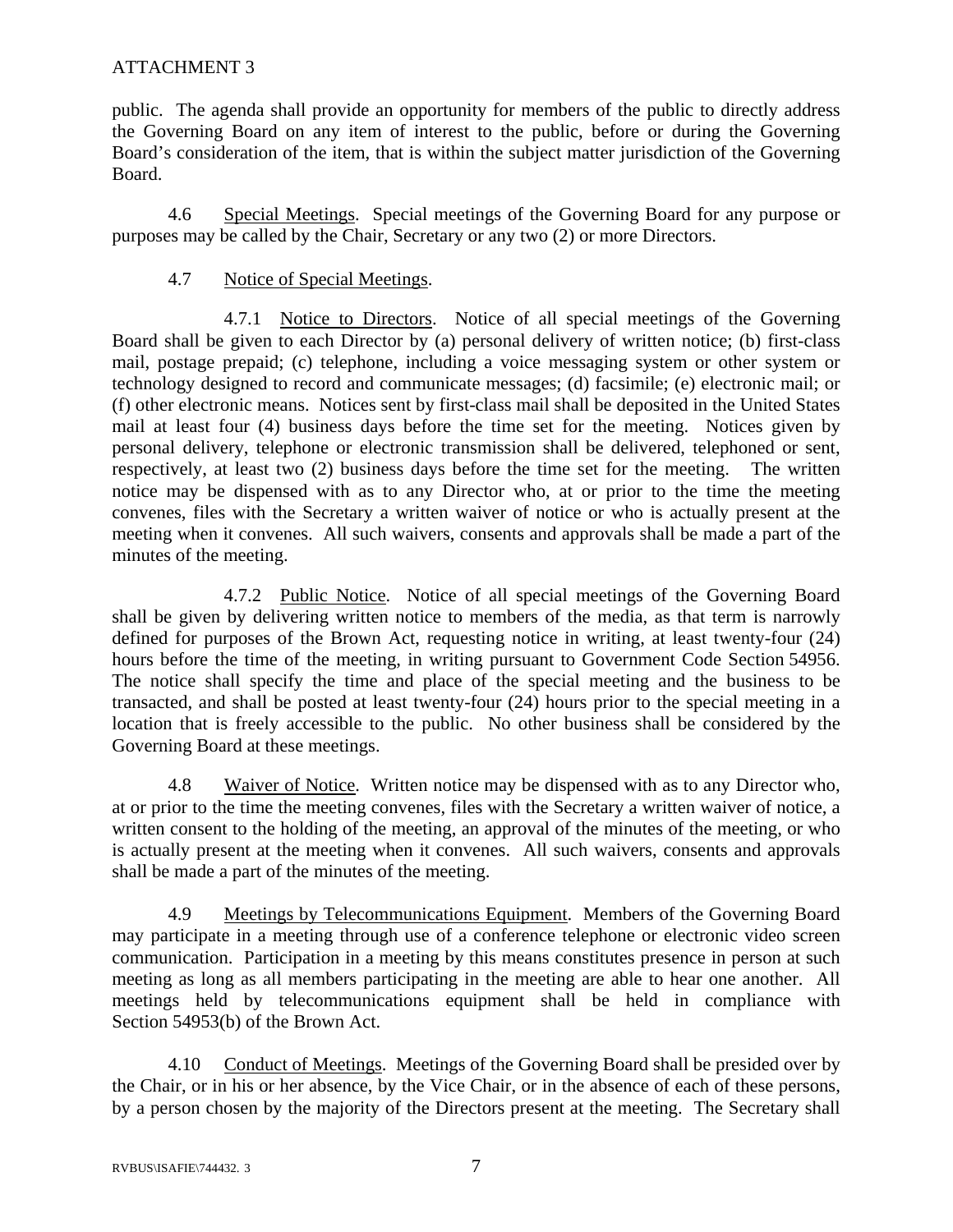act as secretary of all meetings of the Governing Board; provided, however, that, in his or her absence, the presiding officer shall appoint another person to act as secretary of the meeting.

4.11 Quorum. A majority of the authorized number of Directors then in office shall constitute a quorum for the transaction of any business except adjournment; provided, however, that a majority of the Designated Directors must be present.

### 4.12 Required Vote of Directors.

 4.12.1 In General. Every action taken or decision made by a majority of the Directors present at a duly held meeting at which a quorum is present shall be an act of the Governing Board, subject to the more stringent provisions of the California Nonprofit Public Benefit Corporation Law, including, without limitation, those provisions relating to: (a) approval of contracts or transactions in which a Director has a direct or indirect material financial interest; (b) approval of certain transactions between corporations having common directorships; (c) creation of and appointments of committees of the Governing Board, and (d) indemnification of Directors. A meeting at which a quorum is initially present may continue to transact business notwithstanding the withdrawal of Directors, if any action taken is approved by at least a majority of the required quorum for such meeting or such greater number as is required by the Articles of Incorporation, these Bylaws or by law.

 4.12.2 Greater Vote Required. Notwithstanding Section 4.12.1, the following matters require the approval of a majority of the authorized number of Directors and the written approval of the Board of Commissioners: adoption, amendment, or repeal of the Articles of Incorporation.

4.13 Adjournment. A majority of the Directors present, whether or not a quorum is present, may adjourn any meeting to another time and place. Notice of the time and place of holding an adjourned meeting need not be given unless the original meeting is adjourned more than twenty-four (24) hours, in which case notice of any adjournment to another time and place shall be given, before the time of the adjourned meeting, to the Directors who were not present at the time of the adjournment.

### **ARTICLE V BOARD OF TRUSTEES**

 5.1 Purpose. If determined to be of assistance to the Corporation for particular capital raising initiatives, a Board of Trustees may be established. Such Board of Trustees shall be comprised of business leaders and other high profile community members who will use their influence as a powerful endorsement of the Corporation's mission and purpose.

The Board of Trustees shall lead the Corporation's efforts in resource development and fundraising around specific initiatives. The Board of Trustees shall work with the staff to develop a fundraising plan and shall develop policies, plans, procedures, and schedules for Trustee involvement in meeting the obligations of that plan. It shall play a central role in identifying, cultivating and approaching major donors. Prior fundraising skills and experience or a desire to develop such are important qualifications. In addition to these collective roles,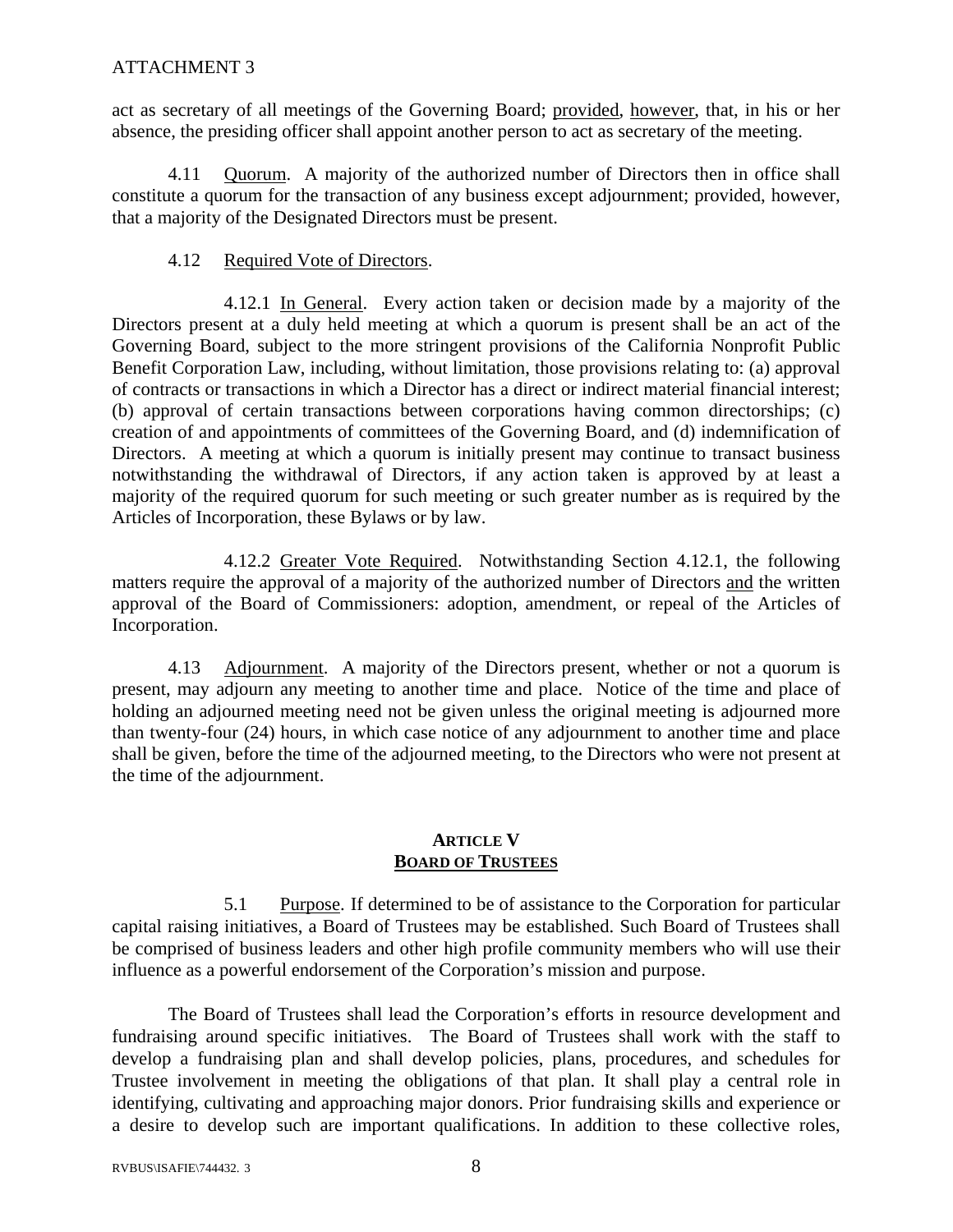individual members by agreeing to serve, take on responsibility of actively participating in the work of the Board of Trustees, staying informed, promoting the Corporation, and upholding their legal obligations, among other responsibilities.

 5.2 Number. The number of members ("Trustees") of the Board of Trustees shall not be less than three (3), the exact number to be fixed by resolution adopted by the Governing Board. Members of the Board of Trustees shall not be entitled to vote on any matter relating to governance or operation of the Corporation.

 5.3 Appointment; Removal. Trustees may be appointed by the Governing Board and may only be removed by majority vote of the Governing Board.

 5.4 Term. Trustees shall serve on the Board of Trustees for a term of two (2) years, subject to reappointment by the Governing Board, or until such person is removed or resigns, or the specific fundraising plan obligations have been met or exceeded.

 5.5 Meetings. The Board of Trustees shall meet at least on a yearly basis, at such times and places as directed by its chairperson or by the Governing Board. The Board of Trustees shall keep accurate minutes of its meetings and shall make periodic reports and recommendations to the Governing Board.

 5.6 Chairperson and Vice-Chairperson. The Board of Trustees, by majority vote, shall select from among its members both a chairperson and a vice-chairperson. The chairperson and a vice-chairperson shall be appointed annually by the Board of Trustees and may be removed by majority vote of the Trustees. The chairperson shall preside at all meetings of the Board of Trustees. The vice-chairperson shall preside at meetings of the Board of Trustees if the chairperson is not present.

 5.7 Resignations of Trustees. A Trustee may resign by giving written notice to the Chair or the Secretary. The resignation shall be effective when the notice is given unless it specifies a later time for the resignation to become effective.

 5.8 Committees. Except as limited by Section 6.2 of these Bylaws, the Trustees, by majority vote, may designate one or more committees for the purpose of fulfilling the responsibilities of the Trustees. All such committees shall consist of at least two (2) or more Trustees, and shall serve at the pleasure of the Governing Board.

5.9 Governing Board Liaison. A Director or Officer, as appointed by the Governing Board pursuant to Section 6.3.3 of these Bylaws, shall serve as a Liaison to the Board of Trustees. Such Liaison shall be present at every meeting of the Board of Trustees but shall have no authority to act with respect to the Board of Trustees. The purpose of the Liaison is to ensure that the Board of Trustees is serving in the best interests of the Corporation and to update the Board of Trustees as to the Corporation's recent activities and needs.

### **ARTICLE VI GOVERNING BOARD STANDING COMMITTEES; ADVISORY COMMITTEES TO THE GOVERNING BOARD**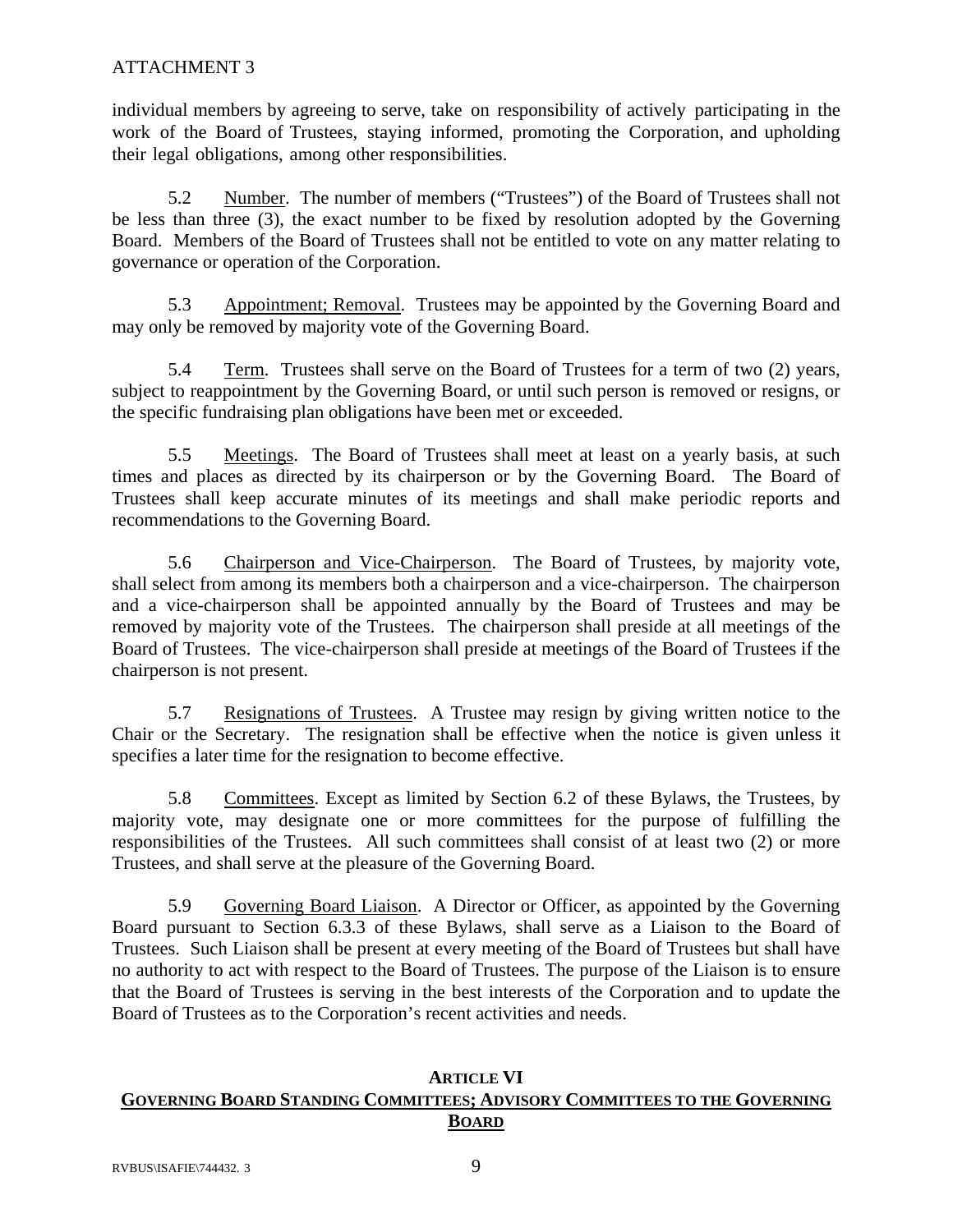### 6.1 Committees.

6.1.1 Generally. Except as limited by Section 6.2 of these Bylaws, the Governing Board may by resolution adopted by a majority of the Directors then in office, designate one or more committees for any purposes and delegate to such committees any of the powers and authorities of the Governing Board to the extent permitted by Section 5212 of the CCC. All such committees shall consist of three (3) or more Directors, including at least one Designated Director, and shall serve at the pleasure of the Governing Board.

6.1.2 Committee Members. The chairperson and members of each standing, special or advisory committee, except as otherwise provided by the Governing Board or by these Bylaws, shall be appointed annually by the Governing Board and may be removed by majority vote of the Directors then in office.

6.1.3 Tenure; Vacancies. The chairperson and each member of each standing committee shall serve until his or her successor is appointed or until such committee is sooner terminated, or until such person is removed, resigns or otherwise ceases to qualify as a chairperson or member, as the case may be, of the committee. Chairpersons and members of special committees shall serve for the life of the committee unless they are sooner removed, resign or cease to qualify as a chairperson or member, as the case may be, of such committee. Vacancies on any committee may be filled for the unexpired portion of the term in the same manner as provided in the case of original appointment.

6.1.4 Quorum; Meetings. Each committee shall meet as often as necessary to perform its duties, at such times and places as directed by its chairperson or by the Governing Board. A majority of the members of a committee shall constitute a quorum of such committee and the act of a majority of the members present at a meeting at which a quorum is present shall be the act of the committee. Each committee shall keep accurate minutes of its meetings, the chairperson designating a secretary of the committee for this purpose, and shall make periodic reports and recommendations to the Governing Board.

6.1.5 Expenditures. Except as may otherwise be provided by the Governing Board or by these Bylaws, any expenditure of corporate funds by a committee shall require prior approval of the Governing Board.

 6.2 Limitation on Delegation. In accordance with the CCC, the Governing Board may not delegate any power of final action to any committee and may not delegate to any committee the following powers:

(a) the filling of vacancies on the Governing Board or on any committee which has the authority of the Governing Board;

(b) the fixing of compensation of the Directors for serving on the Governing Board or on any committee;

(c) the amendment or repeal of Bylaws or the Articles of Incorporation or the adoption of new Bylaws;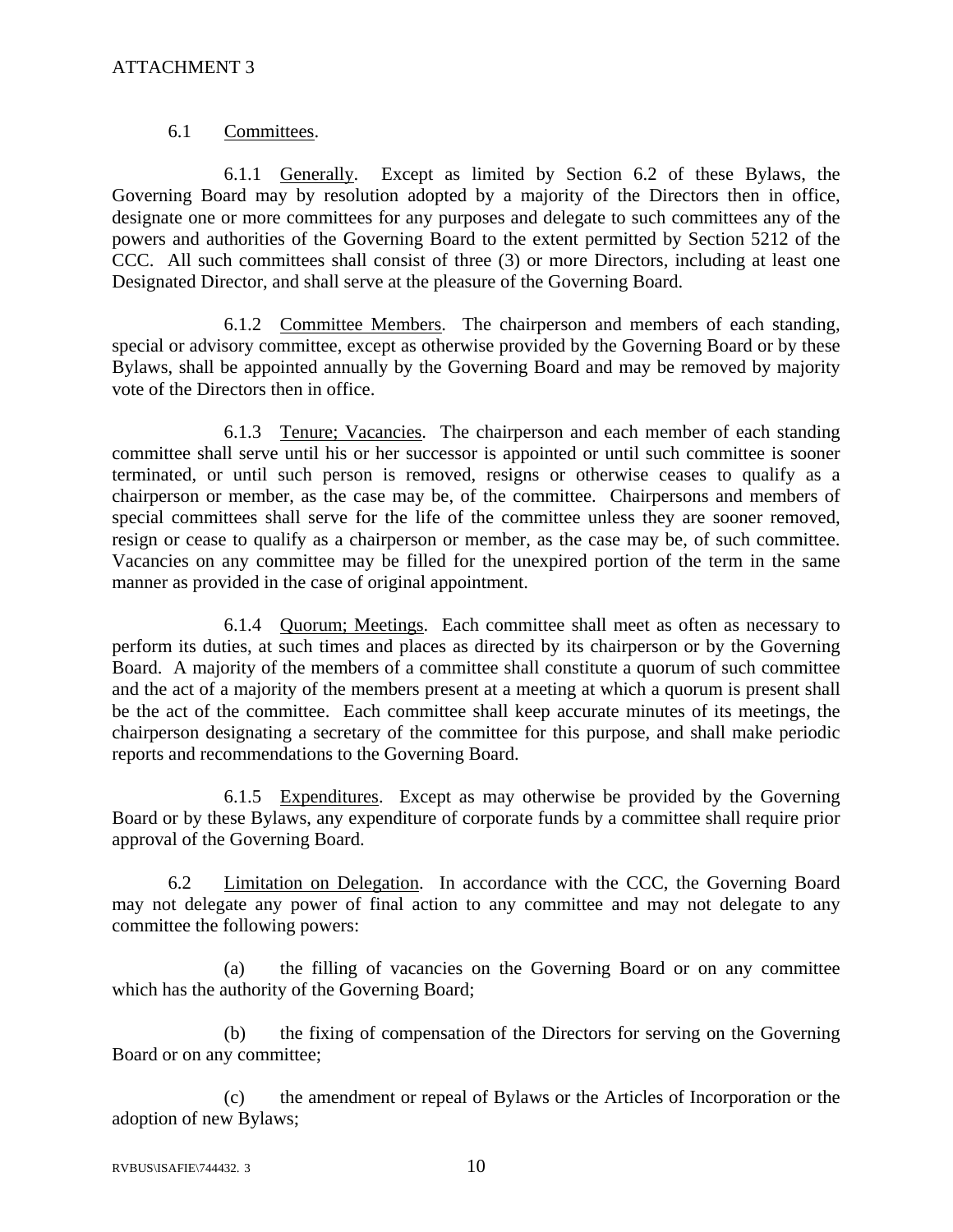(d) the amendment or repeal of any resolution of the Governing Board;

(e) the appointment of committees of the Governing Board or the members thereof;

(f) the expenditure of corporate funds to support a nominee for Director after there are more persons nominated for Director than can be elected; or

(g) the approval of any contract or transaction to which the Corporation is a party and in which one or more of its Directors has a material financial interest.

6.3 Board Adoption of Standing Committees. Without limiting the generality of the foregoing Sections 6.1 and 6.2, the Governing Board shall have power to appoint the following standing committees, each of which shall have general authority, as follows:

 6.3.1 Nominating Committee. The Governing Board may appoint a Nominating Committee, which shall be composed of at least two (2) Directors but less than a quorum of the Governing Board.

 6.3.2 Fundraising Committee. The Governing Board may appoint a Fundraising Committee, which shall be composed of at least two (2) Directors. The Fundraising Committee shall actively pursue grants but will be primarily focused on developing and conducting other fundraising events and activities. but the Fundraising Committee shall coordinate, as appropriate, with the Board of Trustees if one is created. The Fundraising Committee shall monitor the fundraising climate and review the status of the Corporation's fundraising activities and achievements.

 6.3.3 Meetings of Standing Committees. Ad hoc or permanent meetings of the Standing Committees shall be held in compliance with the Brown Act, including those provisions set forth in Article IV of these Bylaws.

6.4 Advisory Committees. Advisory committees may be appointed from time to time by the Governing Board. Advisory committees' membership may consist of Directors only, both Directors and non-directors, or non-directors only. Advisory committees have no legal authority to act for the Corporation, shall serve only in an advisory capacity and shall report their findings and recommendations to the Governing Board.

# **ARTICLE VII GOVERNING BOARD OFFICERS; PRESIDENT AND VICE-PRESIDENT**

 7.1 Governing Board Officers. The officers of the Governing Board shall be a Chair, a Vice Chair, a Secretary and a Treasurer. The Governing Board may establish such other offices as it shall deem advisable. Additional officers so elected shall hold office for such period and shall have such powers and duties as the Governing Board may authorize from time to time. Any number of offices may be held by the same person, except that neither the Secretary nor the Treasurer may serve concurrently as the Chair of the Governing Board.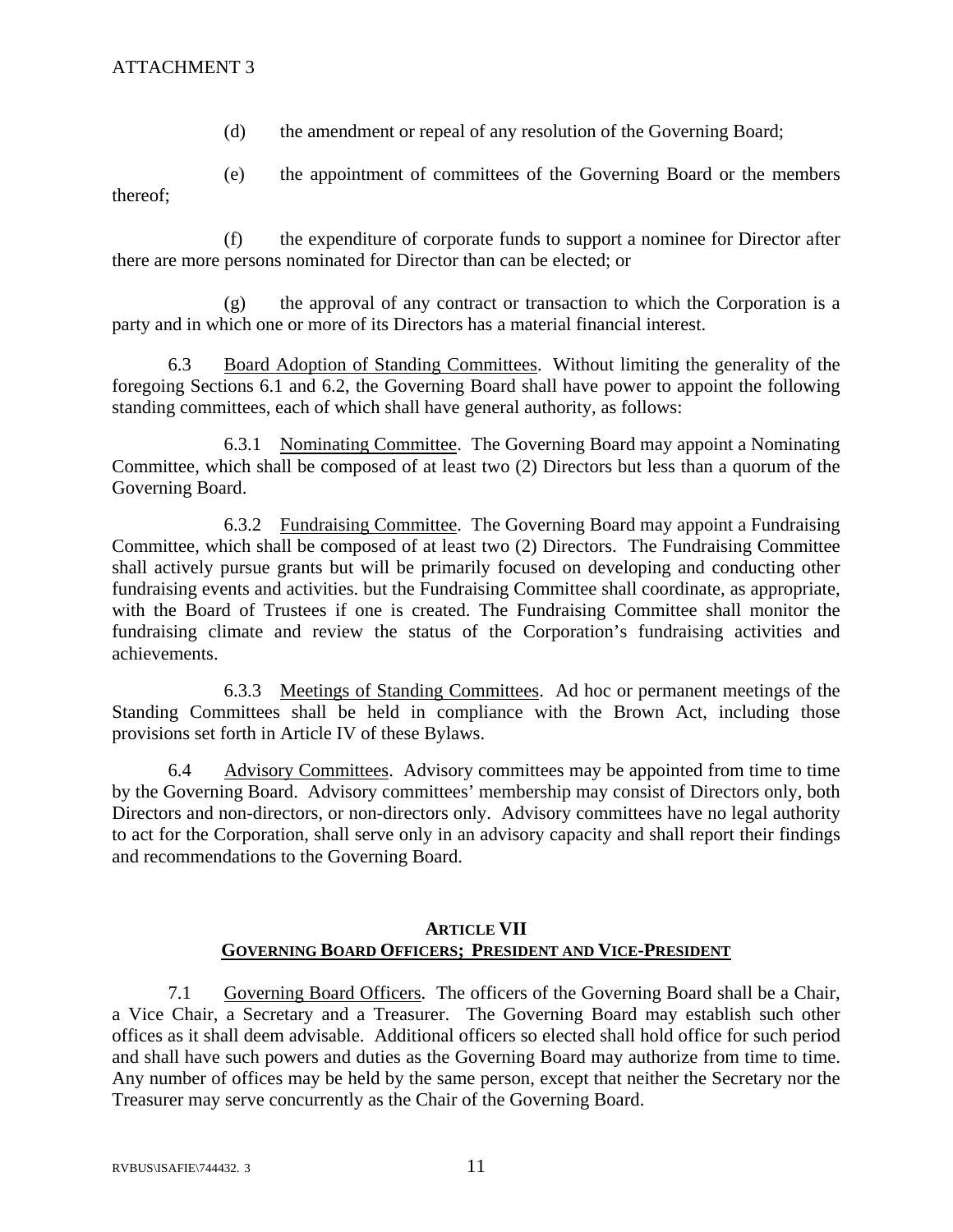7.1.1 Chair. The Chair shall preside at all meetings of the Governing Board. The Chair shall also supervise, direct and control the Corporation's activities, affairs and officers. The Chair shall exercise and perform such other powers and duties as the Governing Board may assign from time to time. The Chair must be selected from among the members of the Governing Board.

7.1.2 Vice Chair. The Vice Chair shall preside at meetings of the Governing Board if the Chair is not present, and shall have such other powers and duties as may be conferred by the Governing Board. The Vice Chair must be selected from among the members of the Governing Board.

 7.1.3 Secretary. The Secretary shall keep or cause to be kept, at the Corporation's principal office or such other place as the Governing Board may direct, a book of minutes of all meetings, proceedings and actions of the Governing Board, and of meetings of committees of the Governing Board. The minutes of meetings shall include the time and place that the meeting was held; whether the meeting was annual, regular or special, and if special, how authorized; the notice given; and the names of persons present at Governing Board and committee meetings. The Secretary shall keep or cause to be kept written waivers of notice of meetings; written consents to holding meetings, written approval of minutes of meetings; and unanimous written consents of action of the Governing Board without a meeting. The Secretary shall keep or cause to be kept, at the principal office of the Corporation, a copy of the Articles of Incorporation and Bylaws, as amended to date. The Secretary shall give, or cause to be given, notice of all meetings of the Governing Board and of committees of the Governing Board that these Bylaws require to be given. The Secretary shall keep the corporate seal, if any, in such custody and shall have such other powers and perform such other duties as the Governing Board or these Bylaws may require. The Secretary may, but is not required, to be selected from among the members of the Governing Board.

 7.1.4 Treasurer. The Treasurer shall keep and maintain, or cause to be kept, and maintained adequate and correct books and accounts of the Corporation's properties and transactions, including accounts of its assets, liabilities, receipts, disbursements, gains and losses. The Treasurer shall send, or cause to be given, to the Directors such financial statements and reports as are required to be given by law, by these Bylaws or by the Governing Board. The books of account shall be open to inspection by any Director at all reasonable times. The Treasurer shall (i) deposit, or cause to be deposited, all money and other valuables in the name and to the credit of the Corporation with such depositories as the Governing Board may designate; (ii) disburse the Corporation's funds upon a check or draft of the Corporation signed pursuant to the order of the Governing Board; (iii) render to the President and the Governing Board, when requested, an account of all transactions as Treasurer and of the financial condition of the Corporation; and (iv) have such other powers and perform such other duties as the President, Governing Board or these Bylaws may require. The Treasurer may, but is not required, to be selected from among the members of the Governing Board.

### 7.2 Election; Removal; and Term of Office.

7.2.1 Election. The officers of the Governing Board shall be elected by the Governing Board at its Annual Meeting.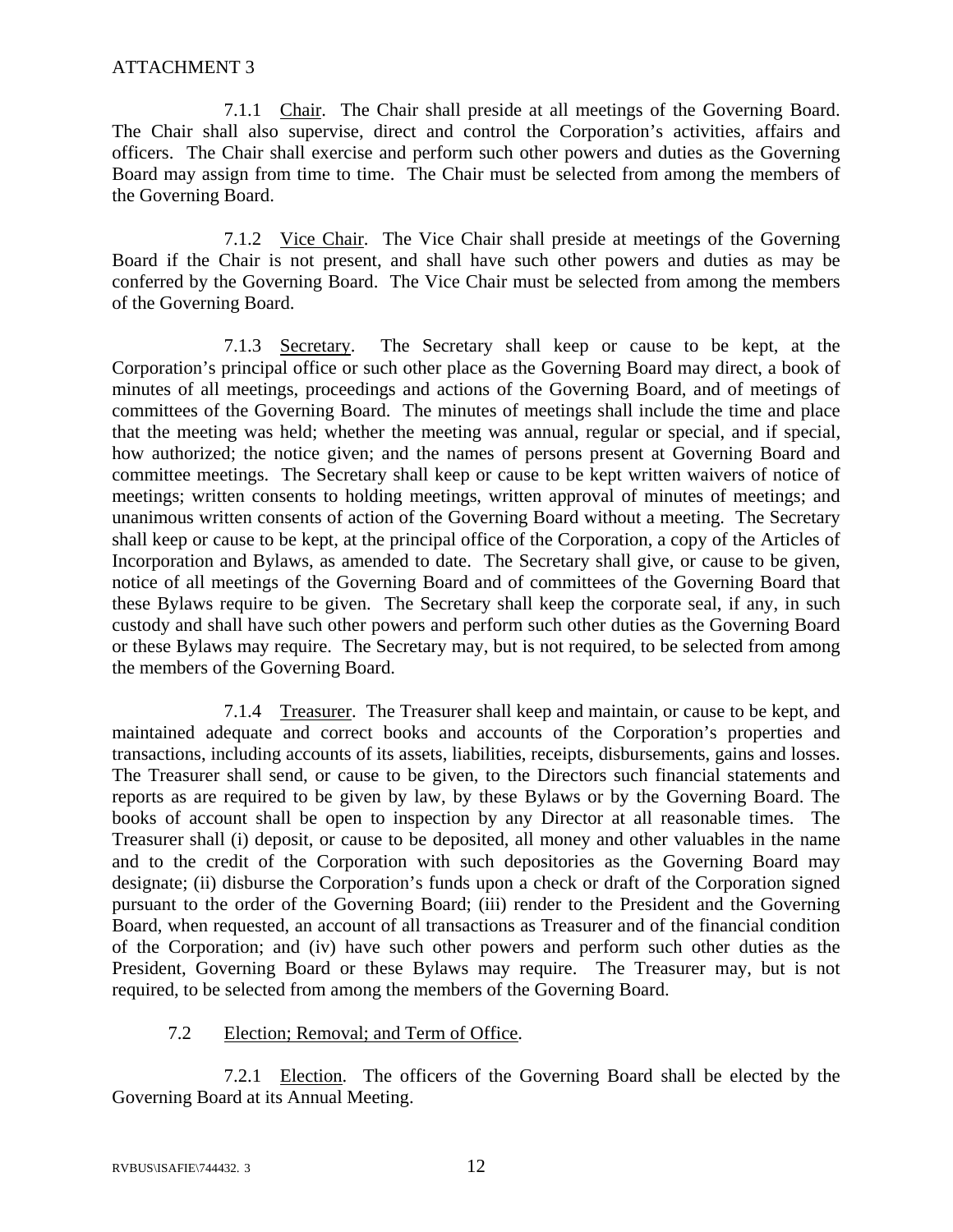7.2.2 Term of Office. Each officer shall hold office for two (2) years at the pleasure of the Governing Board and until his or her successor shall be selected and qualified to serve.

7.2.3 Removal. Any officer may be removed from office at any time by the Governing Board, with or without cause or prior notice.

7.2.4 Resignation. Any officer may resign at any time upon written notice to the Governing Board, and such resignation is effective upon receipt of the written notice by the Governing Board unless the notice prescribes a later effective date or unless the notice prescribes a condition to the effectiveness of the resignation.

7.2.5 Vacancies. A vacancy in any office because of death, resignation, removal, disqualification or otherwise may be filled for the unexpired term at any meeting of the Governing Board.

7.3 President. The President shall also be the "Chief Executive Officer" of the Corporation and shall, subject to the direct supervision and control of the Chair of the Governing Board, supervise, direct and control the Corporation's activities and affairs. The President shall exercise and perform such other powers and duties as may be designated by the Governing Board, these Bylaws or any employment agreement between the President and the Corporation. The President shall be solely responsible for the hiring, discipline and termination of all other Corporation employees, and shall make such other day-to-day management decisions as are necessary or appropriate for the effective and efficient management of the business of the Corporation. The President shall not be a member of the Board of Commissioners, Governing Board or the Board of Trustees.

7.4 Vice-President. The Vice-President of the Corporation shall, subject to the direct supervision of the President, support the President in the day-to-day affairs of the Corporation, lead the coordination of partners and implementation of services and programs, assist in seeking funding and developing donor strategies to support Build Hope, Inc. activities. The Vice-President shall not be a member of the Board of Commissioners, Governing Board or the Board of Trustees.

### **ARTICLE VIII INDEMNIFICATION**

 8.1 Indemnification. The Corporation may indemnify a Director, officer, or employee under the provisions of Section 5238(a) of the California Corporations Code, or pursuant to any contract entered into with any employee who is not an officer or Director.

8.2 Advance of Expenses. "Expenses," as used in this Section, shall have the same meaning as in Section 5238(a) of the California Corporations Code. Expenses incurred in defending any proceeding may be advanced by the Corporation as authorized in Section 5238 of the CCC prior to the final disposition of such proceeding, upon receipt of an undertaking by or on behalf of the Director, officer or employee to repay such amount unless it shall be determined ultimately that the Director, officer or employee is entitled to be indemnified.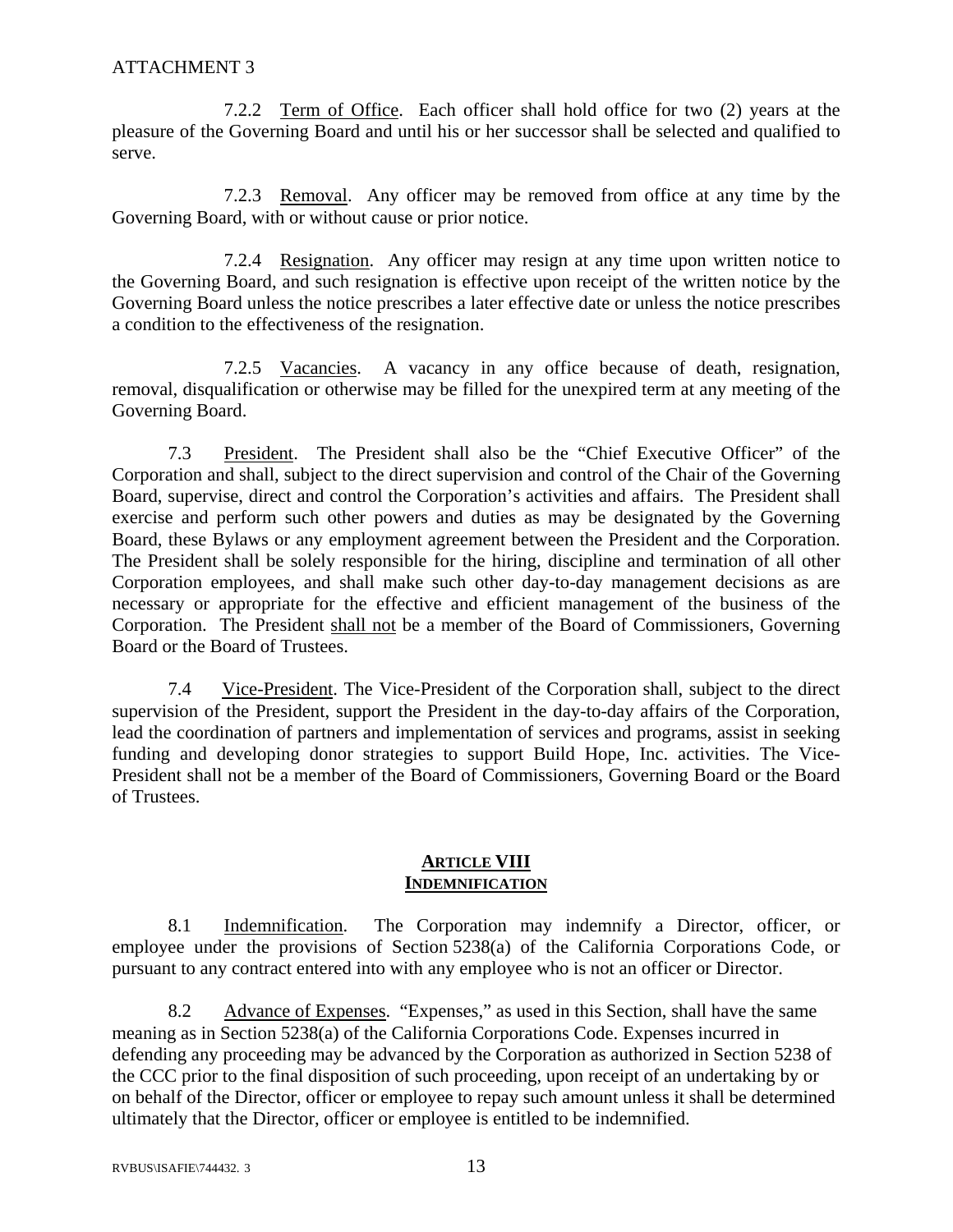8.3 Insurance. The Corporation may purchase and maintain insurance on behalf of any Director, officer or employee of the Corporation against any liability asserted against or incurred by the Director, officer or employee in such capacity or arising out of the Director's, officer's or employee's status as such, whether or not the Corporation would have the power to indemnify the Director, officer or employee against such liability under the provisions of Section 5238 of the CCC.

## **ARTICLE IX AMENDMENTS**

9.1 Amendment of Articles. The amendment of the Articles of Incorporation of the Corporation is provided for by California state law and requires the approval of the majority of the Directors of the Corporation and the filing of a certificate of amendment with the Secretary of State. Notwithstanding the preceding, any amendment of the Articles of Incorporation must be approved in writing by the Board of Commissioners.

 9.2 Amendment of Bylaws. These Bylaws may be amended or repealed, or new Bylaws may be adopted, only by approval of a majority of the Directors of the Corporation.

# **ARTICLE X RECORDS**

10.1 Minute Book. The Corporation shall keep or cause to be kept a minute book which shall contain:

(a) The record of all meetings of the Governing Board including date, place, those attending and the proceedings thereof, a copy of the notice of the meeting and when and how given, written waivers of notice of meeting, written consents to holding meeting, written approvals of minutes of meeting, and unanimous written consents to action of the Governing Board without a meeting, and similarly as to meetings of the Board of Trustees, and any committees of the Governing Board established pursuant to these Bylaws.

(b) A copy of the Articles of Incorporation, and all amendments thereof, and a copy of all certificates filed with the Secretary of State; and

(c) A copy of these Bylaws, and all amendments hereof, duly certified by the Secretary.

### 10.2 Financial Statements; Annual Report.

 10.2.1 Financial Statements. Financial statements shall be prepared as soon as reasonably practicable after the close of the fiscal year, but not later than the fifteenth (15th) day of the fourth (4th) month after the close of said fiscal year. The financial statements shall contain in appropriate detail the following: (i) a balance sheet for the Corporation as of the end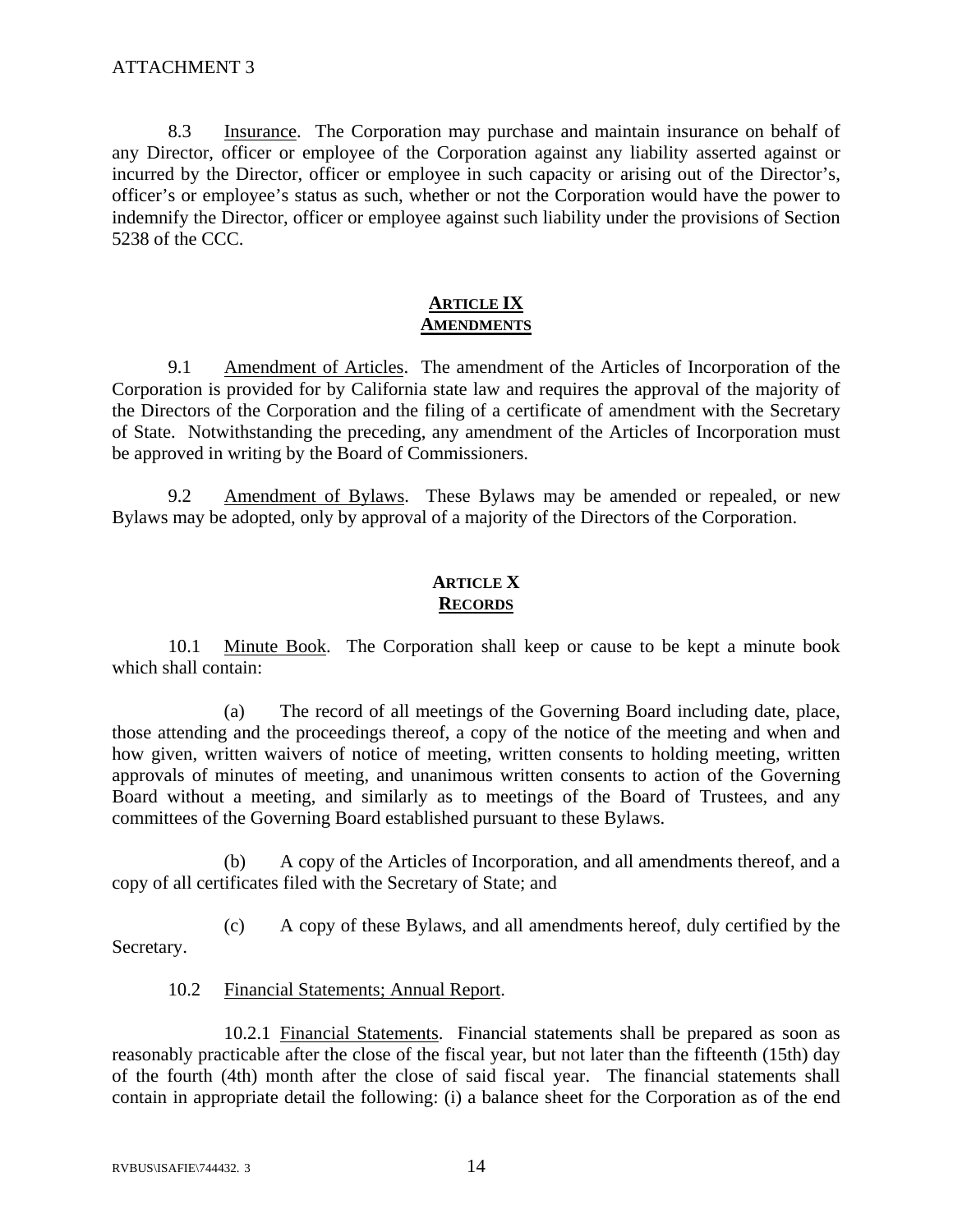of the fiscal year; (ii) an income statement for the same period; and (iii) a statement of cashflows for that same period.

 10.2.2 Annual Report to Directors. An annual report, including the financial statements prescribed by Section 10.2.1 of these Bylaws, shall be furnished annually to all Directors within 120 days after the end of the Corporation's fiscal year and shall include any information required by Section 10.3 of these Bylaws. The financial statements included with the annual report shall be accompanied by a report thereon of independent accountants, or, if there is no such report, the certificate of an authorized officer of the Corporation that such statements were prepared without audit from the books and records of the Corporation. If the Governing Board approves, the Corporation may send the report and any accompanying material sent pursuant to this Section 10.2.2 by electronic transmission.

 10.2.3 Exception. Notwithstanding Sections 10.2.1 and 10.2.2, the requirement of a financial statement and an annual report shall not apply if the Corporation receives less than \$10,000 in gross revenues or receipts during the fiscal year, provided, however, that the information specified above for inclusion in an annual report must be furnished annually to all Directors who request it in writing.

10.3 Report of Transactions and Indemnifications. As part of the annual report to all Directors required by Section 10.2.2 of these Bylaws, or a separate document if no annual report is issued, the Corporation shall annually prepare and mail, deliver or send by electronic transmission to all Directors a statement of any transaction between the Corporation and one of its officers or Directors or of any indemnification paid to any officer or Director. The statement shall be mailed within 120 days after the close of the fiscal year. The statement required by this Section shall describe briefly:

10.3.1 Covered Transactions. Any covered transaction during the previous fiscal year involving more than Fifty Thousand Dollars (\$50,000), or which was one of a number of covered transactions in which the same "interested person" had a direct or indirect material financial interest, and which transactions in the aggregate involved more than Fifty Thousand Dollars (\$50,000). The names of the "interested persons" involved in such transactions, stating such person's relationship to the Corporation, the nature of such person's interest in the transaction and, where practicable, the amount of such interest; provided, that in the case of a transaction with a partnership of which such person is a partner, only the interest of the partnership need be stated.

10.3.2 Indemnifications. The statement shall describe briefly the amount and circumstances of any indemnifications or advances aggregating to more than Ten Thousand Dollars (\$10,000) paid during the fiscal year to any officer or Director of the Corporation pursuant to Section 5238 of the CCC.

For purposes of this Section 10.3, an "interested person" is (i) any Director or officer of the Corporation, or Commissioner or employee of the Housing Authority.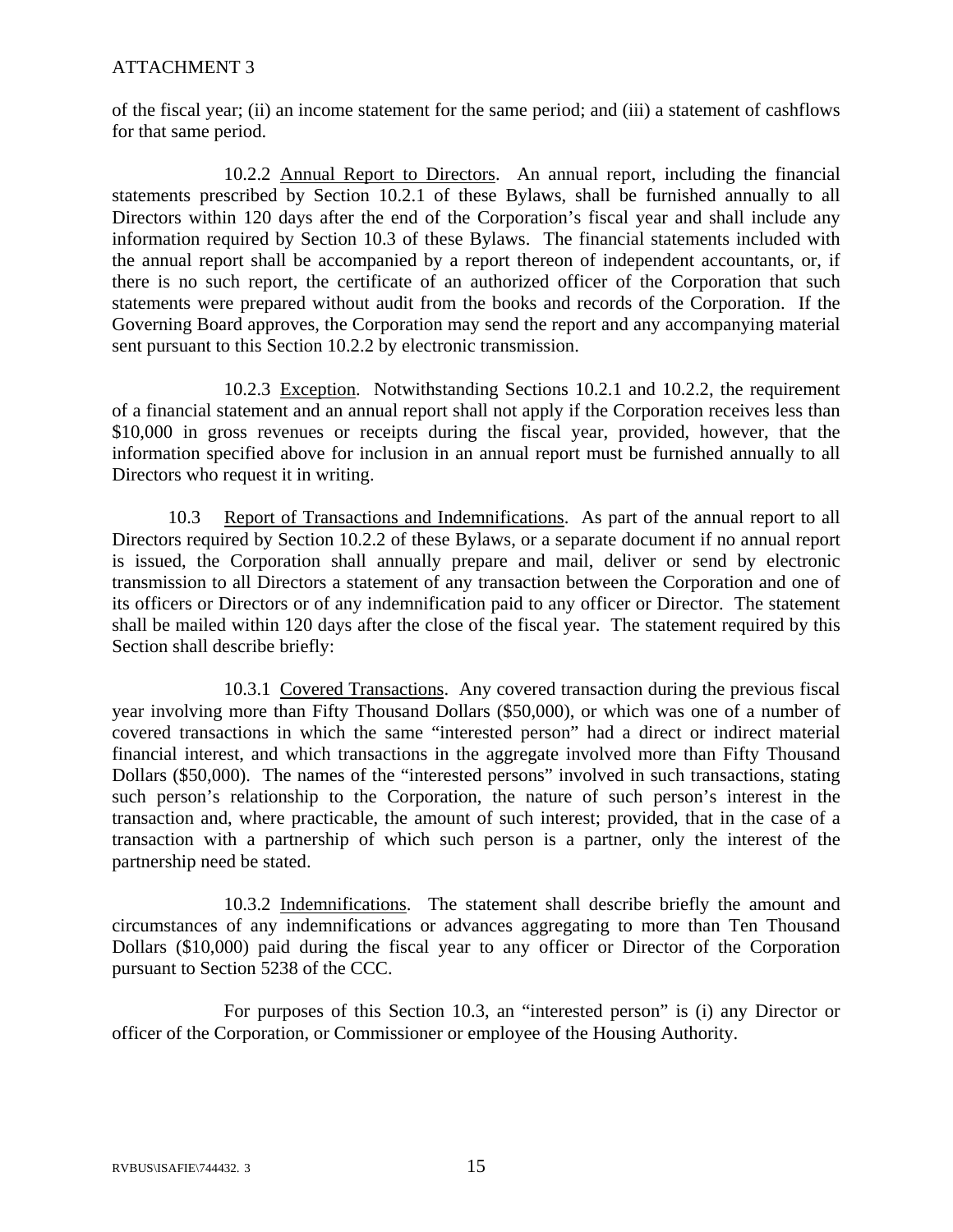### 10.4 Periodic Regulatory Filings.

 10.4.1 Secretary of State. In accordance with Section 6210 of the CCC, the Corporation shall file a statement of information, in the form required by the Secretary of State, every two years from the date of its incorporation. The statement must be filed no later than October 31 of the year in which the filing is required. In addition, the Corporation must also file a statement if at any time before the required biennial filing is due the information provided in the previously filed statement has changed.

 10.4.2 Attorney General. The Corporation shall annually renew its registration with the Attorney General's Registry of Charitable Trusts no later than the fifteenth (15th) day of the fourth (4th) month after the close of the calendar year.

### **ARTICLE XI MISCELLANEOUS**

 11.1 Accounting Period. The accounting period of the Corporation shall end on the 31st of December of each year.

11.2 Bonding. All Directors, officers or employees handling funds shall be properly bonded, if so required by the Governing Board.

 11.3 Self-Dealing. In the exercise of voting rights by Directors, no Director shall vote on any issue, motion or resolution which directly or indirectly inures to his or her benefit financially, except that such Director may be counted in order to qualify a quorum and, except as the Governing Board may otherwise direct, participate in a discussion on such an issue, motion or resolution if he or she first discloses the nature of his or her interest subject to the applicable provisions of the CCC. Notwithstanding the preceding, no action by a Director shall be inconsistent with applicable federal and state laws.

11.4 Gifts and Donations. The Governing Board may accept on behalf of the Corporation any contributions, gifts, bequests or devises made to the Corporation for the general purpose or for any special purpose of the Corporation not in violation of the Corporation's Articles of Incorporation.

11.5 Contracts. Unless otherwise set forth in these Bylaws, the Governing Board may authorize any officer or officers, agent or agents of the Corporation, in addition to the officers so authorized by these Bylaws, to enter into any contract or execute and deliver any instrument in the name of and on behalf of the Corporation, and such authority may be general or confined to specific instances.

11.6 Checks; Drafts; etc. Except as otherwise set forth in these Bylaws, all checks, drafts, or orders for the payment of money, notes, or other evidences of indebtedness issued in the name of the Corporation, shall be signed by such officer or officers, agent or agents, of the Corporation and in such manner as shall from time to time be determined by resolution of the Governing Board.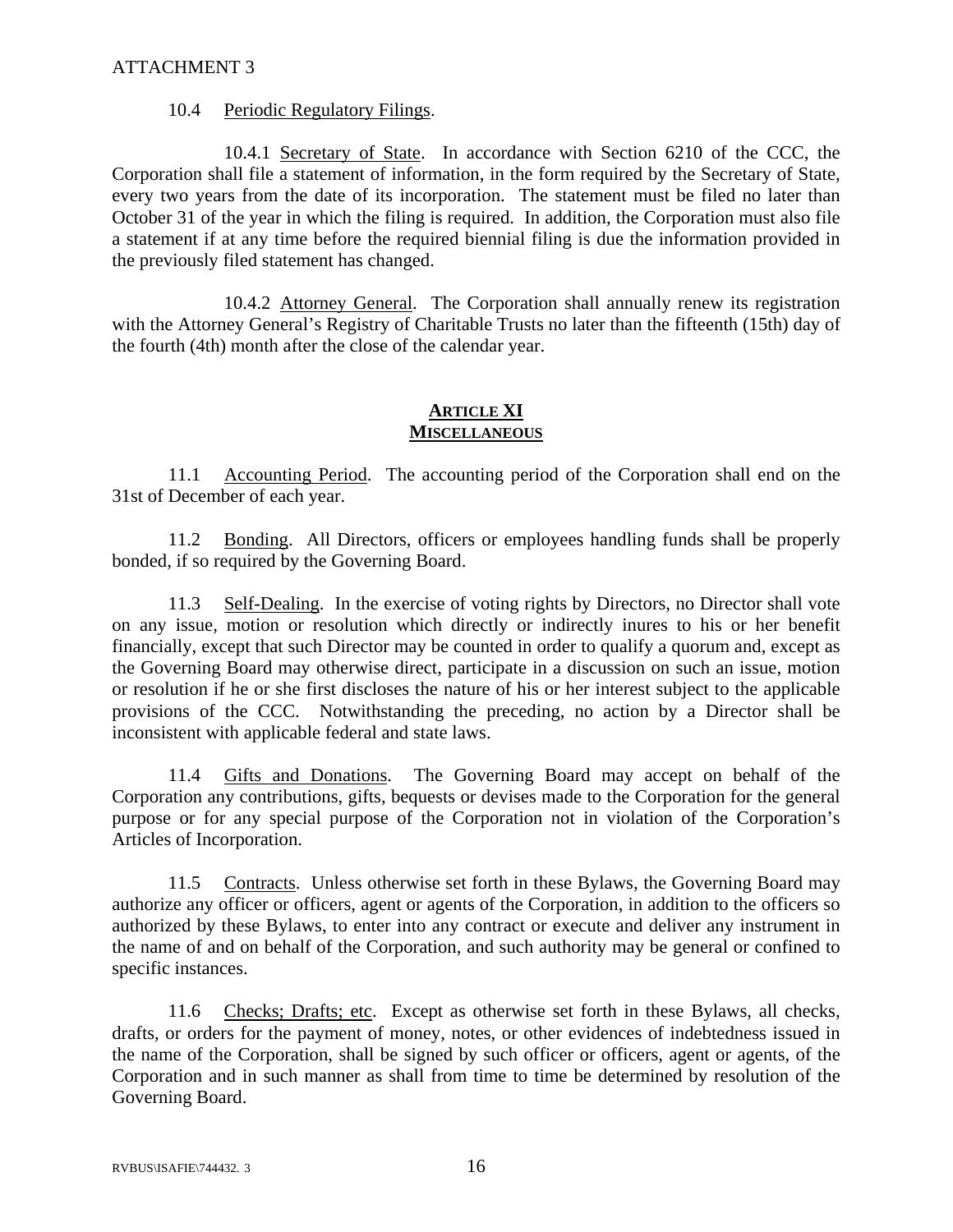11.7 Conflicts of Interest. The Corporation, through its Governing Board, may promulgate from time to time a conflict of interest policy and other policies according to the current law then in effect to be adhered to by its officers and Directors.

11.8 Inspection of Articles and Bylaws. The Corporation shall keep at its principal executive office in Los Angeles, California the original or a copy of its Articles of Incorporation endorsed and certified by the Secretary of State and its Bylaws certified by the Secretary, as amended or otherwise altered to date, which shall be open to inspection by Directors at all reasonable times during office hours.

11.9 Inspection by Public. In accordance with Section 6104 of the Code, copies of the Corporation's application for tax exemption and any papers submitted in support of such application shall be made available by the Corporation for inspection at the request of any individual during regular business hours at the Corporation's principal place of business and at any regularly maintained regional or district office of the Corporation having three or more employees.

11.10 Interpretation and Construction. Any conflict between these Bylaws and the Articles of Incorporation shall be resolved in favor of the Articles of Incorporation. Unless the context requires otherwise, the general provisions, rules of construction, and definitions in the California Nonprofit Public Benefit Corporation Law shall govern the construction of these Bylaws. If any section, subsection, sentence, clause or phrase of these Bylaws, or the application thereof, is contrary to the Nonprofit Public Benefit Corporation Law of the State of California, the provisions of that law shall prevail. Without limiting the generality of the foregoing, the masculine gender includes the feminine and neuter, the singular number includes the plural and the plural number includes the singular, and the term "person" includes a corporation as well as a natural person.

11.11 Dissolution. The Corporation shall not be voluntarily dissolved, except by approval of the Governing Board. In the event of dissolution of the Corporation in any manner and for any cause, after the payment or adequate provision for the payment of all of its debts and liabilities, all of the remaining funds, assets and properties of the Corporation shall be paid or distributed as provided for in the Articles of Incorporation.

11.12 Rules of Order. Robert's Rules of Order shall be the parliamentary law of all proceedings of the Governing Board and all committees. Notwithstanding the foregoing, failure to follow Robert's Rules of Order at any meeting shall not affect the validity of any corporate action otherwise in compliance with the CCC and this Corporation's Articles of Incorporation, these Bylaws and applicable corporate resolutions.

 11.13 Job Descriptions and Policies. Notwithstanding any other provision in these Bylaws to the contrary, the Governing Board may, at its option, implement job descriptions and policies for Directors, committee members, officers and other employees.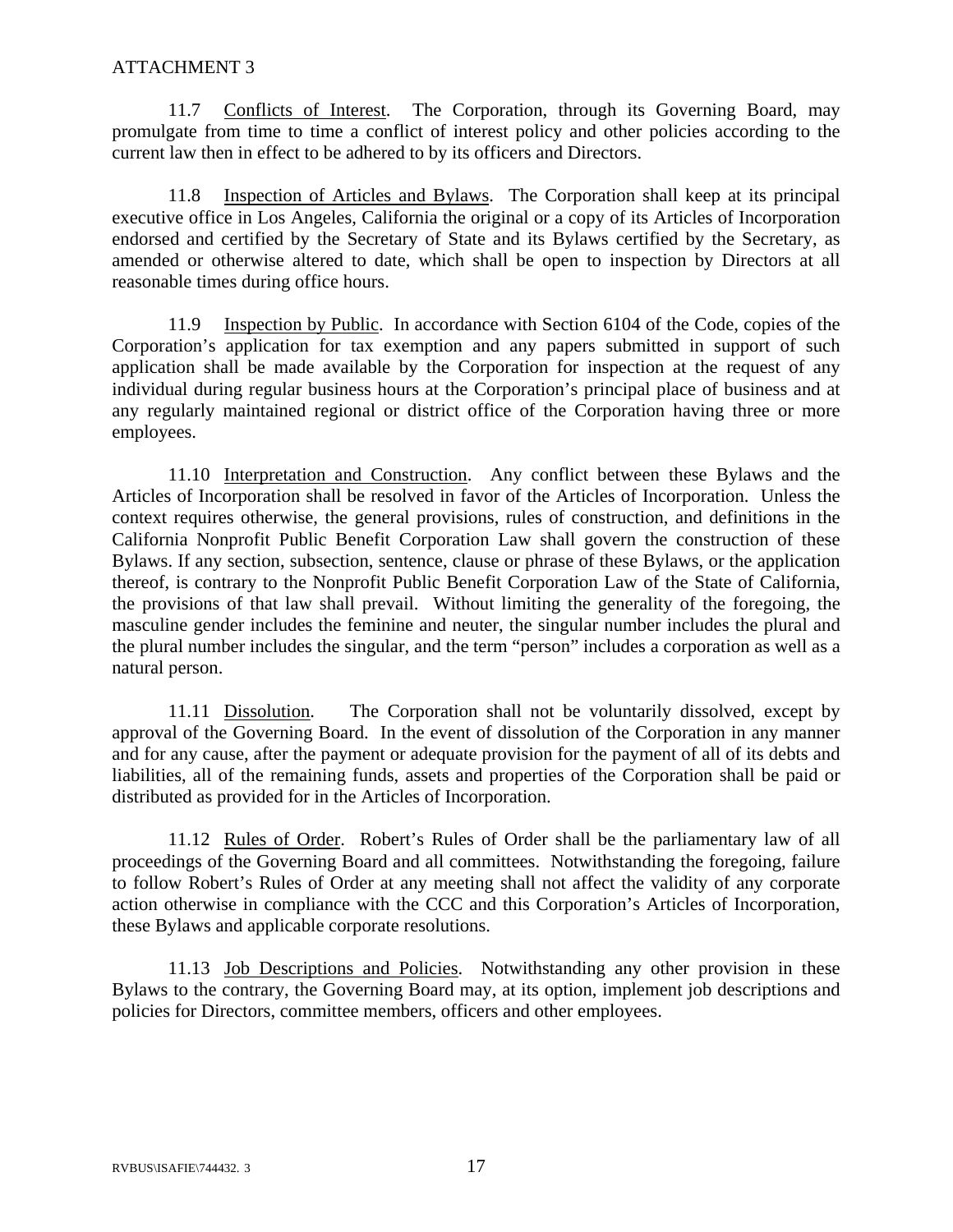### **CERTIFICATE OF SECRETARY**

I, the undersigned, do hereby certify:

1. That I am the duly elected and acting Secretary of BUILD HOPE, INC., a California nonprofit public benefit corporation ("**Corporation**"); and

2. That the foregoing Bylaws, comprising eighteen (18) pages, constitute the Bylaws of the Corporation, as duly approved by the Governing Board of the Corporation at a meeting duly held on May 28, 2020 and duly approved by resolution of the Board of Commissioners of the Housing Authority of the City of Los Angeles, California on May 28, 2020.

IN WITNESS WHEREOF, I have hereunto subscribed my name and affixed the seal of the Corporation this day of  $\qquad \qquad$  2020.

, Secretary

\_\_\_\_\_\_\_\_\_\_\_\_\_\_\_\_\_\_\_\_\_\_\_\_\_\_\_\_\_\_\_\_\_\_\_\_\_\_\_\_\_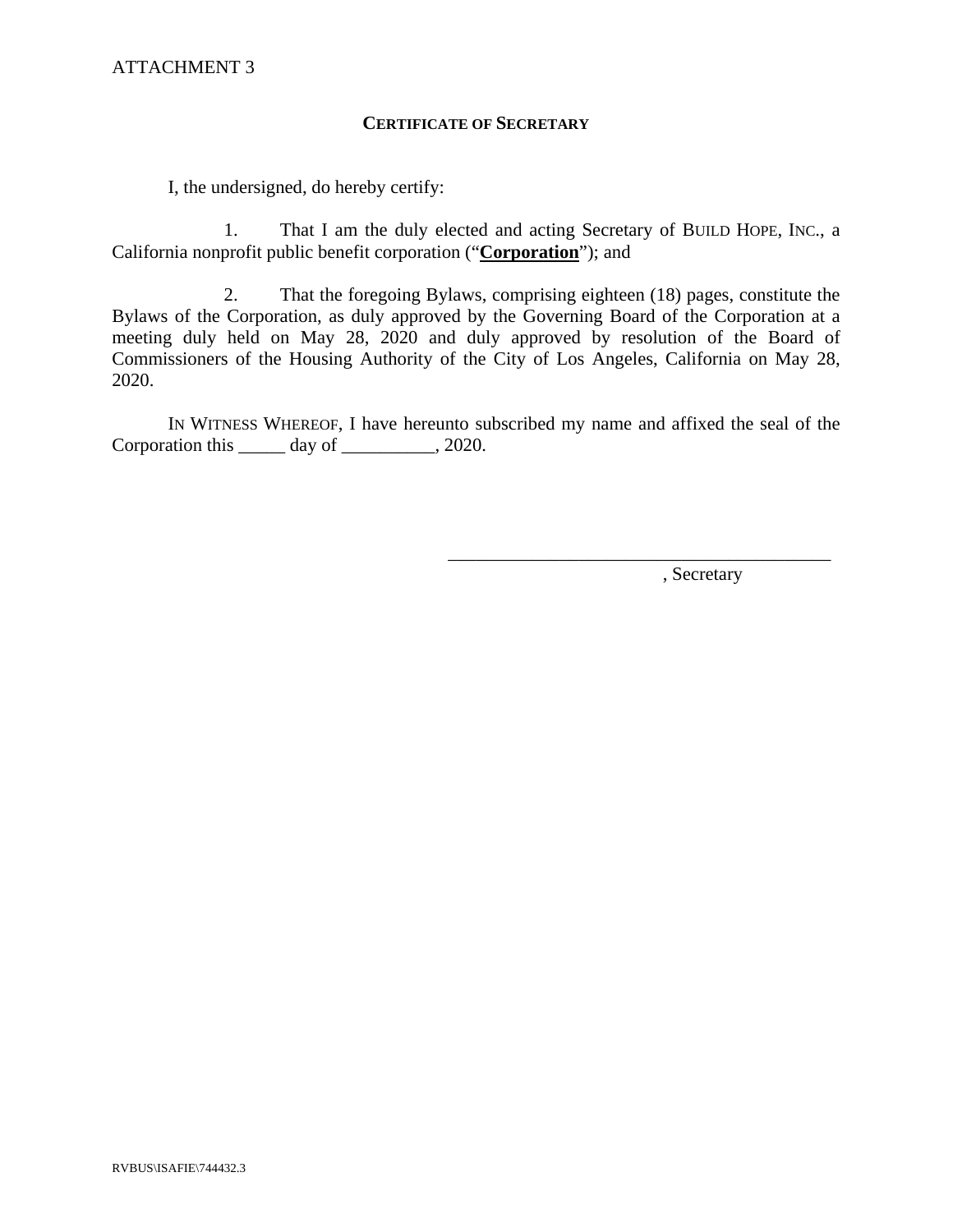### **FOURTHFIFTH RESTATED AND AMENDED BYLAWS**

#### **OF KIDS PROGRESSBUILD HOPE, INC.**

**A CALIFORNIA NONPROFIT PUBLIC BENEFIT CORPORATION**

#### **ARTICLE I ORGANIZATION**

1.1 Name. The name of this Corporation is KIDS PROGRESSBUILD HOPE, INC. ("**Corporation**").

 1.2 Purpose. The Corporation is a nonprofit public benefit corporation and is not organized for the private gain of any person. It is organized under the Nonprofit Public Benefit Corporation Law for public and charitable purposes. of the State of California, at Title 1, Division 2, Parts 1 and 2 of the California Corporations Code. The specific purposes of this Corporation are:

- (a) to improve the quality of life and well-being of children, youth- $\frac{1}{\alpha}$  low income individuals and families living in public housing, Section 8 and other **programs** residential housing units("**Residential Programs**") providedowned or operated by the Housing Authority of the City of Los Angeles, California ("**Housing Authority**") by providing increased educational, artistic, cultural and technical opportunitiespathways to positive health and economic outcomes through targeted trauma-informed and culturally-appropriate programs and connections to training, employment and resources as well as supporting community cohesion through community engagement, promoting resident and participant leadership, communitybuilding activities, and public safety;
- (b) to provide programs and activities to increase educational, artistic, cultural and technicalimprove opportunities for children, youth and low income families living in Residential Programs providedmobility by the Housing Authority;
- (e) to provideproviding supportive services and equipment to assist children, youth and low income families living in Residential Programs provided by the Housing Authority to develop skills and increase knowledge toresources that promote self-sufficiency;
- (d) to maintaineducational attainment and digital literacy with a focus on a two-generation approach, early intervention, building a scholarship fund and disburse scholarships for educational, artistic, cultural and technical opportunities to children, youth and low income families living in Residential Programs provided by the Housing Authority, digital connectivity, family stability, and economic security;

**Formatted:** Indent: Left: 0", First line: 0"

RVBUS\ISAFIE\744432. 3 1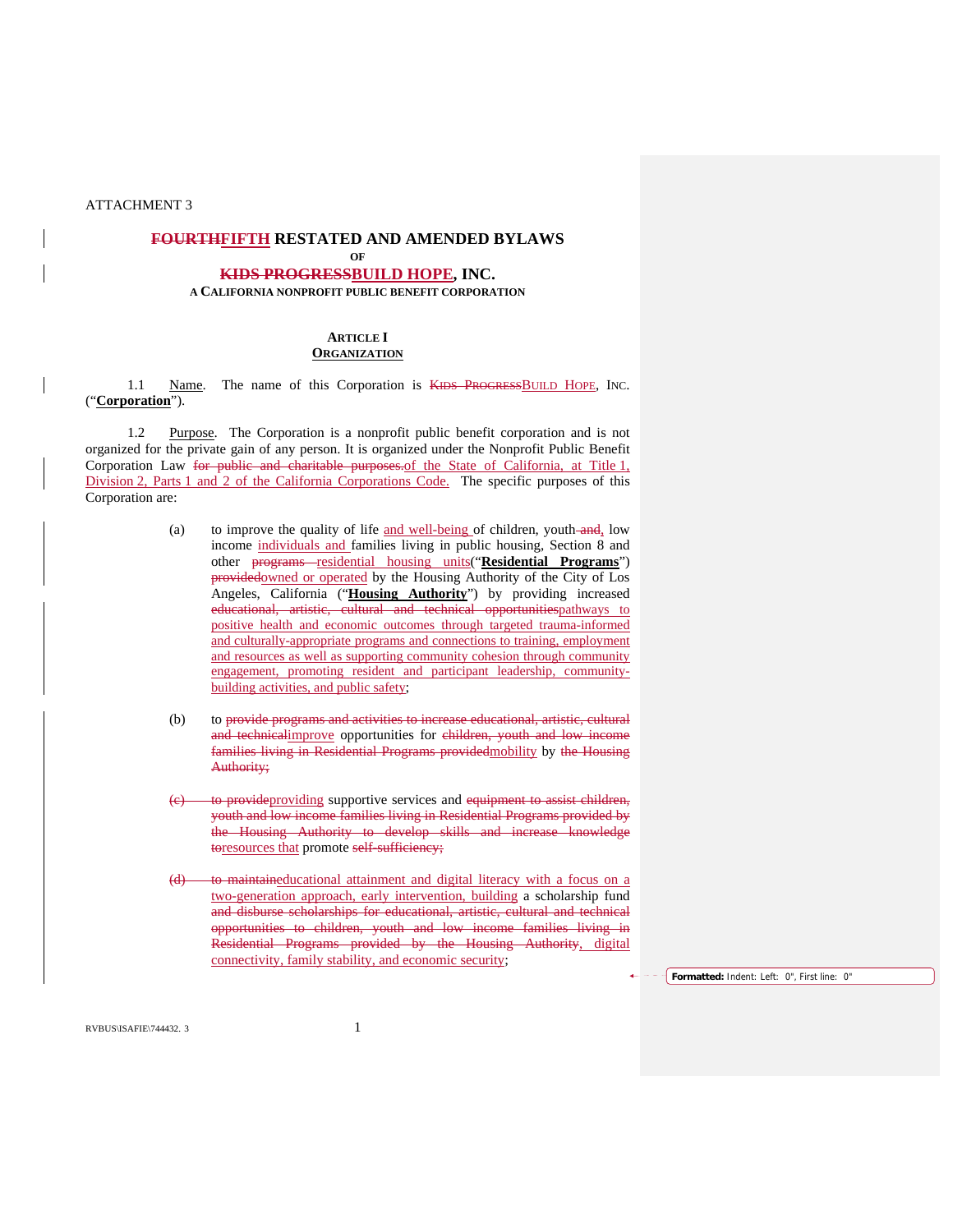- (ec) to engage in any other activities in furtherance of the purposes for which the Corporation is formed; and
- (fd) to receive, invest and utilize funds and property acquired through the solicitation of contributions, donations, grants, gifts, bequests and the like for the purposes for which the Corporation is formed.

 1.3 Limitation on Corporate Activities. The Corporation is organized and operated exclusively for charitable <u>or social welfare p</u>urposes within the meaning of section  $501(c)(3)$  of the Internal Revenue Code of 1986, as amended ("**Code**"). The Corporation shall not carry on any other activities not permitted to be carried on (a) by a corporation exempt from federal income tax under section  $501(c)(3)$  of the Code, or (b) by a corporation with corporate contributions to which are deductible under section  $170(c)(2)$  of the Code.

 1.4 Dedication of Assets. The property of this Corporation is irrevocably dedicated to charitable purposes, and no part of the net income or assets of this Corporation shall ever inure to the benefit of any director, officer or member thereof or to the benefit of any private person. Upon the dissolution or winding up of the Corporation, none of the assets of the Corporation shall be distributable to any director, officer or member thereof or to the benefit of any private person and any assets remaining after payment or provision for payment, of all debts and liabilities of this Corporation shall be distributed to either: (1) athe Housing Authority of the City of Los Angeles or its successor governmental entity which has the purposes of providing assistance to low income persons; or (2) any instrumentality of the Housing Authority that is a nonprofit fund, foundation or public benefit corporation organized under the California Nonprofit Public Benefit Corporation Law which is organized and operated exclusively for charitable or social welfare purposes and which has established and maintained its tax-exempt status under Section  $501(c)(3)$  or Section  $501(c)(4)$  of the Code.

 1.5 Principal Office. The principal office for the transaction of the activities and affairs of this Corporation shall be located and maintained at 2600 Wilshire Boulevard, Los Angeles, California 90057. The Governing Board (as that term is defined in Section 3.1 of these Bylaws) is hereby granted full power and authority to change the location of the principal office of the Corporation from one location to another location within Los Angeles County. Any such change shall be noted by the Secretary in these Bylaws, but shall not be considered an amendment of these Bylaws. The Corporation may also have offices at such other places, within or without Los Angeles County, as its business may require and as the Governing Board may designate.

#### **ARTICLE II MEMBERS**

**Formatted:** Font color: Auto

 The Pursuant to Section 5310 of the Nonprofit Public Benefit Corporation Law and to the Articles of Incorporation, the Corporation shall have no members as that term is defined by sectionSection 5056 of the California Corporations Code ("CCC"), and shall be governed solely by its Governing Board in accordance with these Bylaws. Pursuant to sectionSection 5310(b) of the CCC, any action which would otherwise require approval by a majority of all members shall only require the approval of the Governing Board. The Corporation may refer to persons or

 $RVBUS\IS$ AFIE $\{744432.$  3 2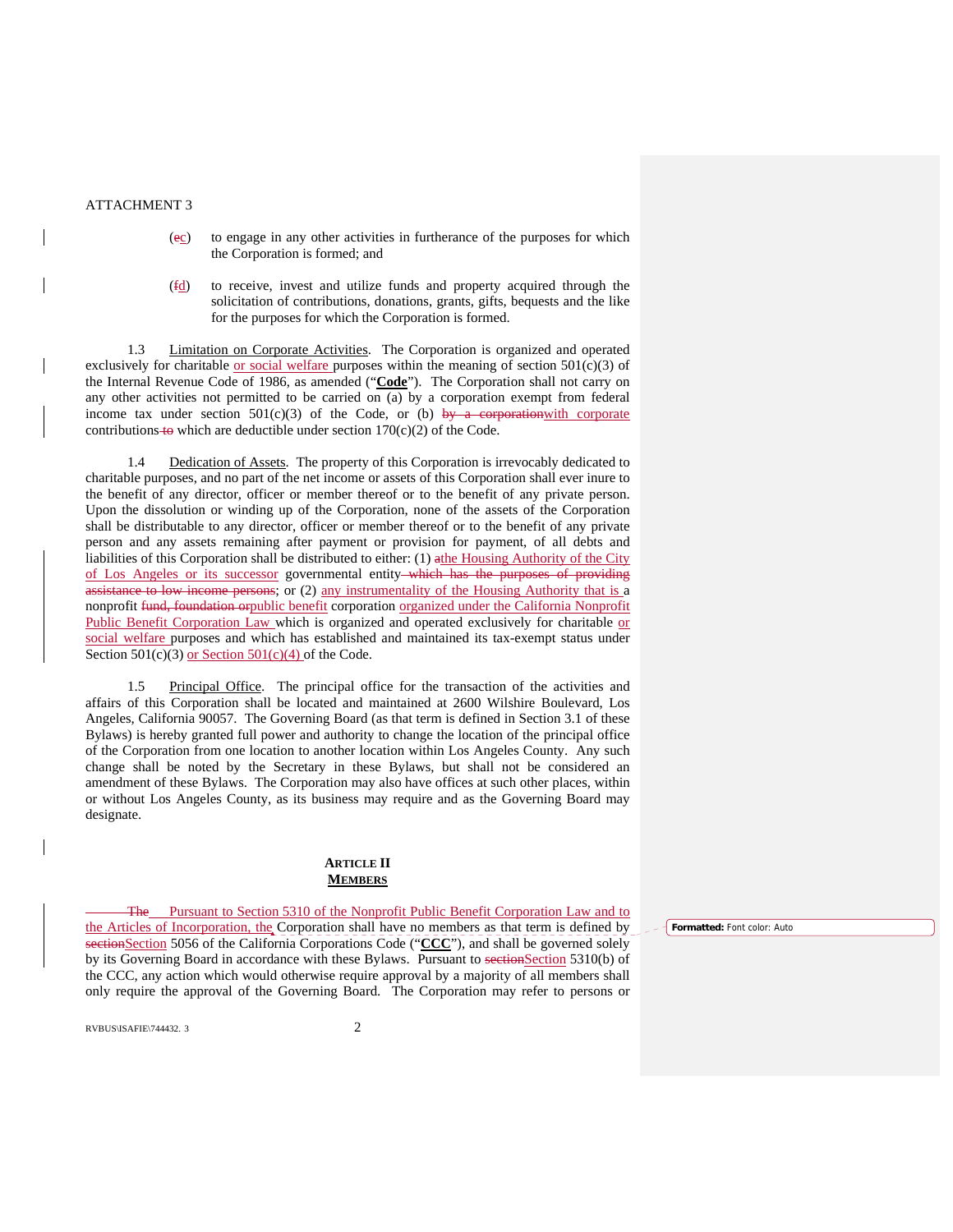$\overline{\phantom{a}}$ 

entities associated with it as "members" even though those persons or entities are not voting members, but no such reference shall constitute anyone a member within the meaning of section 5056 of the CCC.

#### **ARTICLE III BOARD OF DIRECTORS**

 3.1 General and Specific Powers. Subject to the provisions and limitations of the California Nonprofit Public Benefit Corporation Law and any other applicable laws, and subject to any limitations in the Articles of Incorporation or these Bylaws, the Corporation's activities and affairs shall be managed, and all corporate powers shall be exercised, by or under the direction of the Board of Directors ("**Governing Board**"). Without limiting the generality of the foregoing, the Governing Board shall have the power and authority to exercise this Corporation's rights as member or shareholder of any other corporation, venture or entity in which this Corporation has an interest as a member, shareholder or otherwise. In doing so, the Governing Board may, by resolution, authorize one (1) or more officers of this Corporation to represent this Corporation with respect to any matter to be acted upon by this Corporation as a member, shareholder or otherwise.

 3.2 Authorized Directors. The authorized number of directors ("**Directors**") of the Governing Board of the Corporation shall be not less than five  $(5)$ , the exact number to be fixed by resolution adopted by the Governing Board, provided that any amendment which reduces the number of Directors shall not have the effect of terminating the unexpired term of any Director. The exact number of Directors authorized shall be five (5) until changed within the limits specified herein by a duly adopted resolution of the Governing Board.

 3.2.1 Designated Directors. A majority of the authorized number of Directors shall be "**Designated Directors**" and shall be designated in the following manner:

 (a) Three (3) of the Designated Director positions shall be filled by those individuals filling the positions of President and CEO and Chief Programs Officer ("**CPO**") of the Housing Authority, and Chairperson of the Board of Commissioners of the Housing Authority ("**Board of Commissioners**"), and shall be referred to as "**Ex-Officio Directors**". The Ex-Officio"). The Designated Directors, with full voting rights, shall hold their position on the Governing Board for so long as such individuals hold their respective positions as President and CEO and CPO of the Housing Authority, or Chairperson of the Board of Commissioners, and shall automatically be deemed to have resigned and removed from the Governing Board, without any action by the Governing Board, effective at such time when said individuals no longer hold their respective positions as President and CEO and CPO of the Housing Authority, or Chairperson of the Board of Commissioners, and shall be replaced, without any action by the Governing Board, in accordance with this Section 3.2.1 and Section  $3.76.3(a)$ .

The remainder of the Designated Directors, if any, shall be appointed by the Board of Commissioners, provided, that, one (1) of the Designated Directors shall be selected from among the Commissioners of the Board of Commissioners, other than the

RVBUS\ISAFIE\744432. 3 3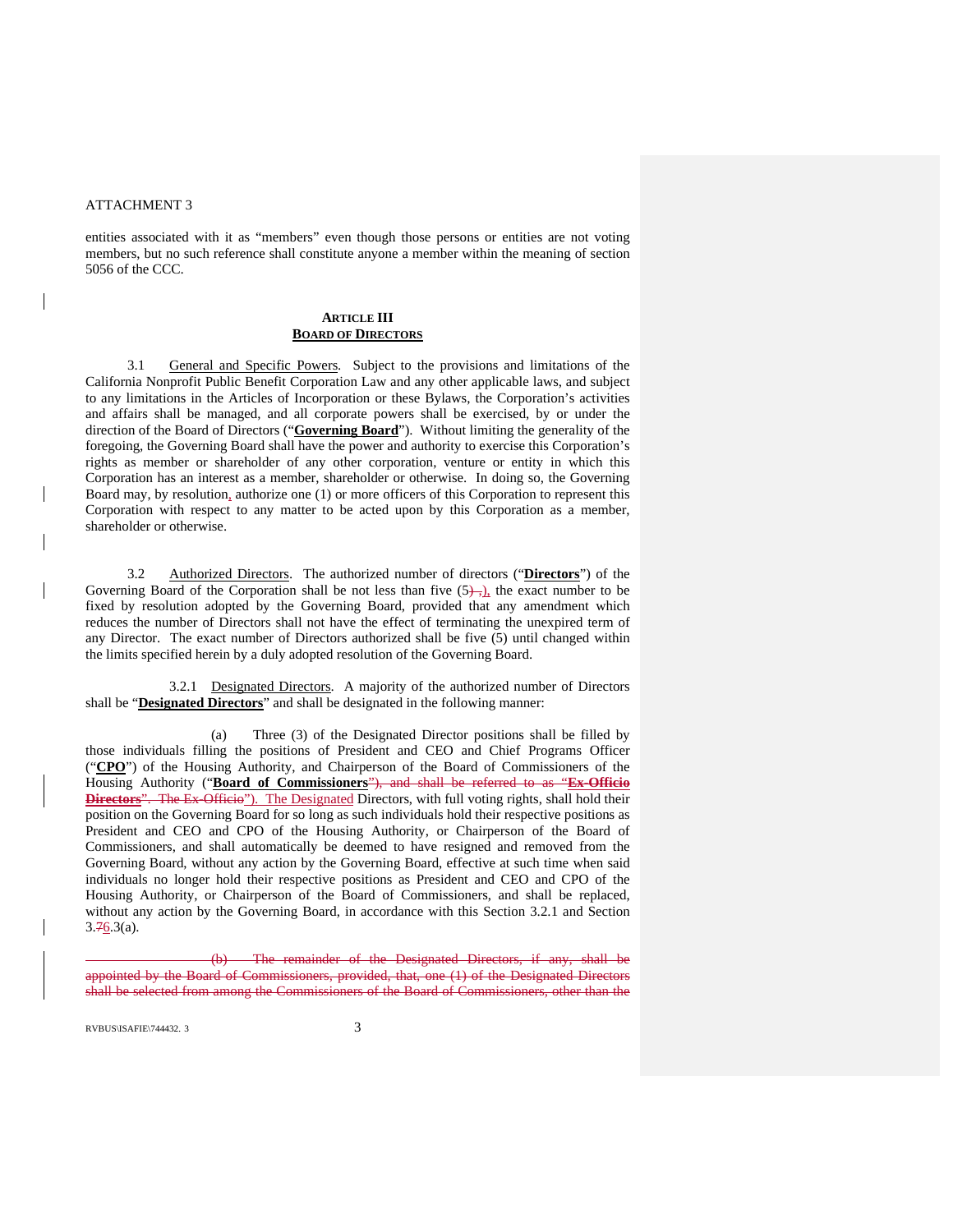Chairperson of the Board of Commissioners who shall be an Ex-Officio Director as set forth in Section 3.2.1(a) above. The remaining Designated Directors to be designated by the Board of Commissioners, if any, shall be designated by the Board of Commissioners from other than the Commissioners of the Board of Commissioners.

 (b) If the Authorized Directors increases beyond five (5), additional Designated Directors needed to maintain a majority must be appointed by the Board of Commissioners but are not required to be members of the Board of Commission.

 3.2.2 Appointed Directors. All other Directors shall be appointed directors ("**Appointed Directors**") appointed by Board Resolution pursuant to Section 3.4

 3.3 Interested Persons. No more than forty-nine percent (49%) of the persons serving on the Governing Board may be "interested persons."

3.3.1 As used in this Section 3.3, an "interested person" means:

(a) Any person compensated by the Corporation for services rendered to it within the previous twelve (12) months, whether as a full-time or part-time employee, independent contractor or otherwise, excluding any reasonable compensation paid to a Director for his/her service as Director; and

(b) Any brother, sister, ancestor, descendant, spouse, brother-in-law, sister-in-law, son-in-law, daughter-in-law, mother-in-law or father-in-law of such person.

3.3.2 Any violation of the provisions of this Section 3.3 shall not affect the validity or enforceability of any transaction entered into by the Corporation.

 3.4 Appointment of Directors. Directors other than Designated Directors shall be appointed by resolution of the Governing Board at a meeting at which a quorum of Directors then in office is present.

#### 3.5 Term of Office.

.

3.5.1 Ex-OfficioDesignated Director. The term of office of an Ex-Officion Designated Director shall be as set forth in Section 3.2.1(a).

 3.5.2 Appointed Directors and Other Designated Directors.. Except as otherwise provided in Section 3.2.1 (a), the term of office of all other members of the Governing Board, including appointed Directors and DesignatedAppointed Directors designated by the Board of Commissioners, shall be determined by the appointing authority. One thirdhalf (1/32) of the Directors shall serve for one (1) year, and one thirdhalf  $(1/32)$  for two (2) years and one third  $(1/3)$  for three  $(3)$  years. Thereafter, all terms shall be three  $(3)$  year terms. Each year in office shall commence on the 1st day of January and shall conclude on December 31st of the same year, unless otherwise provided by the Governing Board. If the first year in a term of  $\frac{1}{2}$ Appointed Director begins after the 1st day of January, that first year shall conclude the following December 31st and shall count as one full year.

RVBUS\ISAFIE\744432. 3 4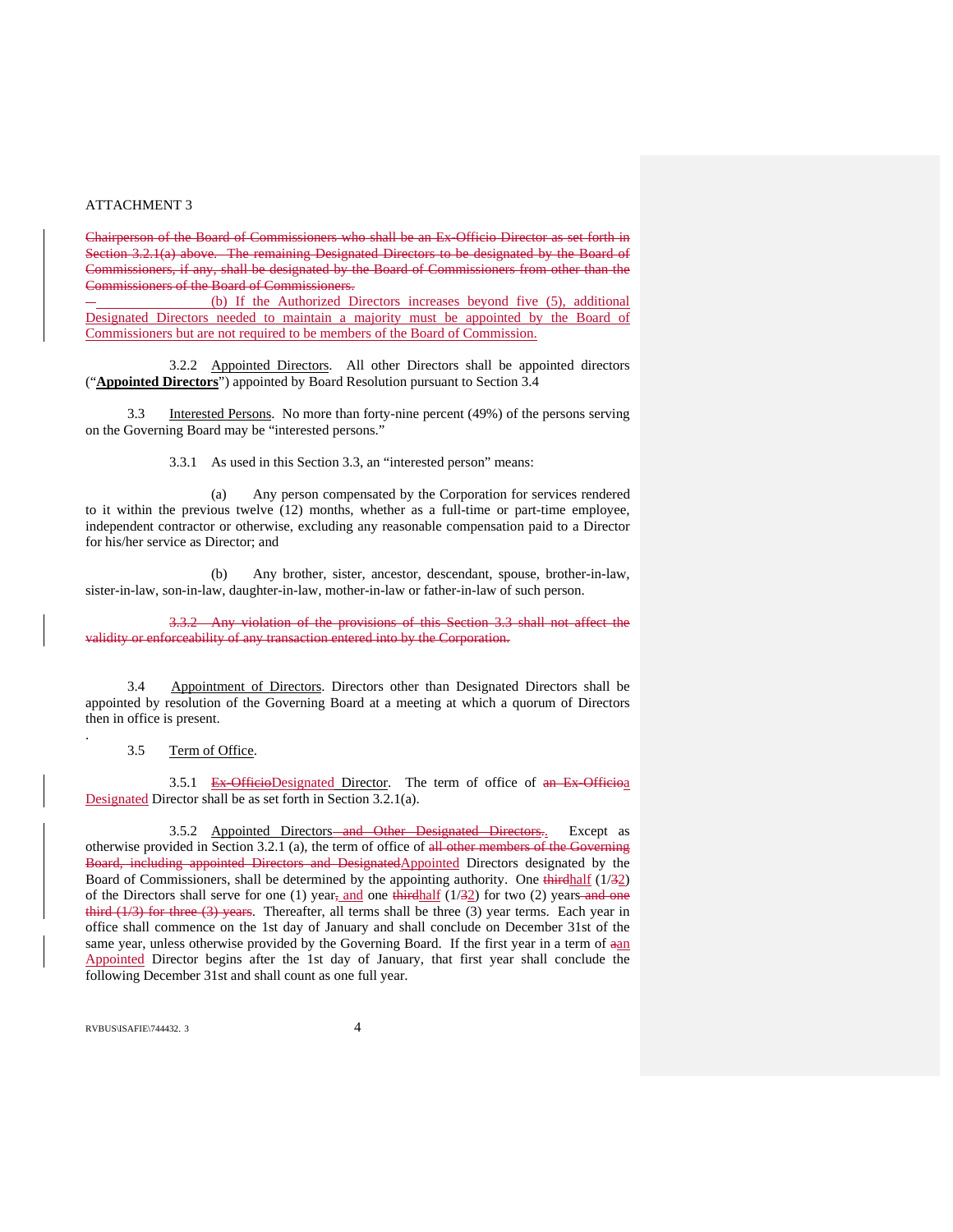$3.5.2 \text{ (a)}$  Increase in Authorized Directors. In the event that the number of authorizedAuthorized Directors is increased from the currently authorized number, the term of office of the director filling such position shall be determined at the discretion of the appointing authority.Governing Board.

#### 3.6 Vacancies.

 3.6.1 In General. A vacancy on the Governing Board shall exist on the occurrence of the following:

(a) the death, disqualification, resignation, suspension, expulsion or termination of any Director;

(b) the declaration by resolution of the Governing Board of a vacancy in the office of a Director who has been declared of unsound mind by an order of any court, convicted of a felony or found by final order of judgment of any court to have breached a duty under Article 3 of Chapter 2 of Division 3 of the CCC;

(c) the increase in the authorized number of Directors; or

(d) the removal of a Director for failure to adhere to policies and procedures governing the Governing Board, including unexcused absences for three (3) consecutive meetings of the Governing Board.

Notwithstanding the preceding, a Designated Director may only be removed by the Board of Commissioners.

3.6.2 Governing Board Action. Removal of an Appointed Director for one or more of the reasons listed in (b) above may be initiated by any member of the Governing Board.

#### 3.6.3 Filling a Governing Board Vacancy.

#### (a) Designated Directors.

(i) President and CEO. If a vacancy occurs in the  $Ex-$ OfficioDesignated Director position assumed by the President and CEO of the Housing Authority, and no permanent President and CEO of the Housing Authority is immediately selected, such vacancy shall be temporarily filled by the individual serving in the capacity of interim or acting President and CEO of the Housing Authority until such time as a permanent President and CEO of the Housing Authority is selected.

(ii) CPO. If a vacancy occurs in the Ex-OfficioDesignated Director position assumed by the CPO of the Housing Authority, and no permanent CPO of the Housing Authority is immediately selected, such vacancy shall be temporarily filled by the Board of Commissioners from among the Executive Staff of the Housing Authority until such time as a permanent CPO of the Housing Authority is selected.

RVBUS\ISAFIE\744432. 3  $\overline{5}$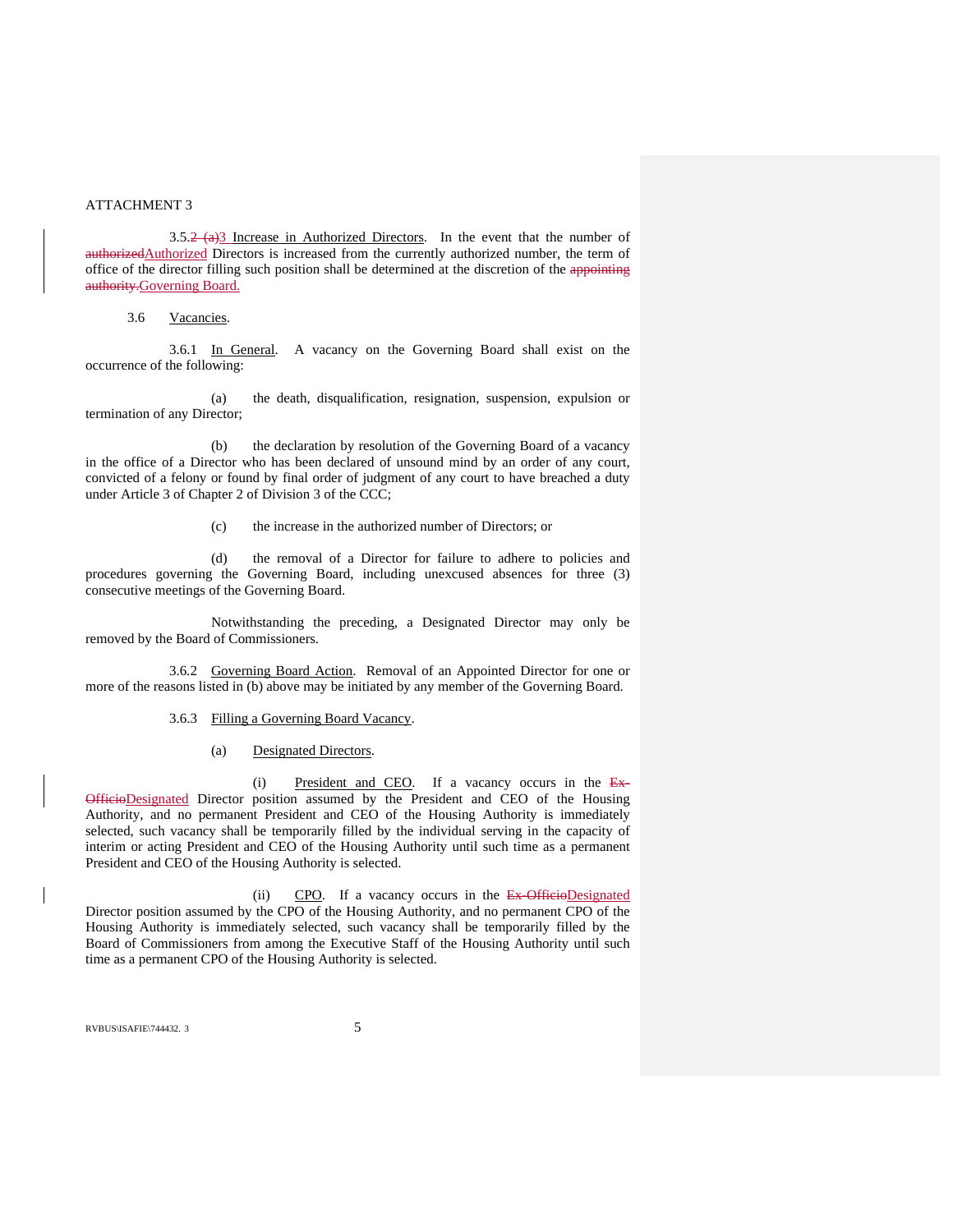(iii) Other Designated Directors. Chair Position. Any vacanciesvacancy in the Designated Director positions designatedposition assumed by the Board of Commissioners Chair shall be immediately filled by the Board of Commissioners with the acting Chair of the Board of Commissioners until a permanent Board of Commissioners Chair is in office, in accordance with Section  $3.2.1(\theta)$ , a) and this section.

> (iii) Other Designated Directors. Any vacancy in the other Designated Director position(s) shall be immediately filled by a permanent replacement.the Board of Commissioners in accordance with Section 3.2.1(b).

 (b) Appointed Directors. A vacancy occurring in the office of an Appointed Director pursuant to Section 3.4 may be filled by the remaining Directors for the balance of the unexpired term and until a successor has been elected and qualified.

3.6.4 No reduction in the authorized number of Directors shall have the effect of removing any Director prior to the expiration of the Director's term of office.

3.7 Resignations of Directors. ExceptSubject to the provisions of Section 5226 of the California Nonprofit Public Benefit Corporation Law, and except as provided in these Bylaws, any Director may resign by giving written notice to the Chair or the Secretary. The resignation shall be effective when the notice is given unless it specifies a later time for the resignation to become effective. If an Appointed Director's resignation becomes effective at a later time, the Governing Board may appoint a successor to take office as of the date when the resignation becomes effective. If a Designated Director's resignation becomes effective at a later time, the Board of Commissioners must designate a successor to take office as of the date when the resignation becomes effective in accordance with Section 3.2.1.

3.8 Removal of Directors. An Appointed Director may be removed from office, with or without cause, by the vote of the majority of the Directors then in office. However, a Designated Director may only be removed by the Board of Commissioners.

3.9 Compensation of Directors. Directors shall receive no compensation for their services as Directors of the Corporation. However, they shall be entitled to receive such just and reasonable reimbursement of expenses as may be determined by the Governing Board.

3.10 Inspection Rights of Directors. Every Director shall have the absolute right at any reasonable time to inspect and copy all books, records and documents of every kind and to inspect the physical properties of the Corporation during normal weekday business hours. If a Director wishes to be accompanied by an attorney during such inspection, then the inspection will be scheduled at a time when the Corporation's attorney will be present.

#### **ARTICLE IV MEETINGS OF THE GOVERNING BOARD**

4.1 In General. Notwithstanding any other provision in these Bylaws, all meetings of the Governing Board shall be held in compliance with the requirements of the Ralph M. Brown Act as set forth in Section 54950 et seq.(Chapter 9 of Part I of Division 2 of Title 5 of the

**Formatted:** Font color: Auto

RVBUS\ISAFIE\744432. 3 6

**Formatted:** Indent: Left: 1"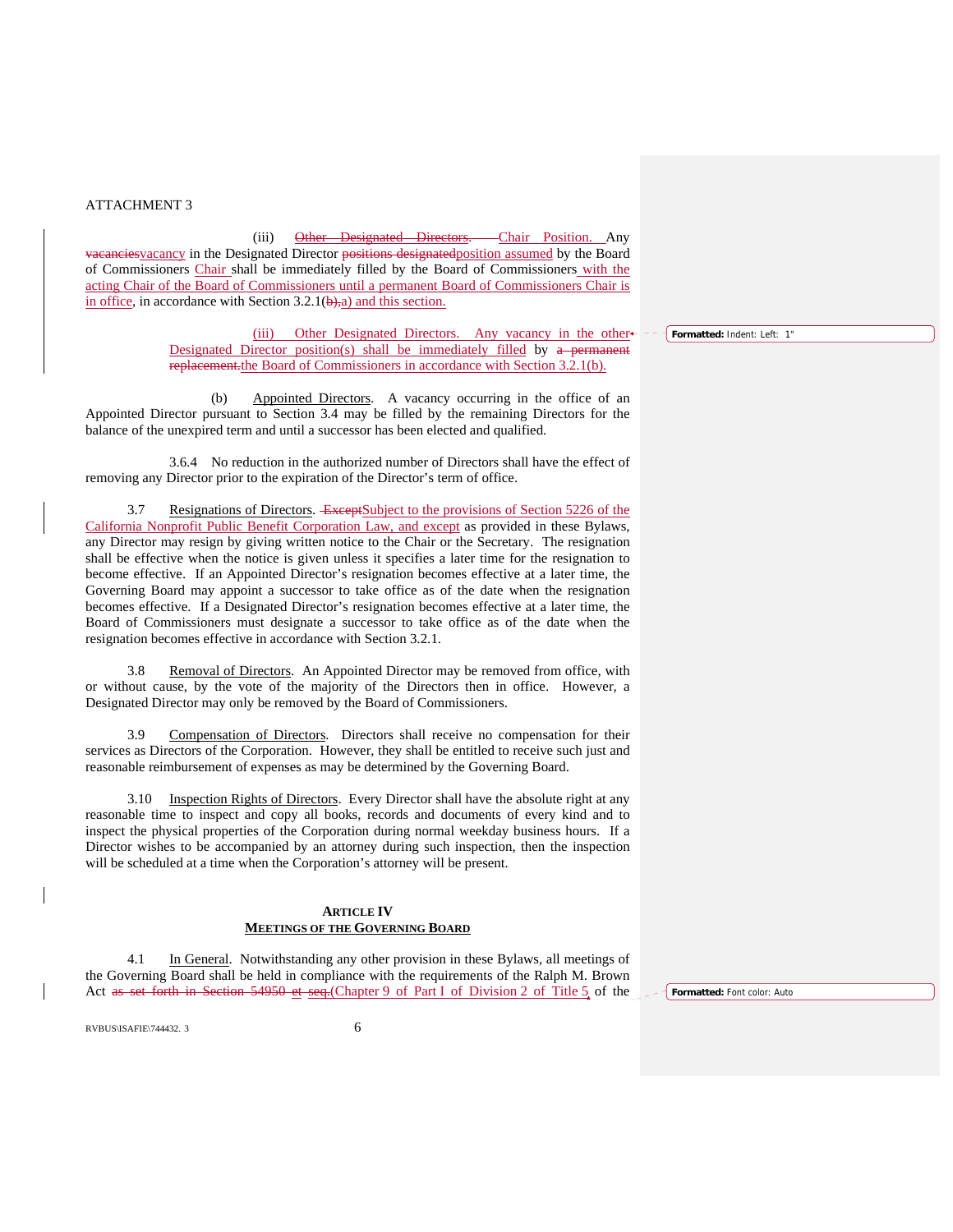California Government Code ("of the State of California (Sections 54950 to 54963) or any successor legislation hereinafter enacted (the "**Brown Act**")")) and all other requirements under the CCC.

4.2 Place of Meetings. Unless specified otherwise, meetings of the Governing Board shall be held at the principal office of the Corporation.

4.3 Annual Meetings. The annual meeting of the Governing Board ("**Annual Meeting**") shall be held for the purpose of organization, election of Directors and officers and the transaction of such other business as may properly be brought before the meeting. The date and time of the Annual Meeting shall be set by resolution of the Governing Board.

4.4 Regular Meetings. Regular meetings of the Governing Board shall be held at intervals set by resolution of the Board. The Board shall conduct meetings on at least a bi-yearly basis, the exact date, time and place to be set by resolution of the Governing Board.

#### 4.5 Notice of Annual and Regular Meetings.

 4.5.1 Notice to Directors. Notice of the annual and all regular meetings of the Governing Board shall be given to each Director by (a) personal delivery of written notice; (b) first-class mail, postage prepaid; (c) telephone, including a voice messaging system or other system or technology designed to record and communicate messages; (d) facsimile; (e) electronic mail; or (f) other electronic means. Notices sent by first-class mail shall be deposited in the United States mail at least four (4) business days before the time set for the meeting. Notices given by personal delivery, telephone or electronic transmission shall be delivered, telephoned or sent, respectively, at least two (2) business days before the time set for the meeting. The notice shall state the time of the meeting and the place, if the place is other than the Corporation's principal office.

 4.5.2 Public Notice. At least seventy-two (72) hours before the regular meeting, the Governing Board shall post an agenda which contains a brief description of each item of business to be transacted or discussed at the meeting. The agenda shall specify the time and place of the regular meeting, and shall be posted in a location that is freely accessible to the public. The agenda shall provide an opportunity for members of the public to directly address the Governing Board on any item of interest to the public, before or during the Governing Board's consideration of the item, that is within the subject matter jurisdiction of the Governing Board.

4.6 Special Meetings. Special meetings of the Governing Board for any purpose or purposes may be called by the Chair, Secretary or any two (2) or more Directors.

#### 4.7 Notice of Special Meetings.

 4.7.1 Notice to Directors. Notice of all special meetings of the Governing Board shall be given to each Director by (a) personal delivery of written notice; (b) first-class mail, postage prepaid; (c) telephone, including a voice messaging system or other system or technology designed to record and communicate messages; (d) facsimile; (e) electronic mail; or (f) other electronic means. Notices sent by first-class mail shall be deposited in the United States mail at least four (4) business days before the time set for the meeting. Notices given by

RVBUS\ISAFIE\744432. 3 7

**Formatted:** Font color: Auto **Formatted:** Font color: Auto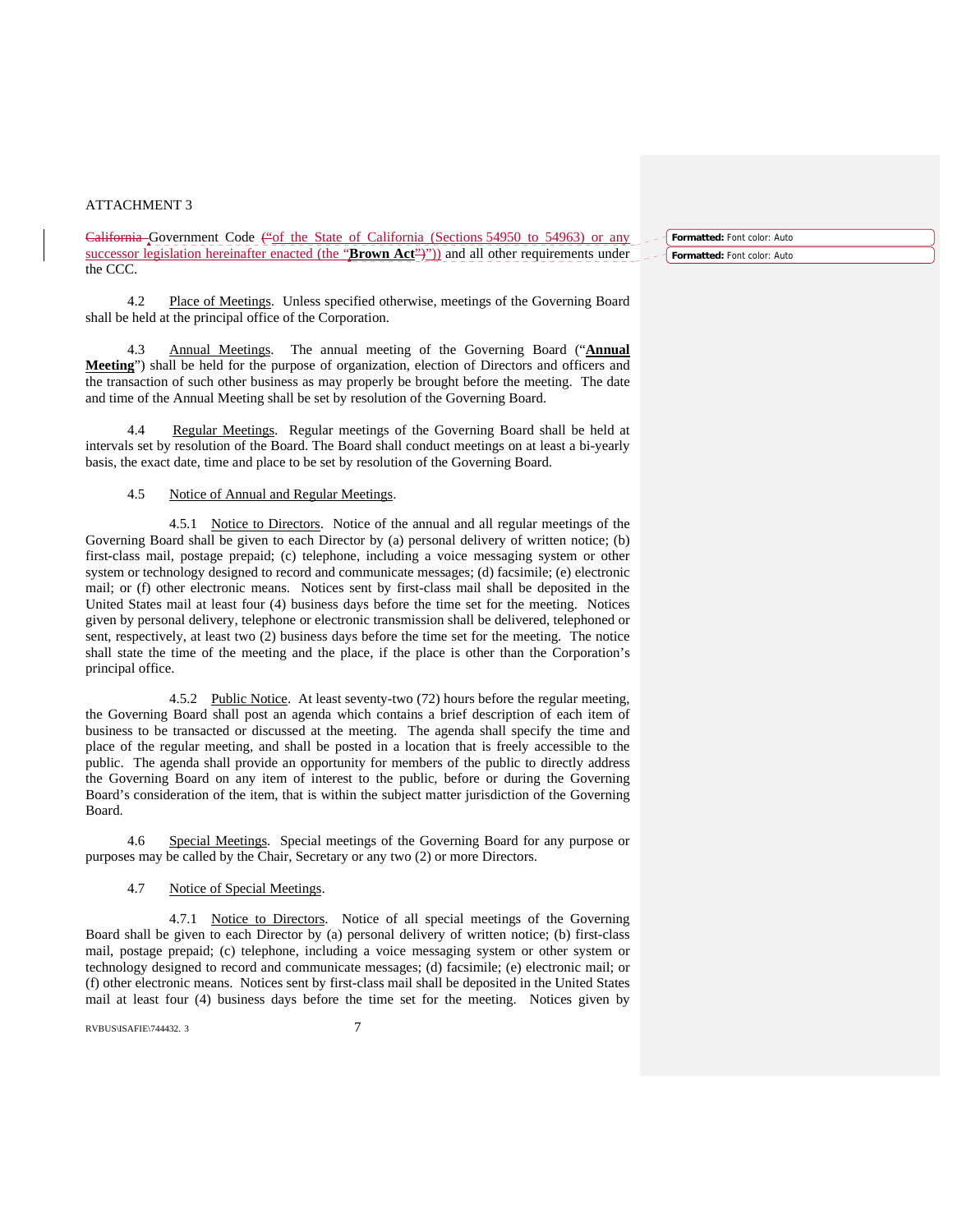personal delivery, telephone or electronic transmission shall be delivered, telephoned or sent, respectively, at least two (2) business days before the time set for the meeting. The written notice may be dispensed with as to any Director who, at or prior to the time the meeting convenes, files with the Secretary a written waiver of notice or who is actually present at the meeting when it convenes. All such waivers, consents and approvals shall be made a part of the minutes of the meeting.

 4.7.2 Public Notice. Notice of all special meetings of the Governing Board shall be given by delivering written notice to members of the media, as that term is narrowly defined for purposes of the Brown Act, requesting notice in writing, at least twenty-four (24) hours before the time of the meeting<sub>7</sub>, in writing pursuant to Government Code Section 54956. The notice shall specify the time and place of the special meeting and the business to be transacted, and shall be posted at least twenty-four (24) dayshours prior to the special meeting in a location that is freely accessible to the public. No other business shall be considered by the Governing Board at these meetings.

4.8 Waiver of Notice. Written notice may be dispensed with as to any Director who, at or prior to the time the meeting convenes, files with the Secretary a written waiver of notice, a written consent to the holding of the meeting, an approval of the minutes of the meeting, or who is actually present at the meeting when it convenes. All such waivers, consents and approvals shall be made a part of the minutes of the meeting.

4.9 Meetings by Telecommunications Equipment. Members of the Governing Board may participate in a meeting through use of a conference telephone or electronic video screen communication. Participation in a meeting by this means constitutes presence in person at such meeting as long as all members participating in the meeting are able to hear one another. All meetings held by telecommunications equipment shall be held in compliance with Section 54953(b) of the Brown Act.

4.10 Conduct of Meetings. Meetings of the Governing Board shall be presided over by the Chair, or in his or her absence, by the Vice Chair, or in the absence of each of these persons, by a person chosen by the majority of the Directors present at the meeting. The Secretary shall act as secretary of all meetings of the Governing Board; provided, however, that, in his or her absence, the presiding officer shall appoint another person to act as secretary of the meeting.

4.11 Quorum. A majority of the authorized number of Directors then in office shall constitute a quorum for the transaction of any business except adjournment; provided, however, that a majority of the Designated Directors must be present.

#### 4.12 Required Vote of Directors.

 4.12.1 In General. Every action taken or decision made by a majority of the Directors present at a duly held meeting at which a quorum is present shall be an act of the Governing Board, subject to the more stringent provisions of the California Nonprofit Public Benefit Corporation Law, including, without limitation, those provisions relating to: (a) approval of contracts or transactions in which a Director has a direct or indirect material financial interest; (b) approval of certain transactions between corporations having common directorships; (c) creation of and appointments of committees of the Governing Board, and (d) indemnification of Directors. A meeting at which a quorum is initially present may continue to transact business

RVBUS\ISAFIE\744432.3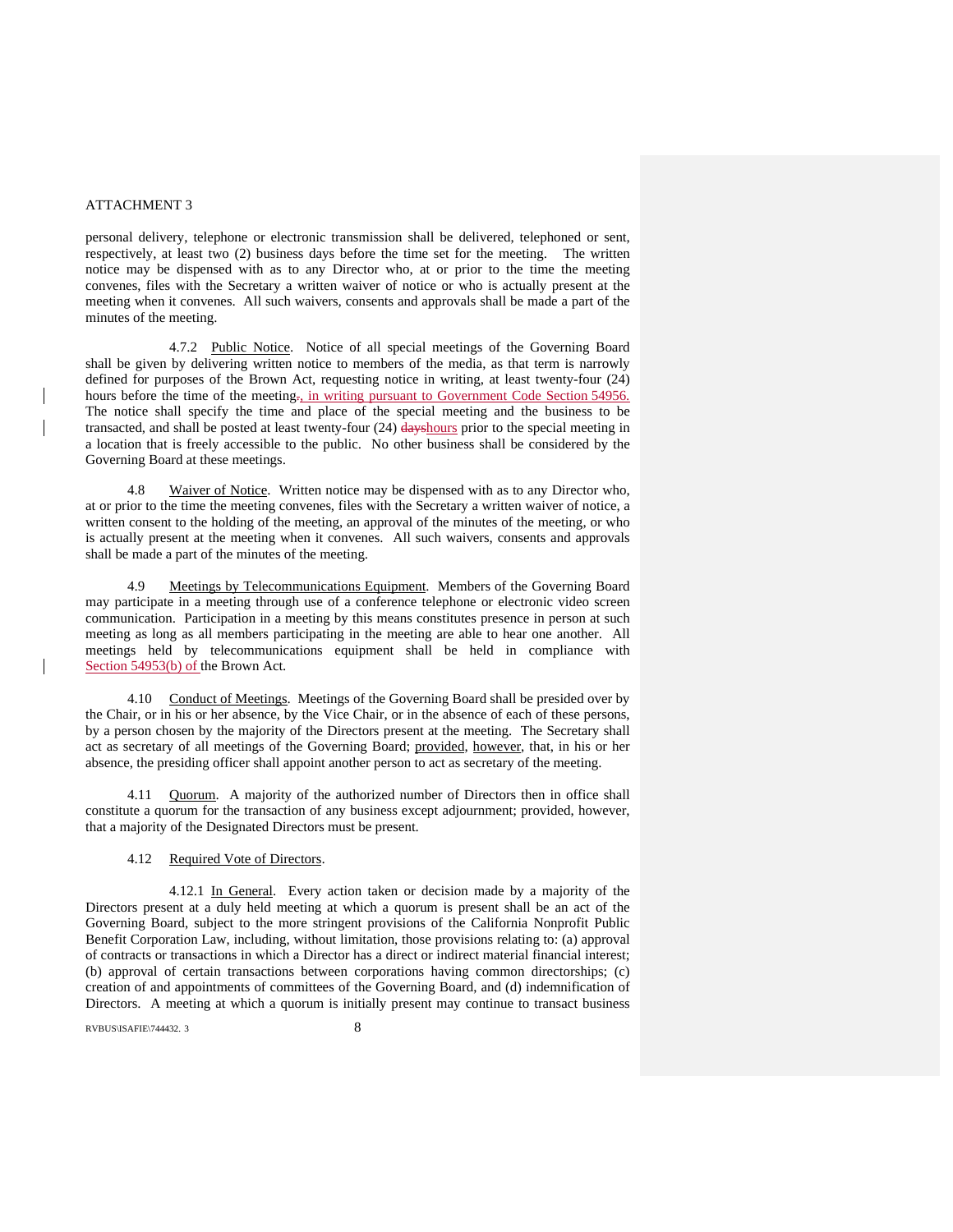notwithstanding the withdrawal of Directors, if any action taken is approved by at least a majority of the required quorum for such meeting or such greater number as is required by the Articles of Incorporation, these Bylaws or by law.

 4.12.2 Greater Vote Required. Notwithstanding Section 4.12.1, the following matters require the approval of a majority of the authorized number of Directors and the written approval of the Board of Commissioners: adoption, amendment, or repeal of these Bylaws or the Articles of Incorporation.

4.13 Adjournment. A majority of the Directors present, whether or not a quorum is present, may adjourn any meeting to another time and place. Notice of the time and place of holding an adjourned meeting need not be given unless the original meeting is adjourned more than twenty-four (24) hours, in which case notice of any adjournment to another time and place shall be given, before the time of the adjourned meeting, to the Directors who were not present at the time of the adjournment.

#### **ARTICLE V BOARD OF TRUSTEES**

5.1 Purpose<sub> $\lambda$ </sub> The If determined to be of assistance to the Corporation for particular capital raising initiatives, a Board of Trustees may be established. Such Board of Trustees shall be comprised of business leaders and other high profile community members who will use their influence as a powerful endorsement of the Corporation's mission and purpose.

The Board of Trustees shall lead the Corporation's efforts in resource development and fund-raising-fundraising around specific initiatives. The Board of Trustees shall work with the staff to develop the Corporation's fund-raisinga fundraising plan and shall developsdevelop policies, plans, procedures, and schedules for Trustee involvement in fund-raising. The Boardmeeting the obligations of Trustees shall be the Governing Board's central source of information about the fund-raising climate and about the status of the Corporation's fund-raising, activities and achievements. that plan. It shall play a central role in identifying, cultivating and approaching major donors. Prior fund-raisingfundraising skills and experience or a desire to develop such are important qualifications. In addition to these collective roles, individual members by agreeing to serve, take on responsibility of actively participating in the work of the Board of Trustees, staying informed, promoting the Corporation, and upholding their legal obligations, among other responsibilities.

5.2 Number. The number of members ("Trustees") of the Board of Trustees shall not be less than three  $(3)$ , the exact number to be fixed by resolution adopted by the Governing Board. Members of the Board of Trustees shall not be entitled to vote on any matter relating to governance or operation of the Corporation.

 5.3 Appointment; Removal. Trustees may be appointed by the Governing Board and may only be removed by majority vote of the Governing Board.

RVBUS\ISAFIE\744432. 3 9

 $\overline{\phantom{a}}$ 

**Formatted:** Expanded by 0.45 pt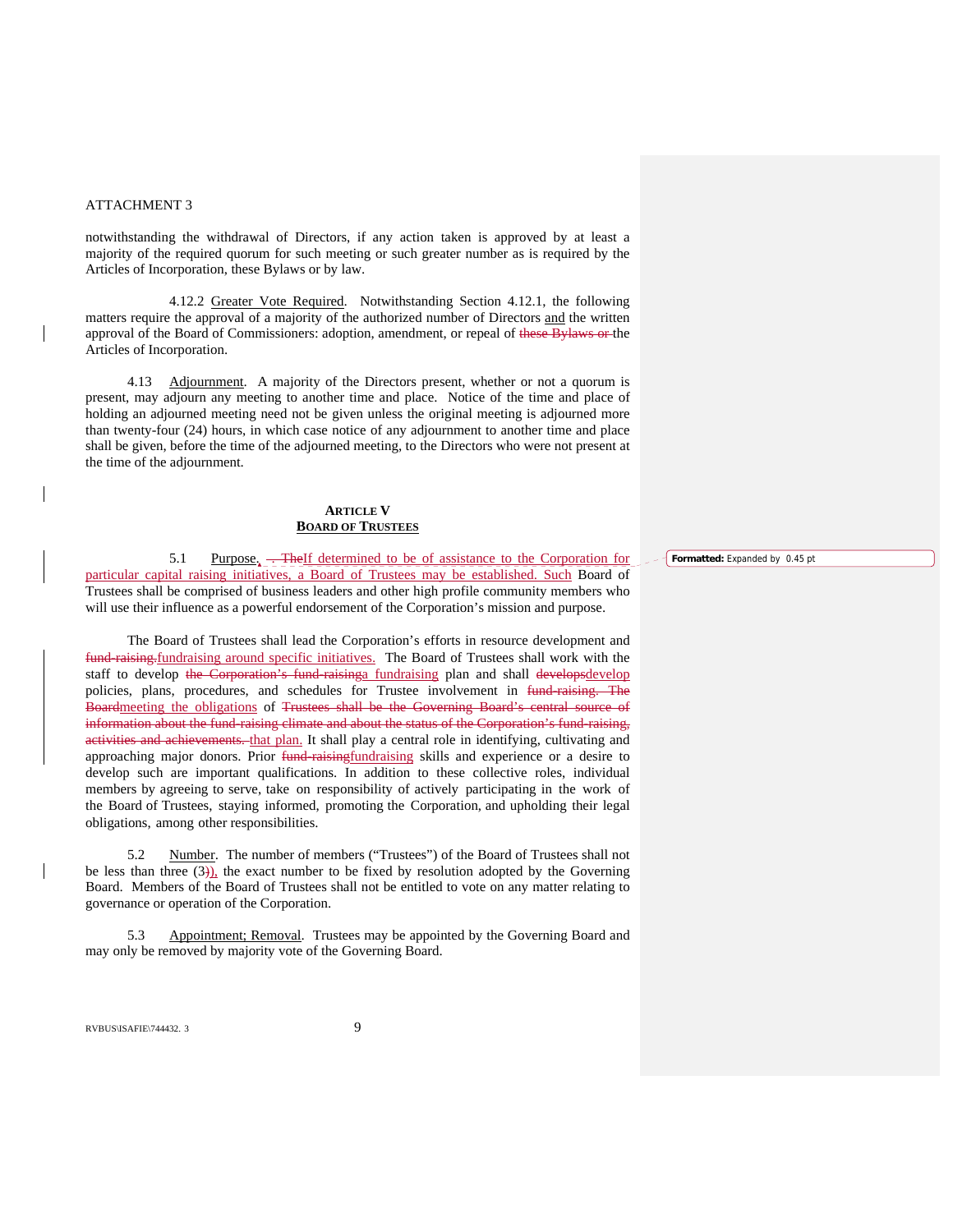5.4 Term. Trustees shall serve on the Board of Trustees for a term of two (2) years, subject to reappointment by the Governing Board, or until such person is removed or resigns-, or the specific fundraising plan obligations have been met or exceeded.

 5.5 Meetings. The Board of Trustees shall meet at least on a yearly basis, at such times and places as directed by its chairperson or by the Governing Board. The Board of Trustees shall keep accurate minutes of its meetings and shall make periodic reports and recommendations to the Governing Board.

 5.6 Chairperson and Vice-Chairperson. The Board of Trustees, by majority vote, shall select from among its members both a chairperson and a vice-chairperson. The chairperson and a vice-chairperson shall be appointed annually by the Board of Trustees and may be removed by majority vote of the Trustees. The chairperson shall preside at all meetings of the Board of Trustees. The vice-chairperson shall preside at meetings of the Board of Trustees if the chairperson is not present.

5.7 Resignations of Trustees. A Trustee may resign by giving written notice to the Chair or the Secretary. The resignation shall be effective when the notice is given unless it specifies a later time for the resignation to become effective.

Committees. Generally. Except as limited by Section 6.2 of these Bylaws, the Trustees, by majority vote, may designate one or more committees for the purpose of fulfilling the responsibilities of the Trustees. All such committees shall consist of at least two (2) or more Trustees, and shall serve at the pleasure of the Governing Board.

5.9 Governing Board Liaison. A Director or Officer, as appointed by the Governing Board pursuant to Section 6.3.3 of these Bylaws, shall serve as a Liaison to the Board of Trustees. Such Liaison shall be present at every meeting of the Board of Trustees but shall have no authority to act with respect to the Board of Trustees<sub>5</sub>. The purpose of the Liaison is to ensure that the Board of Trustees is serving in the best interests of the Corporation. and to update the Board of Trustees as to the Corporation's recent activities and needs.

#### **Formatted:** Font: Bold, Font color: Auto, Small caps **Formatted:** Normal, Centered, Indent: First line: 0"

### **ARTICLE VI**

**A** . . . . . . . . . . . . . . .

#### **GOVERNING BOARD STANDING COMMITTEES; ADVISORY COMMITTEES TO THE GOVERNING BOARD**

6.1 Committees.

6.1.1 Generally. Except as limited by Section 6.2 of these Bylaws, the Governing Board may by resolution adopted by a majority of the Directors then in office, designate one or more committees for any purposes and delegate to such committees any of the powers and authorities of the Governing Board to the extent permitted by sectionSection 5212 of the CCC. All such committees shall consist of three (3) or more Directors, including at least one Designated Director, and shall serve at the pleasure of the Governing Board.

6.1.2 Committee Members. The chairperson and members of each standing, special or advisory committee, except as otherwise provided by the Governing Board or by these

 $RVBUS\$ ISAFIE $\$ 744432. 3 10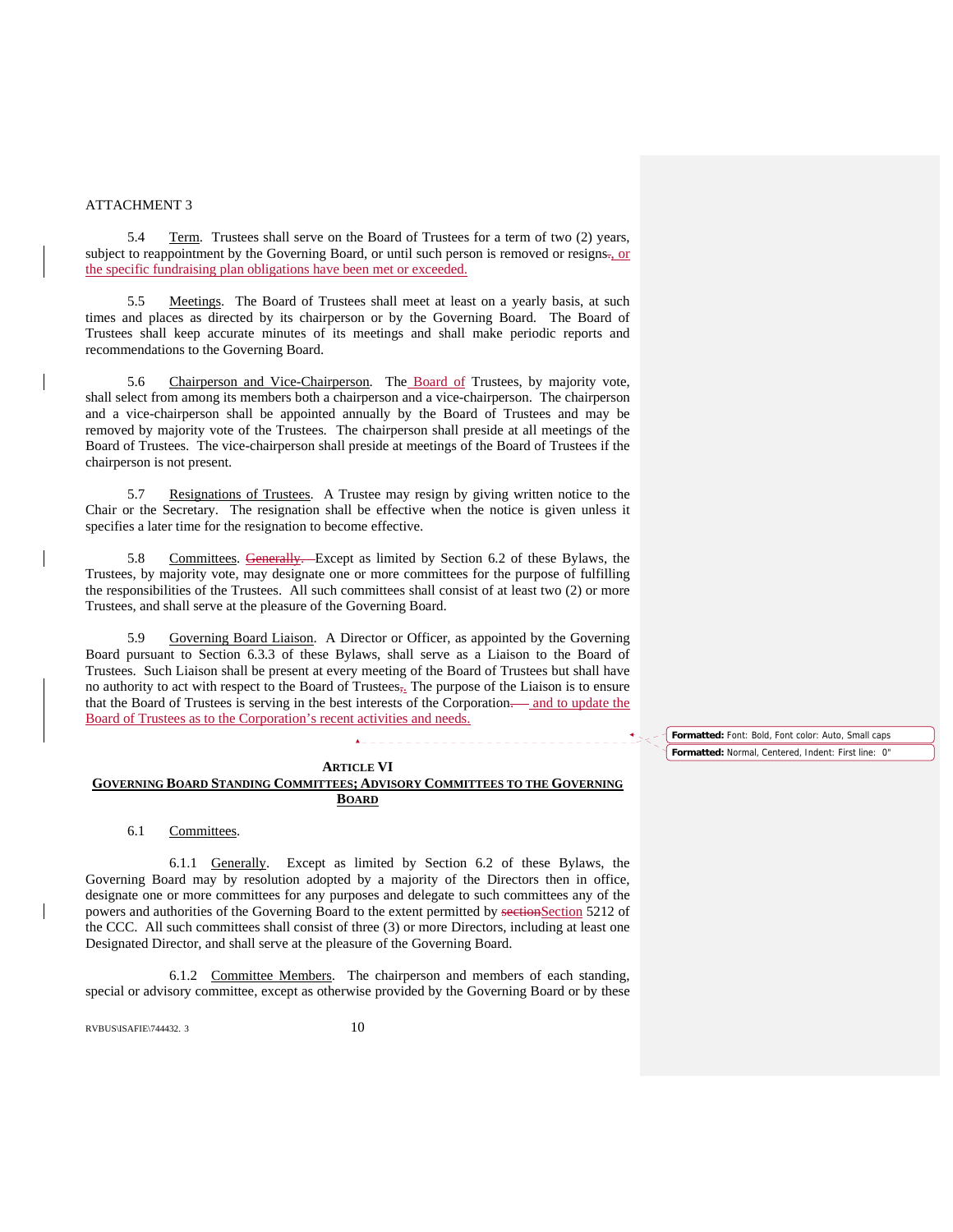Bylaws, shall be appointed annually by the Governing Board and may be removed by majority vote of the Directors then in office.

6.1.3 Tenure; Vacancies. The chairperson and each member of each standing committee shall serve until his or her successor is appointed or until such committee is sooner terminated, or until such person is removed, resigns or otherwise ceases to qualify as a chairperson or member, as the case may be, of the committee. Chairpersons and members of special committees shall serve for the life of the committee unless they are sooner removed, resign or cease to qualify as a chairperson or member, as the case may be, of such committee. Vacancies on any committee may be filled for the unexpired portion of the term in the same manner as provided in the case of original appointment.

6.1.4 Quorum; Meetings. Each committee shall meet as often as necessary to perform its duties, at such times and places as directed by its chairperson or by the Governing Board. A majority of the members of a committee shall constitute a quorum of such committee and the act of a majority of the members present at a meeting at which a quorum is present shall be the act of the committee. Each committee shall keep accurate minutes of its meetings, the chairperson designating a secretary of the committee for this purpose, and shall make periodic reports and recommendations to the Governing Board.

6.1.5 Expenditures. Except as may otherwise be provided by the Governing Board or by these Bylaws, any expenditure of corporate funds by a committee shall require prior approval of the Governing Board.

 6.2 Limitation on Delegation. In accordance with the CCC, the Governing Board may not delegate any power of final action to any committee not composed entirely of Directors, and may not delegate to any committee the following powers:

(a) the filling of vacancies on the Governing Board or on any committee which has the authority of the Governing Board;

(b) the fixing of compensation of the Directors for serving on the Governing Board or on any committee;

(c) the amendment or repeal of Bylaws or the Articles of Incorporation or the adoption of new Bylaws;

(d) the amendment or repeal of any resolution of the Governing Board which not so amendable or repealable;

(e) the appointment of committees of the Governing Board or the members thereof;

(f) the expenditure of corporate funds to support a nominee for Director after there are more persons nominated for Director than can be elected; or

RVBUS\ISAFIE\744432. 3 11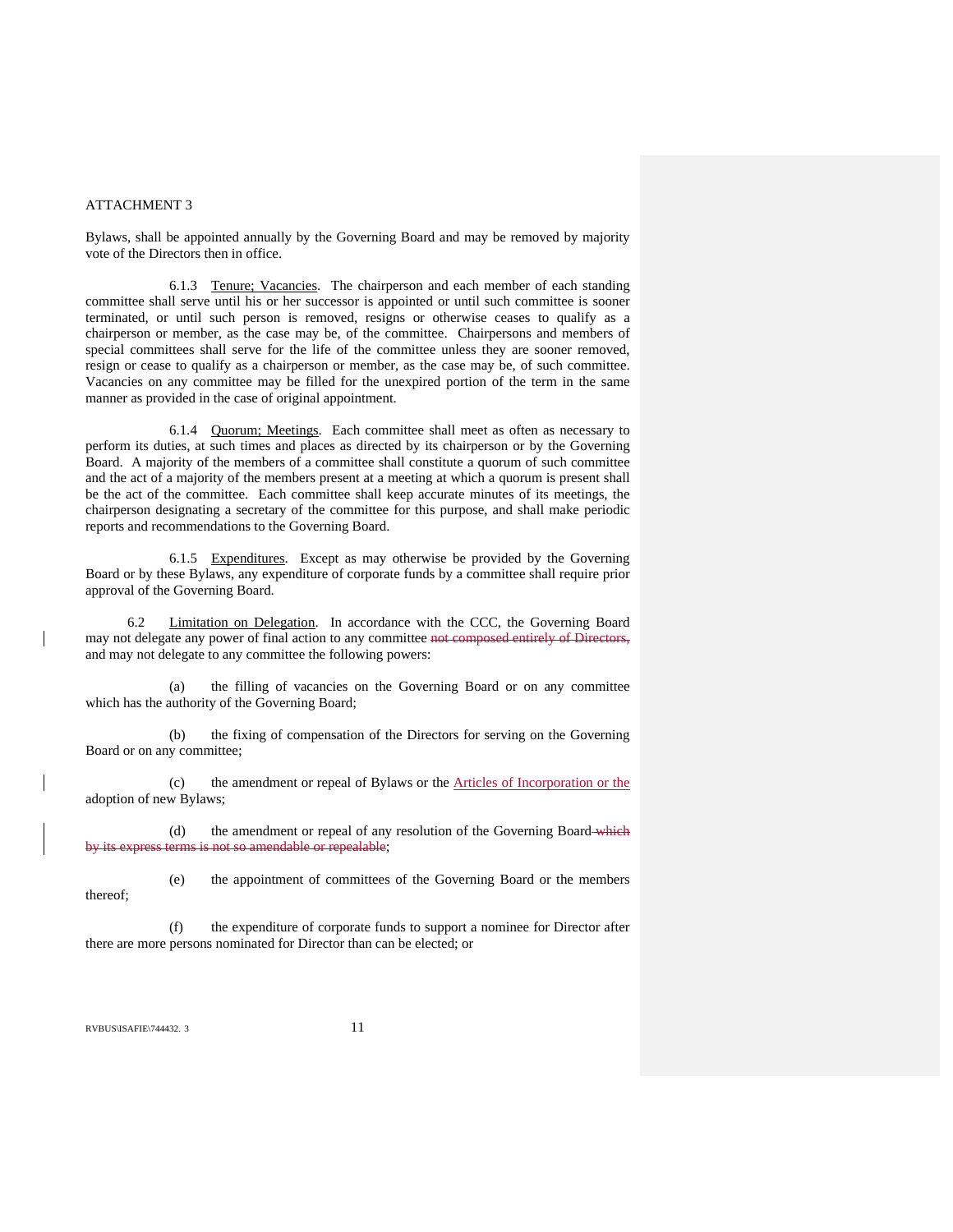(g) the approval of any contract or transaction to which the Corporation is a party and in which one or more of its Directors has a material financial interest, except as special approval is provided for in section 5233(d)(3) of the CCC.

6.3 Board Adoption of Standing Committees. Without limiting the generality of the foregoing Sections 6.1 and 6.2, the Governing Board shall have power to appoint the following standing committees, each of which shall have general authority, as follows:

 6.3.1 Executive Committee. The Governing Board may, by a majority vote of its members, designate an Executive Committee consisting of at least three (3) Directors but less than a quorum of the Governing Board and may delegate to such committee the powers and authority of the Governing Board in the management of the business and affairs of the Corporation, to the extent permitted, and except as may otherwise be provided, by the provisions of law. By majority vote, the Governing Board may, at any time, revoke or modify any or all of the Executive Committee authority so delegated. The Executive Committee shall keep regular minutes of its proceedings, cause them to be filed with the corporate records, and report the same to the Governing Board from time to time as the Governing Board may require.

 6.3.2 6.3.1 Nominating Committee. The Governing Board may appoint a Nominating Committee, which shall be composed of at least three  $(3\text{two } (2)$  Directors but less than a quorum of the Governing Board.

 6.3.32 Fundraising Committee. The Governing Board may appoint a Fundraising Committee, which shall be composed of three  $(3at \text{ least two} (2)$  Directors. The Fundraising Committee shall actively pursue grants and conductbut will be primarily focused on developing and conducting other fund-raisingfundraising events and activities. but the Fundraising Committee shall coordinate, as appropriate, with the Board of Trustees. For this purpose, the Fundraising Committee shall designate if one of its members as a liaison tois created. The Fundraising Committee shall monitor the Board of Trustees ("**Liaison**") to be present at every meeting offundraising climate and review the Board of Trustees. Such Liaison shall have no authority to act with respect to status of the Board of Trustees, but rather, shall ensure that the Board of Trustees is serving in the best interests of the Corporation by keeping the Governing Board informed of its actions. Corporation's fundraising activities and achievements.

 6.3.43 Meetings of Standing Committees. AllAd hoc or permanent meetings of the Standing Committees shall be held in compliance with the Brown Act, including those provisions set forth in Article IV of these Bylaws.

6.4 Advisory Committees. Advisory committees may be appointed from time to time by the Governing Board. Advisory committees' membership may consist of Directors only, both Directors and non-directors, or non-directors only. Advisory committees have no legal authority to act for the Corporation, shall serve only in an advisory capacity and shall report their findings and recommendations to the Governing Board.

#### **ARTICLE VII GOVERNING BOARD OFFICERS; PRESIDENT AND VICE-PRESIDENT**

RVBUS\ISAFIE\744432. 3 12 7.1 Governing Board Officers. The officers of the Governing Board shall be a Chair, a Vice Chair, a Secretary and a Treasurer. The Governing Board may establish such other **Formatted:** Space Before: Auto, After: Auto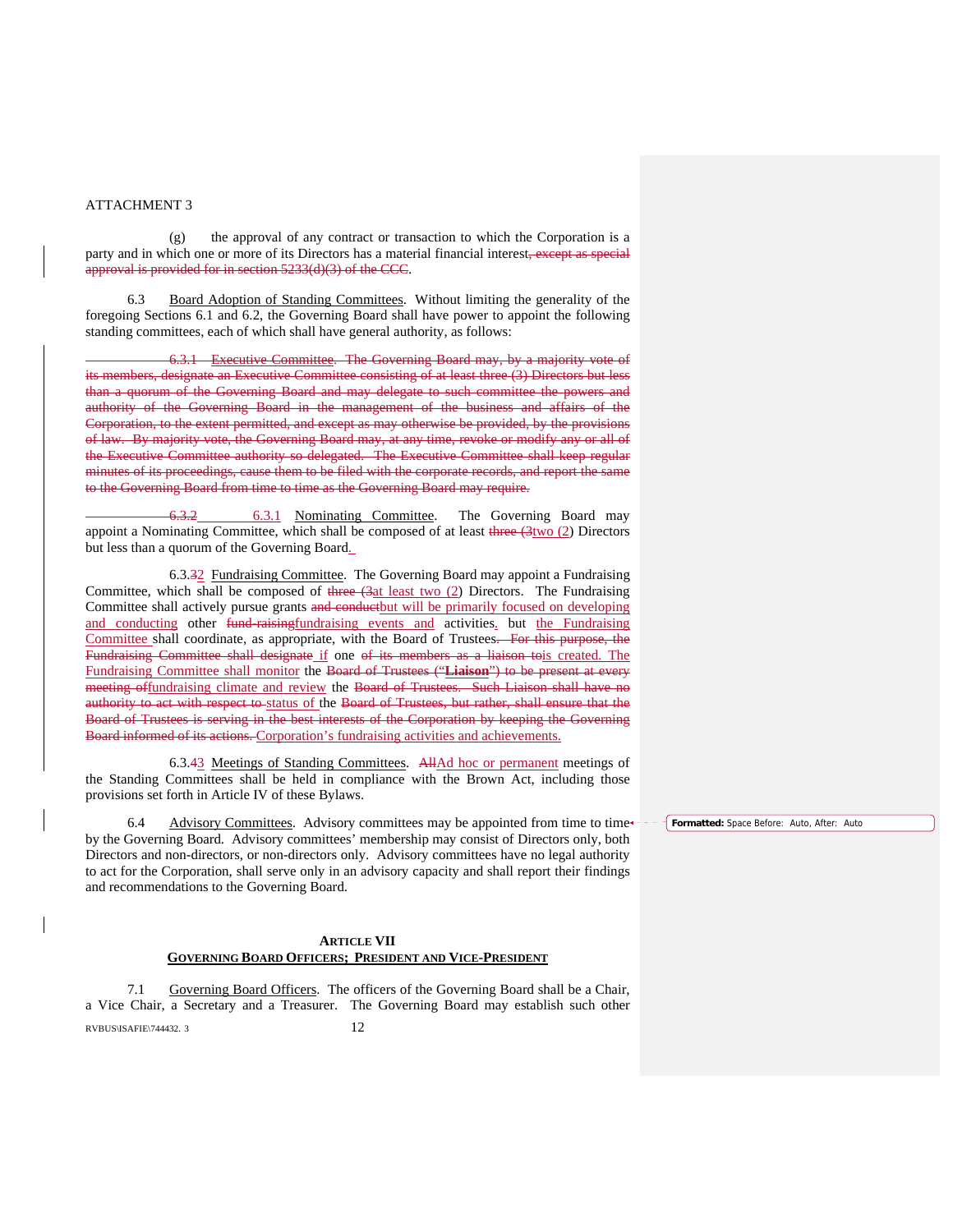offices as it shall deem advisable. Additional officers so elected shall hold office for such period and shall have such powers and duties as the Governing Board may authorize from time to time. Any number of offices may be held by the same person, except that neither the Secretary nor the Treasurer may serve concurrently as the Chair of the Governing Board.

 7.1.1 Chair. The Chair shall preside at all meetings of the Governing Board. The Chair shall also supervise, direct and control the Corporation's activities, affairs and officers. The Chair shall exercise and perform such other powers and duties as the Governing Board may assign from time to time. The Chair must be selected from among the members of the Governing Board.

 7.1.2 Vice Chair. The Vice Chair (or if there is more than one vice chair, the vice chair designated by the Governing Board)The Vice Chair shall preside at meetings of the Governing Board if the Chair is not present, and shall have such other powers and duties as may be conferred by the Governing Board. The Vice Chair must be selected from among the members of the Governing Board.

 7.1.3 Secretary. The Secretary shall keep or cause to be kept, at the Corporation's principal office or such other place as the Governing Board may direct, a book of minutes of all meetings, proceedings and actions of the Governing Board, and of meetings of committees of the Governing Board. The minutes of meetings shall include the time and place that the meeting was held; whether the meeting was annual, regular or special, and if special, how authorized; the notice given; and the names of persons present at Governing Board and committee meetings. The Secretary shall keep or cause to be kept written waivers of notice of meetings; written consents to holding meetings, written approval of minutes of meetings; and unanimous written consents of action of the Governing Board without a meeting. The Secretary shall keep or cause to be kept, at the principal office of the Corporation, a copy of the Articles of Incorporation and Bylaws, as amended to date. The Secretary shall give, or cause to be given, notice of all meetings of the Governing Board and of committees of the Governing Board that these Bylaws require to be given. The Secretary shall keep the corporate seal, if any, in such custody and shall have such other powers and perform such other duties as the Governing Board or these Bylaws may require. The Secretary may, but is not required, to be selected from among the members of the Governing Board.

 7.1.4 Treasurer. The Treasurer shall keep and maintain, or cause to be kept, and maintained adequate and correct books and accounts of the Corporation's properties and transactions, including accounts of its assets, liabilities, receipts, disbursements, gains and losses. The Treasurer shall send, or cause to be given, to the Directors such financial statements and reports as are required to be given by law, by these Bylaws or by the Governing Board. The books of account shall be open to inspection by any Director at all reasonable times. The Treasurer shall (i) deposit, or cause to be deposited, all money and other valuables in the name and to the credit of the Corporation with such depositories as the Governing Board may designate; (ii) disburse the Corporation's funds upon a check or draft of the Corporation signed pursuant to the order of the Governing Board; (iii) render to the President and the Governing Board, when requested, an account of all transactions as Treasurer and of the financial condition of the Corporation; and (iv) have such other powers and perform such other duties as the President, Governing Board or these Bylaws may require. The Treasurer may, but is not required, to be selected from among the members of the Governing Board.

RVBUS\ISAFIE\744432. 3 13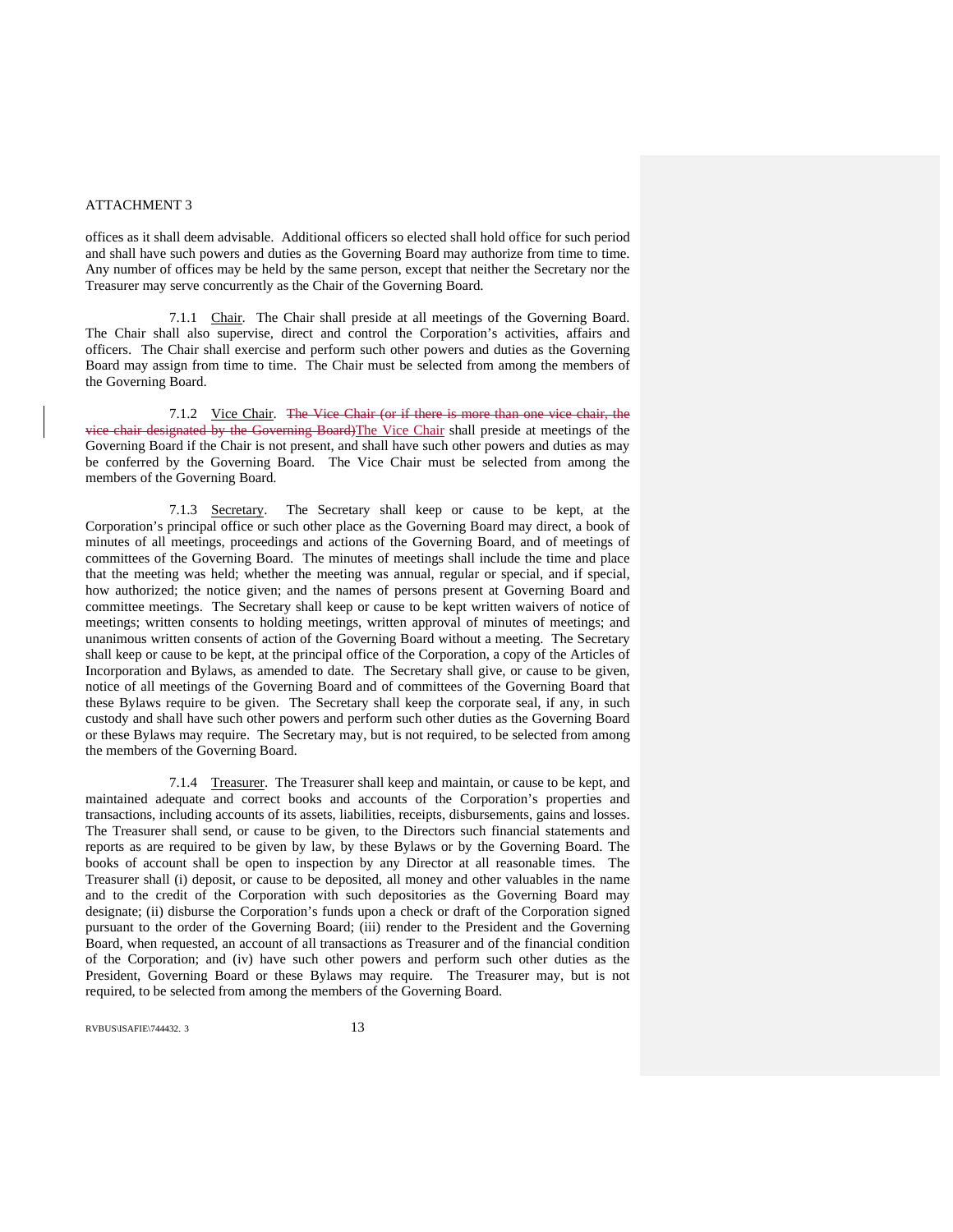#### 7.2 Election; Removal; and Term of Office.

7.2.1 Election. The officers of the Governing Board shall be elected by the Governing Board at its Annual Meeting.

7.2.2 Term of Office. Each officer shall hold office for two (2) years at the pleasure of the Governing Board and until his or her successor shall be selected and qualified to serve.

7.2.3 Removal. Any officer may be removed from office at any time by the Governing Board, with or without cause or prior notice.

7.2.4 Resignation. Any officer may resign at any time upon written notice to the Governing Board, and such resignation is effective upon receipt of the written notice by the Governing Board unless the notice prescribes a later effective date or unless the notice prescribes a condition to the effectiveness of the resignation.

7.2.5 Vacancies. A vacancy in any office because of death, resignation, removal, disqualification or otherwise may be filled for the unexpired term at any meeting of the Governing Board.

7.3 President. The President shall also be the "Chief Executive Officer" of the Corporation and shall, subject to the direct supervision and control of the Chair of the Governing Board and the control of the Board, supervise, direct and control the Corporation's activities and affairs. The President shall exercise and perform such other powers and duties as may be designated by the Governing Board, these Bylaws or any employment agreement between the President and the Corporation. The President shall be solely responsible for the hiring, discipline and termination of all other Corporation employees, and shall make such other day-to-day management decisions as are necessary or appropriate for the effective and efficient management of the business of the Corporation. The President shall not be a member of the Board of Commissioners, Governing Board or the Board of Trustees.

7.4 Vice-President. The Vice-President of the Corporation shall, subject to the direct **Formatted:** Underlinesupervision of the President, support the President in the day-to-day affairs of the Corporation, lead the coordination of partners and implementation of services and programs, assist in seeking funding and developing donor strategies to support **KPIBuild Hope**, Inc. activities. The Vice-President shall not be a member of the Board of Commissioners, Governing Board or the Board of Trustees.

#### **ARTICLE VIII INDEMNIFICATION**

 8.1 Indemnification. The Corporation may indemnify a Director, officer, or employee under the provisions of section Section 5238(a) of the CCCCalifornia Corporations Code, or pursuant to any contract entered into with any employee who is not an officer or Director.

RVBUS\ISAFIE\744432. 3 14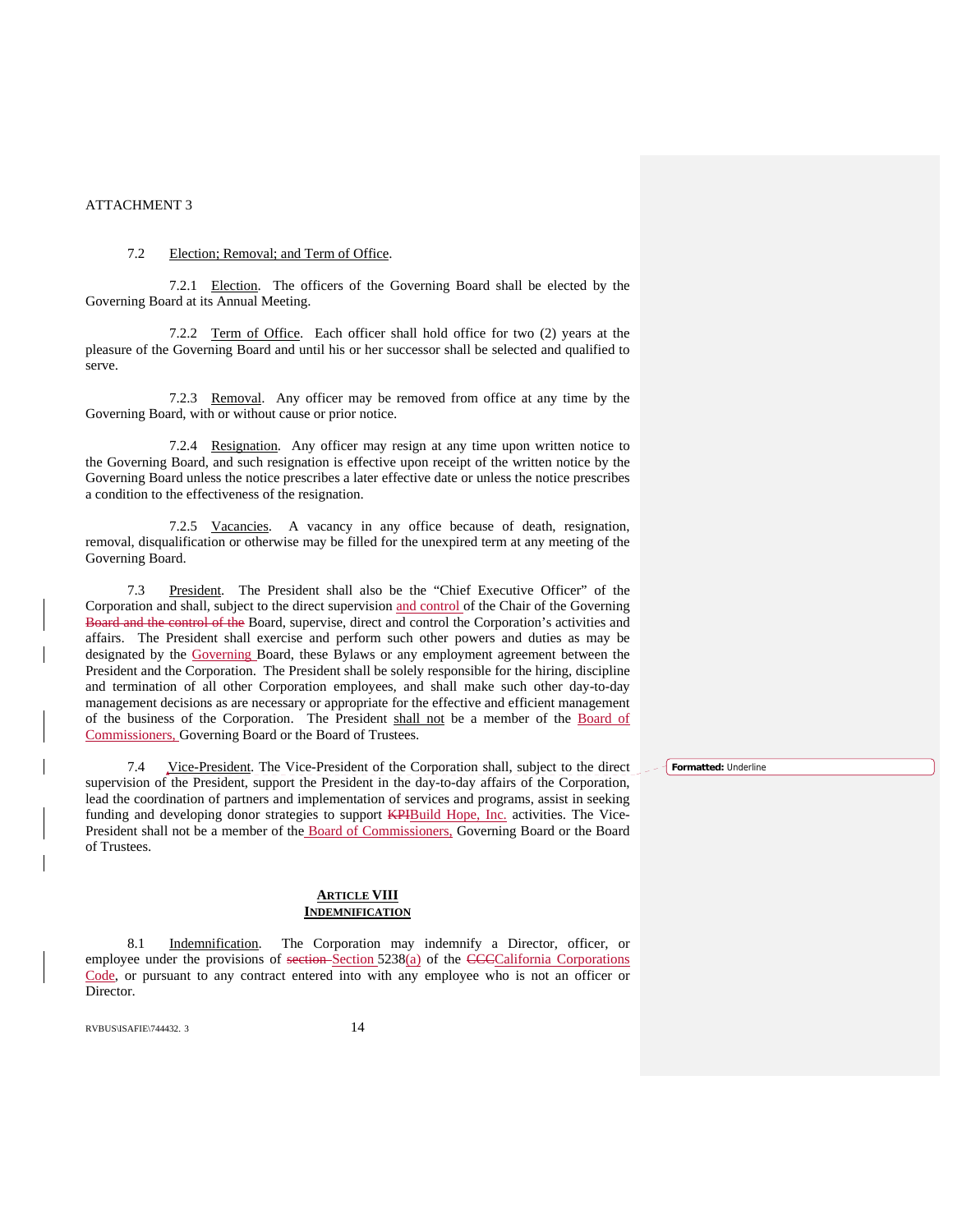8.2 Advance of Expenses. "Expenses," as used in this Section, shall have the same meaning as in Section 5238(a) of the California Corporations Code. Expenses incurred in defending any proceeding may be advanced by the Corporation as authorized in sectionSection 5238 of the CCC prior to the final disposition of such proceeding, upon receipt of an undertaking by or on behalf of the Director, officer or employee to repay such amount unless it shall be determined ultimately that the Director, officer or employee is entitled to be indemnified.

8.3 Insurance. The Corporation may purchase and maintain insurance on behalf of any Director, officer or employee of the Corporation against any liability asserted against or incurred by the Director, officer or employee in such capacity or arising out of the Director's, officer's or employee's status as such, whether or not the Corporation would have the power to indemnify the Director, officer or employee against such liability under the provisions of sectionSection 5238 of the CCC.

#### **ARTICLE IX AMENDMENTS**

9.1 Amendment of Articles. The amendment of the Articles of Incorporation of the Corporation is provided for by California state law and requires the approval of the majority of the Directors of the Corporation and the filing of a certificate of amendment with the Secretary of State. Notwithstanding the preceding, any amendment of the Articles of Incorporation must be approved in writing by the Board of Commissioners.

 9.2 Amendment of Bylaws. These Bylaws may be amended or repealed, or new Bylaws may be adopted, only by approval of a majority of the Directors of the Corporation. Notwithstanding the preceding, any amendment, repeal or adoption of new Bylaws must be approved in writing by the Board of Commissioners.

> **ARTICLE X RECORDS**

10.1 Minute Book. The Corporation shall keep or cause to be kept a minute book which shall contain:

(a) The record of all meetings of the Governing Board including date, place, those attending and the proceedings thereof, a copy of the notice of the meeting and when and how given, written waivers of notice of meeting, written consents to holding meeting, written approvals of minutes of meeting, and unanimous written consents to action of the Governing Board without a meeting, and similarly as to meetings of the Board of Trustees, and any committees of the Governing Board established pursuant to these Bylaws.

(b) A copy of the Articles of Incorporation, and all amendments thereof, and a copy of all certificates filed with the Secretary of State; and

RVBUS\ISAFIE\744432. 3 15

**Formatted:** Body Text,b1, Left, Indent: First line: 0"

**Formatted:** Font: Bold, Small caps **Formatted:** Centered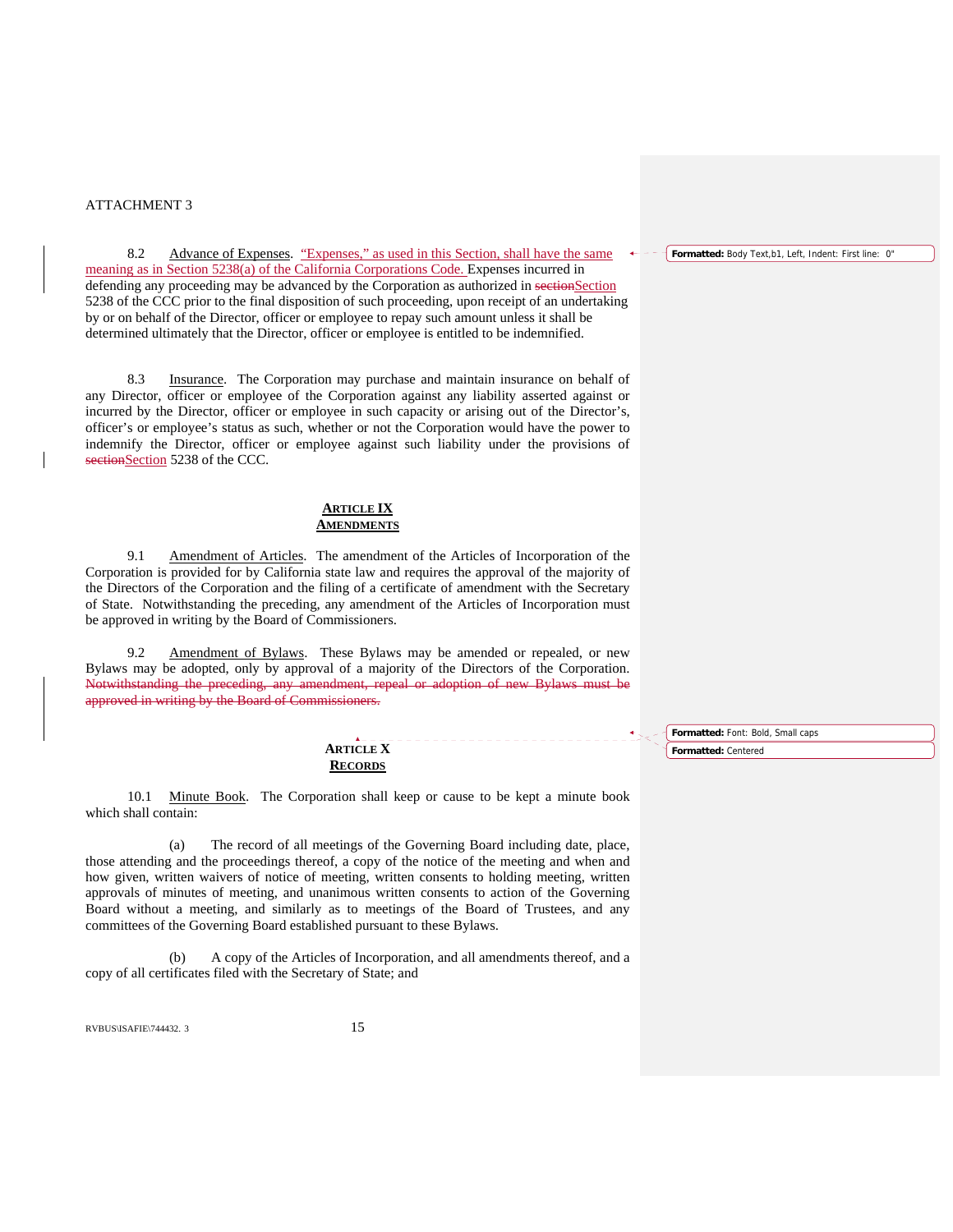$\overline{\phantom{a}}$ 

(c) A copy of these Bylaws, and all amendments hereof, duly certified by the

Secretary.

#### 10.2 Financial Statements; Annual Report.

10.2.1 Financial Statements. Financial statements shall be prepared as soon as reasonably practicable after the close of the fiscal year, but not later than the fifteenth (15th) day of the fourth (4th) month after the close of said fiscal year. The financial statements shall contain in appropriate detail the following: (i) a balance sheet for the Corporation as of the end of the fiscal year; (ii) an income statement for the same period; and (iii) a statement of cashflows for that same period.

 10.2.2 Annual Report to Directors. An annual report, including the financial statements prescribed by Section 10.2.1 of these Bylaws, shall be furnished annually to all Directors within 120 days after the end of the Corporation's fiscal year and shall include any information required by Section 10.3 of these Bylaws. The financial statements included with the annual report shall be accompanied by a report thereon of independent accountants, or, if there is no such report, the certificate of an authorized officer of the Corporation that such statements were prepared without audit from the books and records of the Corporation. If the Governing Board approves, the Corporation may send the report and any accompanying material sent pursuant to this Section 10.32.2 by electronic transmission.

 10.2.3 Exception. Notwithstanding Sections 10.2.1 and 10.2.2, the requirement of a financial statement and an annual report shall not apply if the Corporation receives less than \$10,000 in gross revenues or receipts during the fiscal year, provided, however, that the information specified above for inclusion in an annual report must be furnished annually to all Directors who request it in writing.

10.3 Report of Transactions and Indemnifications. As part of the annual report to all Directors required by Section 10.2.2 of these Bylaws, or a separate document if no annual report is issued, the Corporation shall annually prepare and mail, deliver or send by electronic transmission to all Directors a statement of any transaction between the Corporation and one of its officers or Directors or of any indemnification paid to any officer or Director. The statement shall be mailed within 120 days after the close of the fiscal year. The statement required by this Section shall describe briefly:

10.3.1 Covered Transactions. Any covered transaction during the previous fiscal year involving more than Fifty Thousand Dollars (\$50,000), or which was one of a number of covered transactions in which the same "interested person" had a direct or indirect material financial interest, and which transactions in the aggregate involved more than Fifty Thousand Dollars (\$50,000). The names of the "interested persons" involved in such transactions, stating such person's relationship to the Corporation, the nature of such person's interest in the transaction and, where practicable, the amount of such interest; provided, that in the case of a transaction with a partnership of which such person is a partner, only the interest of the partnership need be stated.

10.3.2 Indemnifications. The statement shall describe briefly the amount and circumstances of any indemnifications or advances aggregating to more than Ten Thousand

RVBUS\ISAFIE\744432. 3  $16$ 

**Formatted:** No underline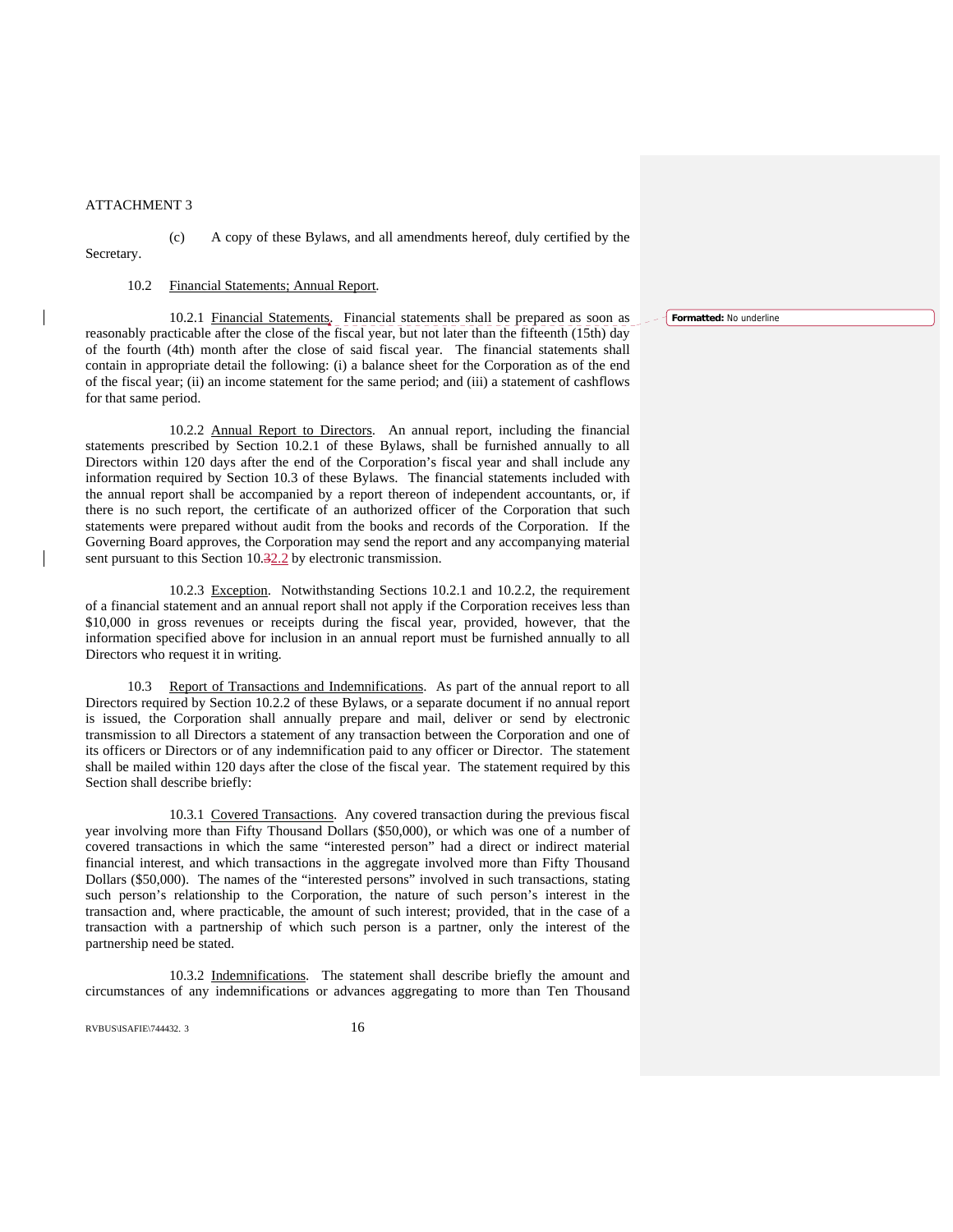Dollars (\$10,000) paid during the fiscal year to any officer or Director of the Corporation pursuant to sectionSection 5238 of the CCC.

For purposes of this Section 10.3, an "interested person" is (i) any Director or officer of the Corporation, or its parent or subsidiary; and (ii) any holder of more than 10 percent (10%) of the voting power of the Corporation, its parent or subsidiary.Commissioner or employee of the Housing Authority.

#### 10.4 Periodic Regulatory Filings.

10.4.1 Secretary of State. In accordance with sectionSection 6210 of the CCC, the Corporation shall file a statement of information, in the form required by the Secretary of State, every two years from the date of its incorporation. The statement must be filed no later than October 31 of the year in which the filing is required. In addition, the Corporation must also file a statement if at any time before the required biennial filing is due the information provided in the previously filed statement has changed.

 10.4.2 Attorney General. The Corporation shall annually renew its registration with the Attorney General's Registry of Charitable Trusts no later than the fifteenth (15th) day of the fourth (4th) month after the close of the calendar year.

#### **ARTICLE XI MISCELLANEOUS**

 11.1 Accounting Period. The accounting period of the Corporation shall end on the 31st of December of each year.

11.2 Bonding. All Directors, officers or employees handling funds shall be properly bonded, if so required by the Governing Board.

11.3 Self-Dealing. In the exercise of voting rightrights by Directors, no Director shall vote on any issue, motion or resolution which directly or indirectly inures to his or her benefit financially, except that such Director may be counted in order to qualify a quorum and, except as the Governing Board may otherwise direct, participate in a discussion on such an issue, motion or resolution if he or she first discloses the nature of his or her interest subject to the applicable provisions of the CCC. Notwithstanding the preceding, no action by a Director shall be inconsistent with applicable federal and state laws.

11.4 Gifts and Donations. The Governing Board may accept on behalf of the Corporation any contributions, gifts, bequests or devises made to the Corporation for the general purpose or for any special purpose of the Corporation not in violation of the Corporation's Articles of Incorporation.

RVBUS\ISAFIE\744432. 3 17

**Formatted:** Indent: First line: 0.5"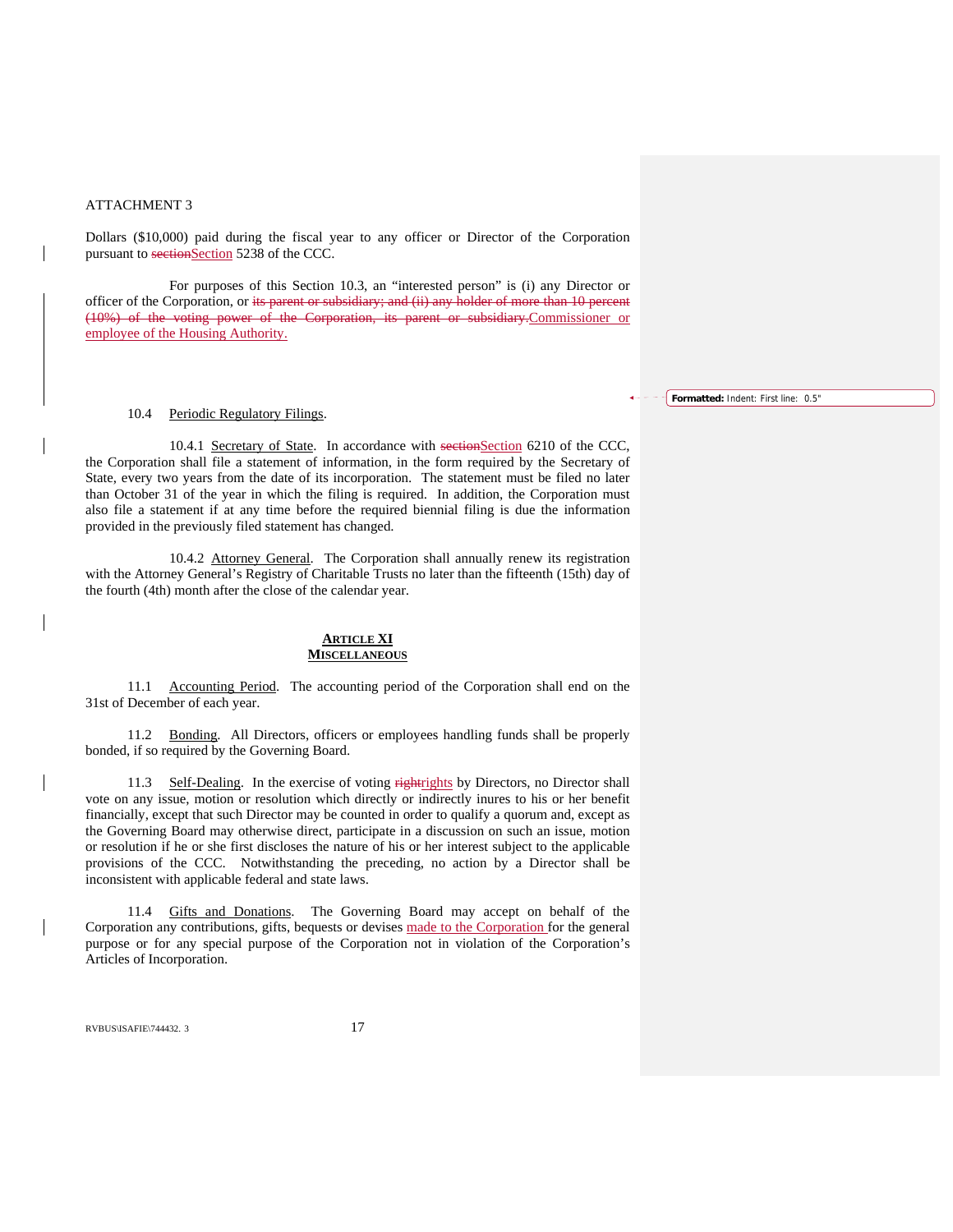$\overline{\phantom{a}}$ 

 $\mathsf{l}$ 

11.5 Contracts. Unless otherwise set forth in these Bylaws, the Governing Board may authorize any officer or officers, agent or agents of the Corporation, in addition to the officers so authorized by these Bylaws, to enter into any contract or execute and deliver any instrument in the name of and on behalf of the Corporation, and such authority may be general or confined to specific instances.

11.6 Checks; Drafts; etc. Except as otherwise set forth in these Bylaws, all checks, drafts, or orders for the payment of money, notes, or other evidences of indebtedness issued in the name of the Corporation, shall be signed by such officer or officers, agent or agents, of the Corporation and in such manner as shall from time to time be determined by resolution of the Governing Board.

11.7 Conflicts of Interest. The Corporation, through its Governing Board, may promulgate from time to time a conflict of interest policy and other policies according to the current law then in effect to be adhered to by its officers and Directors.

11.8 Inspection of Articles and Bylaws. The Corporation shall keep at its principal executive office in Los Angeles, California the original or a copy of its Articles of Incorporation endorsed and certified by the Secretary of State and its Bylaws certified by the Secretary, as amended or otherwise altered to date, which shall be open to inspection by Directors at all reasonable times during office hours.

11.9 Inspection by Public. In accordance with sectionSection 6104 of the Code, copies of the Corporation's application for tax exemption and any papers submitted in support of such application shall be made available by the Corporation for inspection at the request of any individual during regular business hours at the Corporation's principal place of business and at any regularly maintained regional or district office of the Corporation having three or more employees.

11.10 Interpretation and Construction. Any conflict between these Bylaws and the Articles of Incorporation shall be resolved in favor of the Articles of Incorporation. Unless the context requires otherwise, the general provisions, rules of construction, and definitions in the California Nonprofit Public Benefit Corporation Law shall govern the construction of these Bylaws. If any section, subsection, sentence, clause or phrase of these Bylaws, or the application thereof, is contrary to the Nonprofit Public Benefit Corporation Law of the State of California, the provisions of that law shall prevail. Without limiting the generality of the foregoing, the masculine gender includes the feminine and neuter, the singular number includes the plural and the plural number includes the singular, and the term "person" includes a corporation as well as a natural person.

11.11 Dissolution. The Corporation shall not be voluntarily dissolved, except by approval of the Governing Board. In the event of dissolution of the Corporation in any manner and for any cause, after the payment or adequate provision for the payment of all of its debts and liabilities, all of the remaining funds, assets and properties of the Corporation shall be paid or distributed as provided for in the Articles of Incorporation.

11.12 Rules of Order. Robert's Rules of Order shall be the parliamentary law of all proceedings of the Governing Board and all committees. Notwithstanding the foregoing, failure

RVBUS\ISAFIE\744432. 3 18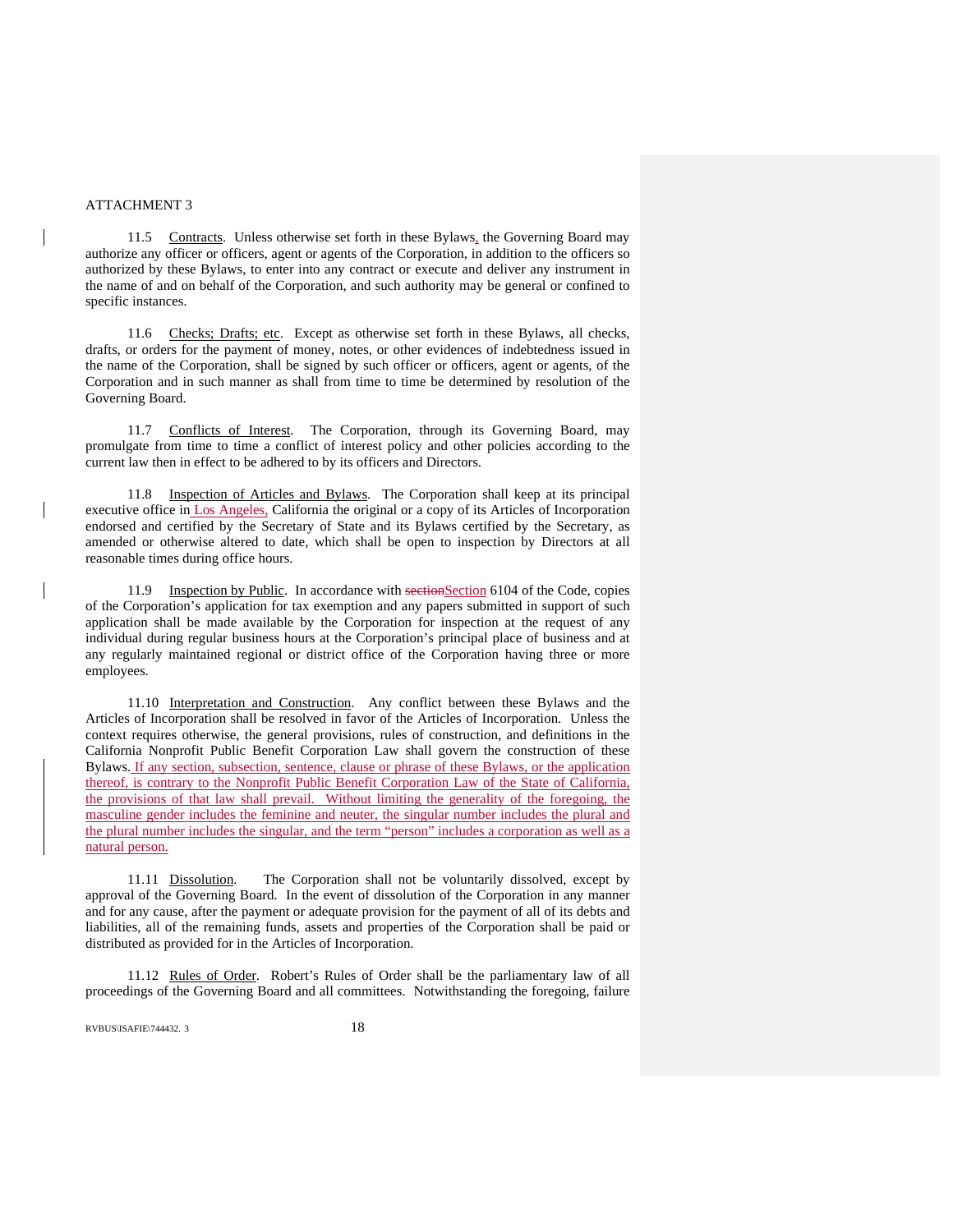to follow Robert's Rules of Order at any meeting shall not affect the validity of any corporate action otherwise in compliance with the CCC and this Corporation's Articles of Incorporation, these Bylaws and applicable corporate resolutions.

 11.13 Job Descriptions and Policies. Notwithstanding any other provision in these Bylaws to the contrary, the Governing Board may, at its option, implement job descriptions and policies for Directors, committee members, officers and other employees.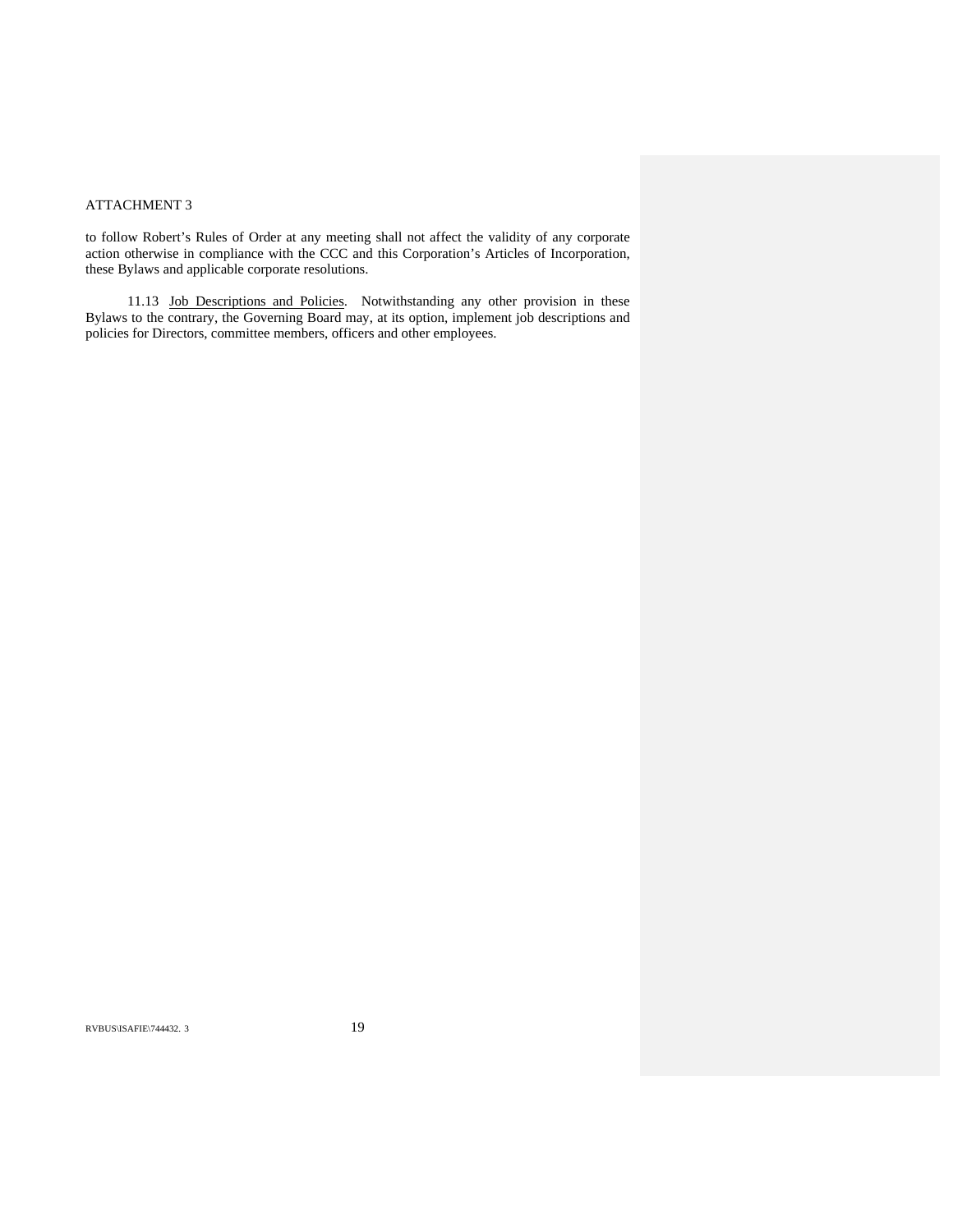$\mathsf{l}$ 

#### **CERTIFICATE OF SECRETARY**

I, the undersigned, do hereby certify:

1. That I am the duly elected and acting Secretary of KIDS PROGRESS BUILD HOPE, INC., a California nonprofit public benefit corporation ("**Corporation**"); and

2. That the foregoing Bylaws, comprising seventeen (17eighteen (18) pages, constitute the Bylaws of saidthe Corporation, as duly approved by the Governing Board of Directors of saidthe Corporation at a meeting duly held on April 26, 2018May 28, 2020 and duly approved by resolution of the Board of Commissioners of the Housing Authority of the City of Los Angeles, California on May 24, 201828, 2020.

IN WITNESS WHEREOF, I have hereunto subscribed my name and affixed the seal of saidthe Corporation this \_\_\_\_\_ day of \_\_\_\_\_\_\_\_, 20182020.

, Secretary

\_\_\_\_\_\_\_\_\_\_\_\_\_\_\_\_\_\_\_\_\_\_\_\_\_\_\_\_\_\_\_\_\_\_\_\_\_\_\_\_\_

RVBUS\ISAFIE\744432.3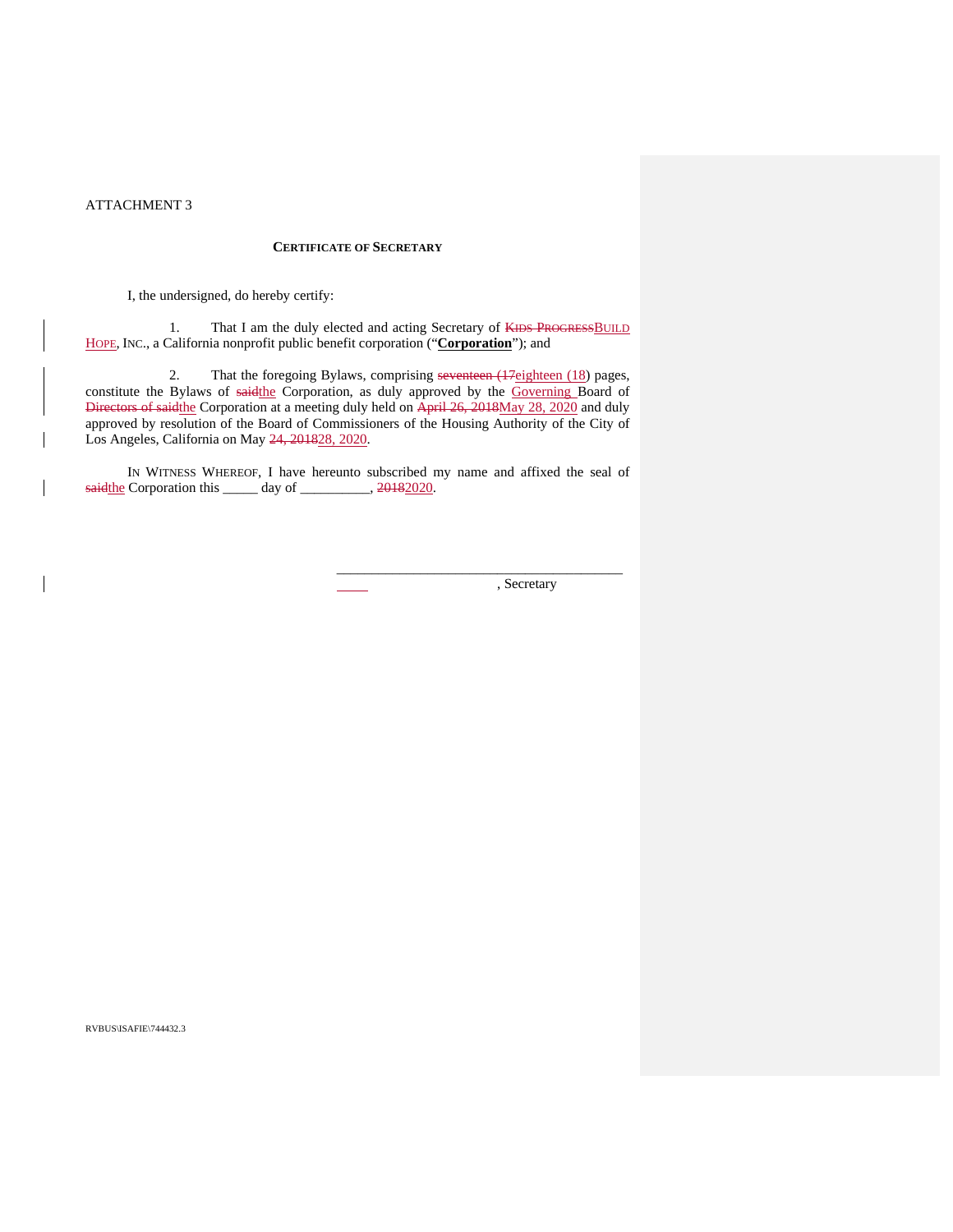### **CERTIFICATE OF RESTATED ARTICLES OF INCORPORATION**

JENNY SCANLIN and JENNIFER THOMAS ARTHURS certify that:

1. They are the President and Vice President, respectively, of Kids Progress, Inc., a California nonprofit public benefit corporation ("Corporation").

2. The Articles of Incorporation ("Articles") of this Corporation are amended and restated in their entirety to read as follows:

# **ARTICLEI** NAME

The name of this corporation is Build Hope, Inc. ("Corporation").

### ARTICLE II PURPOSES

A. The Corporation is a nonprofit public benefit corporation without capital stock and without members and is not organized for the private gain of any person. It is organized under the Nonprofit Public Benefit Corporation Law for public and charitable purposes. The Corporation is governed by Parts 1 and 2 of Division 2 of Title 1 of the California Corporations Code.

B. The specific purposes of the Corporation are: (i) to improve the quality of life and well-being of children, youth, low income individuals and families living in public housing, Section 8 and other residential housing units ("Residential Programs") owned or operated by the Housing Authority of the City of Los Angeles, California ("Housing Authority") by: (a) providing pathways to positive health and economic outcomes through targeted trauma-informed and culturally-appropriate programs and connections to training, employment and resources; and (b) supporting community cohesion through community engagement, promoting resident and participant leadership, community-building, and public safety; (ii) to improve opportunities for mobility by providing supportive services and resources that promote educational attainment and digital literacy with a focus on a two-generation approach, early intervention, building a scholarship fund, digital connectivity, family stability, and economic security; (iii) to engage in any other activities in furtherance of the purposes for which the Corporation is formed; and (vi) to receive, invest and utilize funds and property acquired through the solicitation of contributions, donations, grants, gifts, bequests and the like for the purposes for which the Corporation is formed.

# ARTICLE III LIMITATION ON CORPORATE ACTIVITIES

A. The Corporation is organized and operated exclusively for charitable purposes within the meaning of Section  $501(c)(3)$  of the Internal Revenue Code of 1986,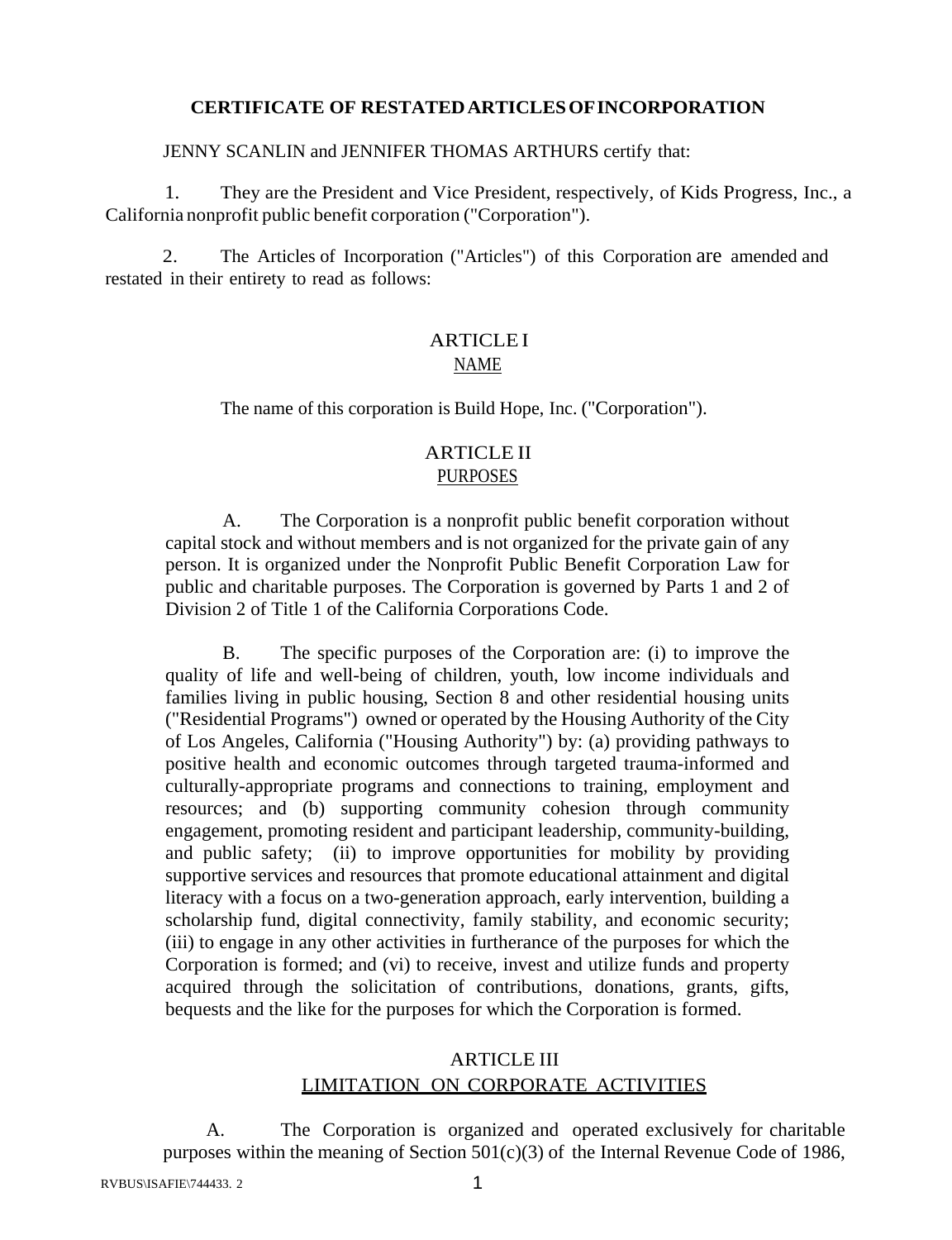as amended ("Code"). The Corporation is governed by a Board of Directors ("Governing Board"). The Corporation shall not engage in any business or activity other than that which is necessary or convenient for or incidental to the carrying out of the purposes set forth in Article II hereof. During the continuance of this Corporation, it may distribute any of its assets to the Housing Authority.

C. Notwithstanding any other provision of these Articles of Incorporation, the Corporation shall not, except to an insubstantial degree, engage in any activities or exercise any powers that do not further the purposes of the Corporation as set forth in Article II hereof, and the Corporation shall not carry on any other activities not permitted to be carried on by (a) a corporation exempt from federal income tax under Section  $501(c)(3)$  of the Code or (b) a corporation, contributions to which are deductible under Section 170(c)(2) of the Code.

D. No substantial part of the activities of the Corporation shall consist of lobbying or carrying on propaganda, or otherwise attempting to influence legislation, and the Corporation shall not participate or intervene in (including the publication or distribution of statements) any political campaign on behalf of, or in opposition to, any candidate for public office.

D. The principal office of the Corporation shall be functionally separate from the Housing Authority (although such office may be in a facility owned by the Housing Authority). As used below, "Person" means any individual, entity or organization other than the Corporation or the Housing Authority. The Corporation at all times shall:

(a) maintain separate accounting records and other corporate records from those of the Authority and any other Person;

(b) not divert the Corporation's funds to any other person or for other than the use of the Corporation and not commingle any of the Corporation's assets with those of the Housing Authority or any other Person except as provided in Article III A herein;

(c) pay any employee, consultant or agent of the Corporation, or any other operating expense incurred by the Corporation, from the assets of the Corporation and not from the assets of the Housing Authority, except such payments may be made by the Housing Authority as provided in the Memorandum of understanding between the Housing Authority and the Corporation ("MOU");

(d) maintain its own deposit account or accounts, separate from those of the Housing Authority and any other Person, with commercial banking institutions;

(e) to the extent that the Corporation contracts or does business with vendors or service providers where the goods and services provided are partially for the benefit of any other Person, the costs incurred in so doing shall be fairly allocated to or among the Corporation and such Persons for whose benefit the goods and services are provided, and the Corporation and each such Person shall bear its fair share of such costs;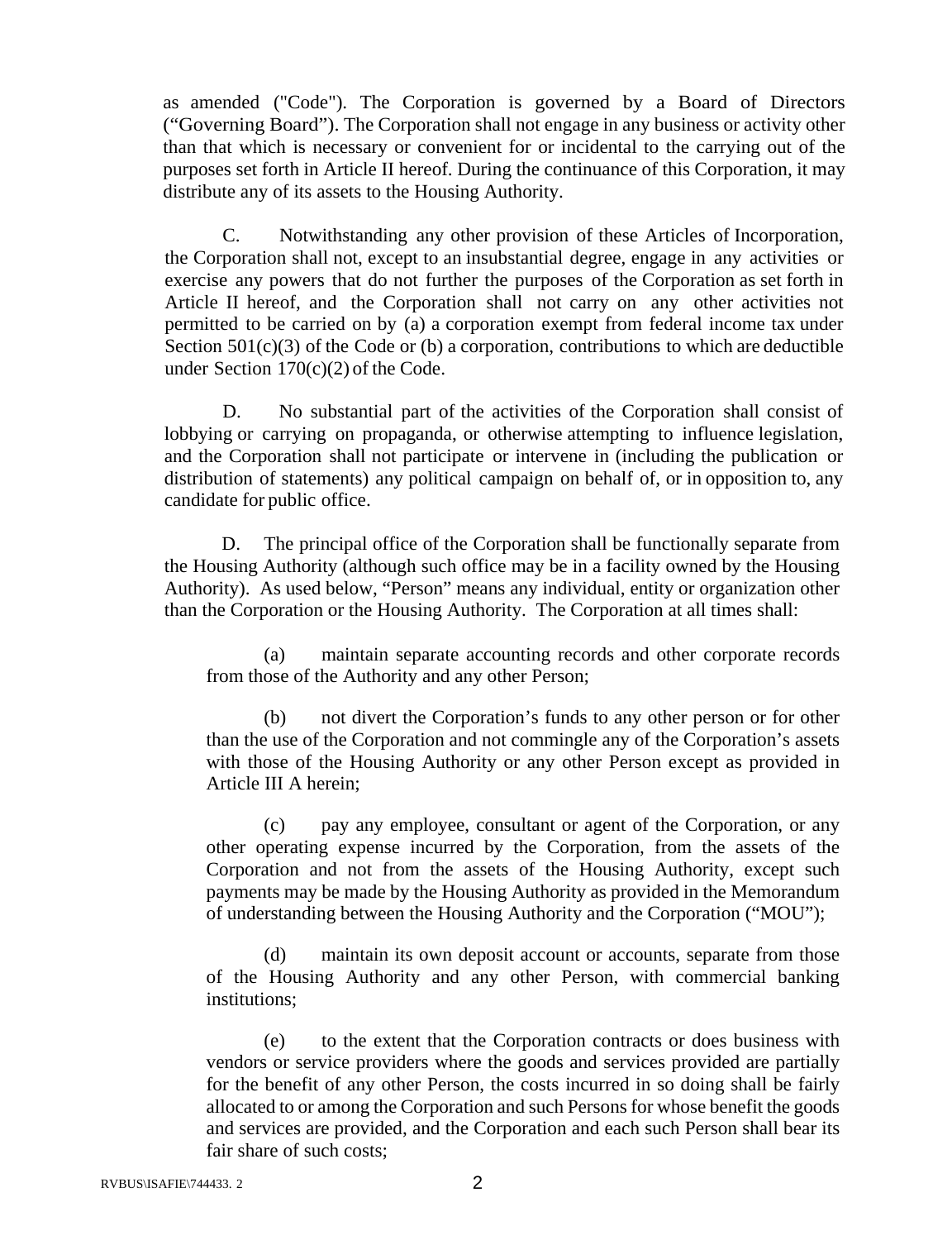(f) conduct its business in its own name, however, the Corporation may distribute assets to the Housing Authority as provided in Article IIIA herein and the Housing Authority may make loans or grants to the Corporation;

(g) observe all necessary, appropriate and customary corporate formalities, including, but not limited to, holding all regular and special Directors' meetings appropriate to authorize all corporate action, keeping separate and accurate minutes of such meetings, passing all resolutions or consents necessary to authorize actions taken or to be taken, and maintaining accurate and separate books, records and accounts, including, but not limited to, intercompany transaction accounts. Regular Governing Board of Directors' meetings shall be held at least annually;

(h) ensure that decisions with respect to its business and daily operations shall be independently made by the Corporation (although the officer making any particular decision may also be an employee or officer of the Housing Authority);

(i) act solely in its own corporate name and through its own authorized officers and agents, and use its own stationery, invoices and checks, and to correct any known misunderstanding regarding its separate identity;

(j) other than organizational expenses and as expressly provided herein and in the MOU, pay all expenses, indebtedness and other obligations incurred by it;

(k) not enter into any guaranty, or otherwise become liable, with respect to any obligation of any Person;

(l) cause any financial reports required of the Corporation to be prepared in accordance with generally accepted accounting principles and be audited annually and be issued separately from, although they may be consolidated with, any reports prepared for the Housing Authority;

(m) ensure that at all times it is adequately capitalized to engage in the transactions contemplated herein; and

(n) provide the Housing Authority with a copy of its annual audited financial statements and records.

# ARTICLE IV DEDICATION AND DISSOLUTION

A. The property of the Corporation is irrevocably dedicated to charitable purposes and no part of the net income or assets of the Corporation shall ever inure to the benefit of any director, officer or member thereof, or to the benefit of any private persons.

 $RVBUS \setminus \text{SAFIE} \setminus \text{744433}.$  2 3 B. Upon the dissolution or winding up of the Corporation, none of the assets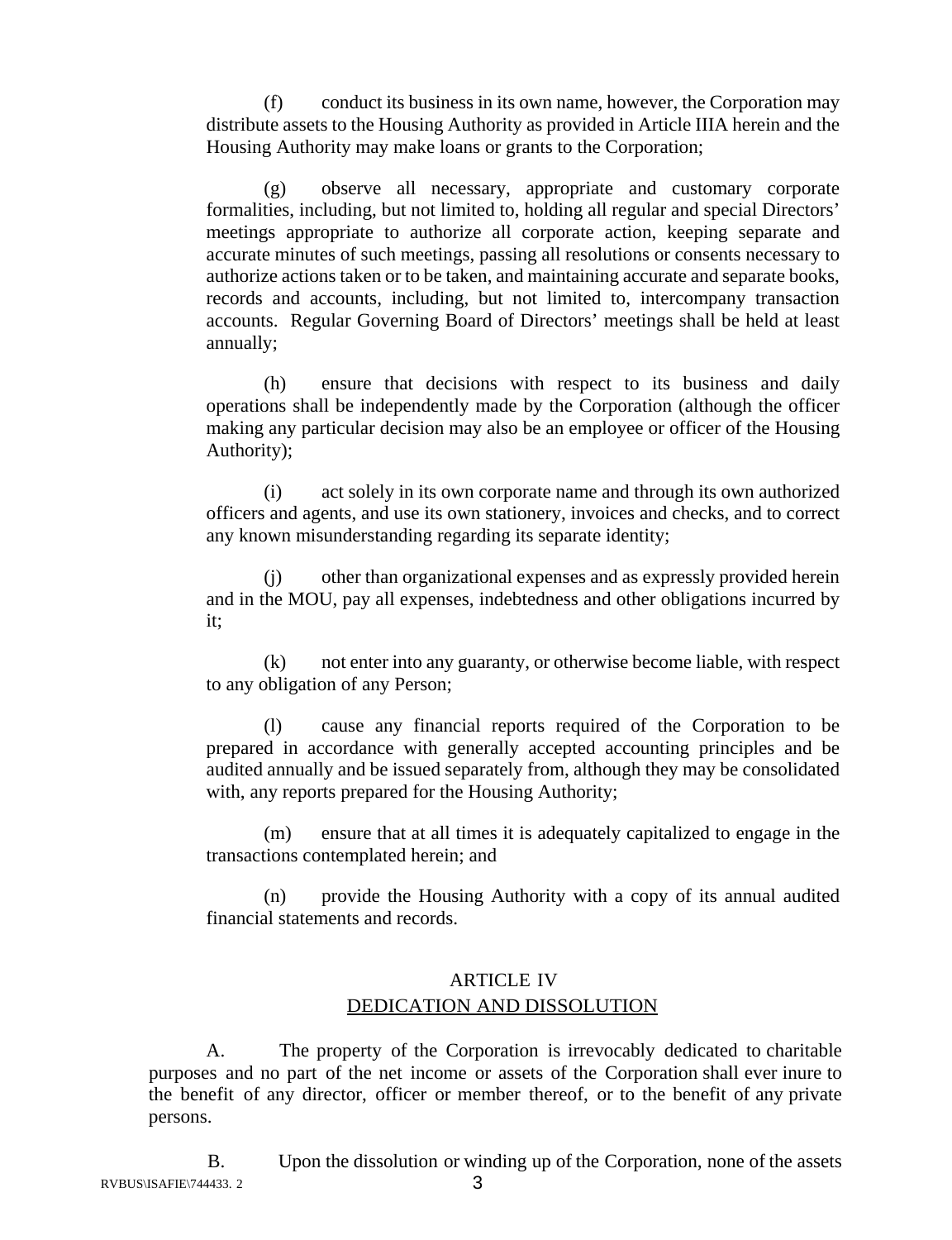of the Corporation shall be distributable to any director, officer or member thereof or to the benefit of any private person and any assets remaining after payment or provision for payment, of all debts and liabilities of this Corporation shall be distributed to either: (1) the Housing Authority of the City of Los Angeles or its successor governmental entity; or (2) any instrumentality of the Housing Authority that is a nonprofit public benefit corporation organized under the California Nonprofit Public Benefit Corporation Law which is organized and operated exclusively for charitable or social welfare purposes and which has established and maintained its tax-exempt status under Section 501(c)(3) or Section 501(c)(4) of the Code.

C. The Corporation shall not, without the affirmative vote of all of the members of the Governing Board, (i) dissolve or liquidate, in whole or in part, or institute proceedings to be adjudicated bankrupt or insolvent (including adoption of any plan of dissolution and/or liquidation); (ii) consent to the institution of bankruptcy or insolvency proceedings against it; (iii) file or join in any filing of a petition with respect to the Corporation or its assets seeking or consenting to reorganization or relief under any applicable federal or state law relating to bankruptcy or insolvency; (iv) consent to the appointment of a receiver, liquidator, assignee, trustee, sequestrator or other similar official of the Corporation or a substantial part of its property; (v) make a general assignment for the benefit of creditors; (vi) admit in writing its inability to pay its debts generally as they become due; or, (vii) take any corporate action in furtherance of the actions set forth in clauses (i) through (vi) of this paragraph.

D. The Corporation shall not, without the affirmative vote of a quorum of all of the members then present at a meeting of the Governing Board, (i) merge or consolidate with any other corporation, company or entity or, except to the extent contemplated by Article II hereof, sell all or substantially all of its assets or acquire all or substantially all of the assets or other ownership interest of any other corporation, company or entity, or (ii) authorize any amendment to these Articles of Incorporation or the Bylaws of the Corporation.

E. The Corporation shall not, without the affirmative vote of a quorum of all of the members then present at a meeting of the Governing Board incur or assume any indebtedness for borrowed money.

When voting on whether the Corporation will take any action described in paragraph (C) or (D) above, each Director shall owe a fiduciary duty to the Corporation and also to the creditors of the Corporation, as authorized or required by applicable law.

# ARTICLE V AMENDMENT

Except as may otherwise be specified under provisions of law, these Articles of Incorporation may be amended or repealed by the vote of a majority of the Governing Board at a meeting duly called for such purpose. Notwithstanding the preceding, all amendments to these Articles of Incorporation must be approved by Resolution of a majority of the Housing Authority's Board of Commissioners voting on the matter.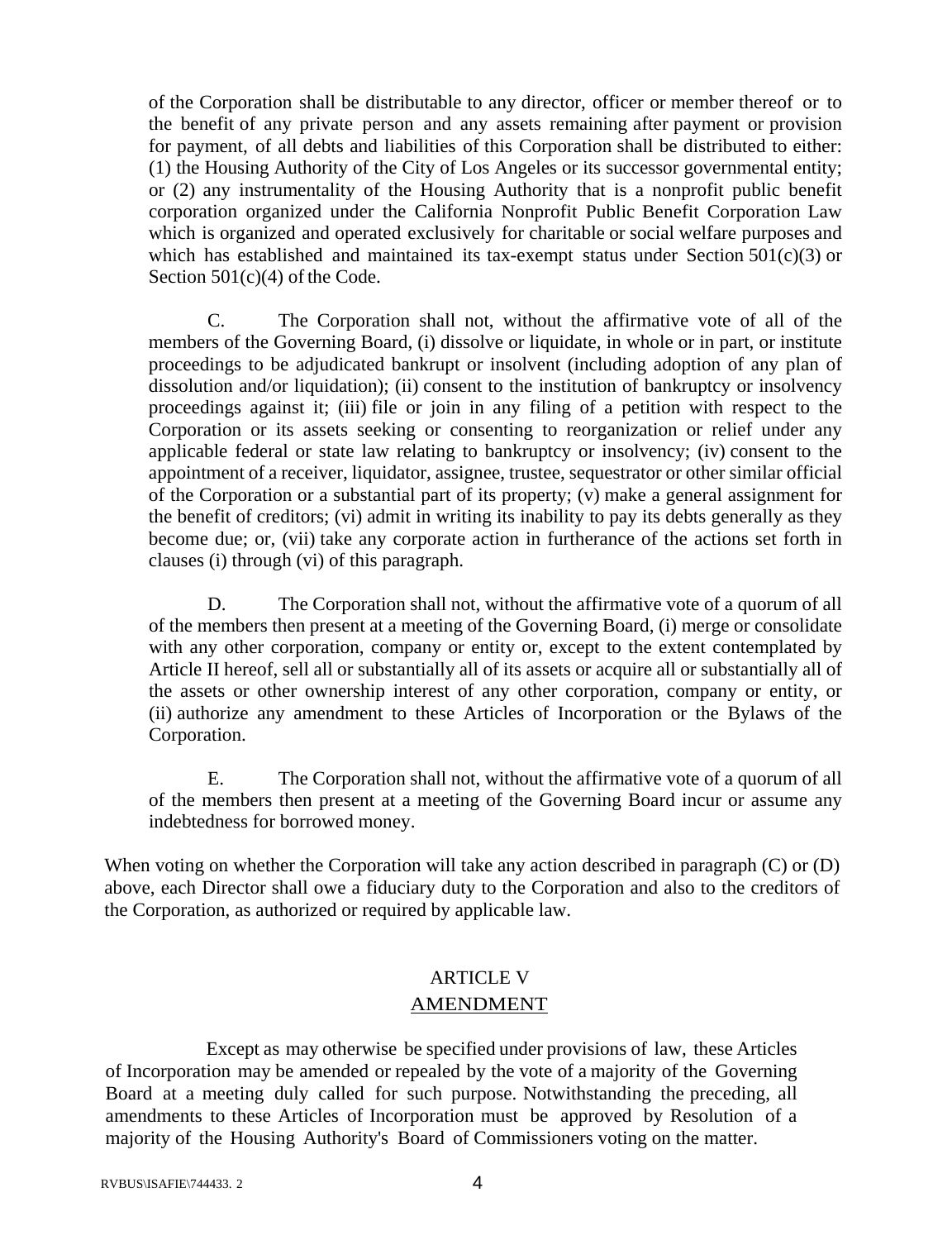A. The foregoing amendment and restatement of the Articles has been duly approved by the Board of Directors of this Corporation and the Board of Commissioners of the Housing Authority of the City of Los Angeles, California.

B. The Corporation has no members.

We further declare under penalty of perjury under the laws of the State of California that the matters set forth in this certificate are true and correct of our own knowledge.

Date: May 28, 2020

\_\_\_\_\_\_\_\_\_\_\_\_\_\_\_\_\_\_\_\_\_\_\_\_\_\_\_\_

\_\_\_\_\_\_\_\_\_\_\_\_\_\_\_\_\_\_\_\_\_\_\_\_\_\_\_

President

Vice-President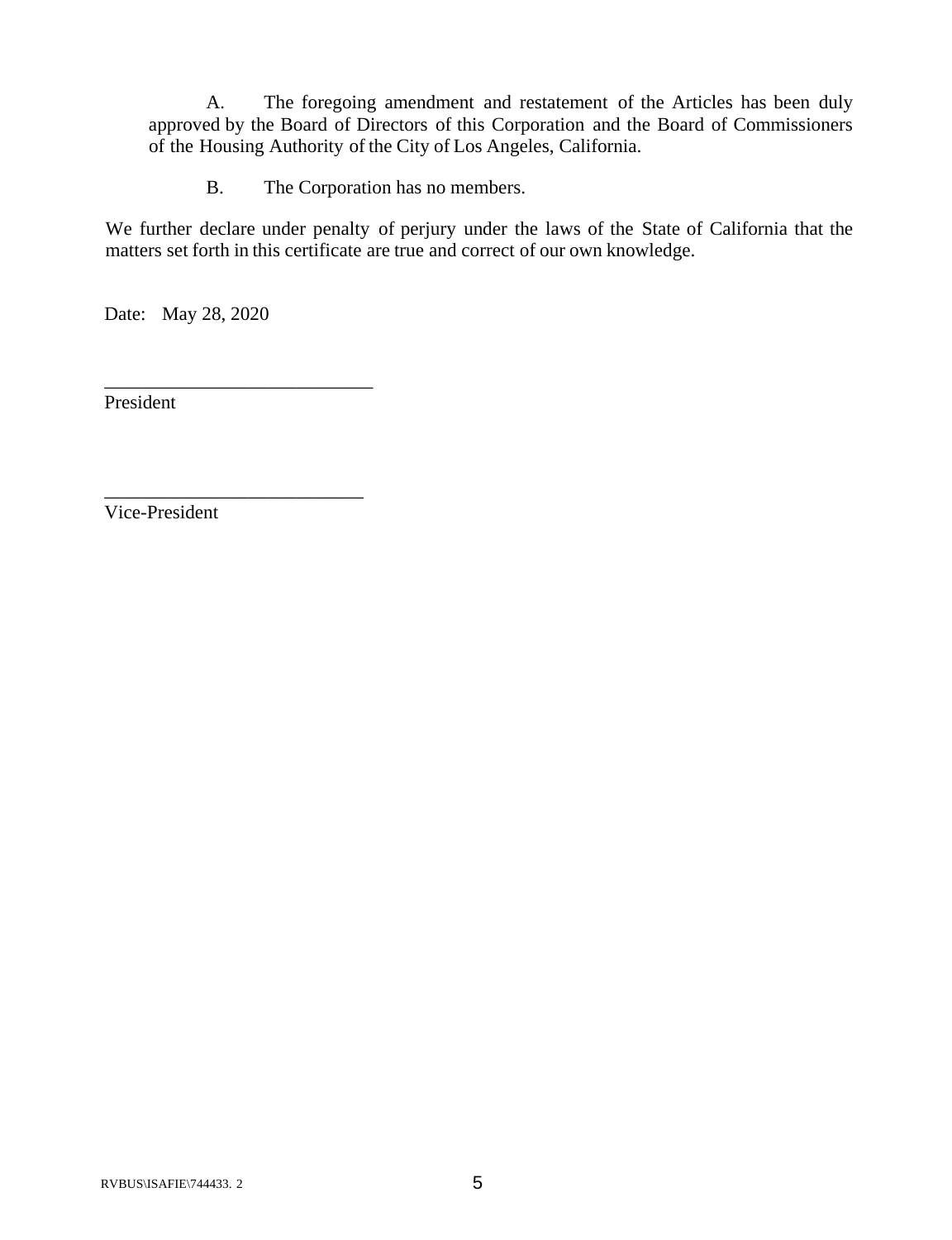|                                                                                                                                                                | Formatted: Header                                                                                           |              |
|----------------------------------------------------------------------------------------------------------------------------------------------------------------|-------------------------------------------------------------------------------------------------------------|--------------|
|                                                                                                                                                                |                                                                                                             |              |
|                                                                                                                                                                |                                                                                                             |              |
|                                                                                                                                                                |                                                                                                             |              |
| <b>CERTIFICATE OF RESTATED ARTICLES OF INCORPORATION</b>                                                                                                       | Formatted: Font: Bold                                                                                       |              |
| ΘF<br><b>KIDS PROGRESS, INC.</b>                                                                                                                               |                                                                                                             |              |
|                                                                                                                                                                |                                                                                                             |              |
| <b>RUDOLE MONTIEL</b>                                                                                                                                          |                                                                                                             |              |
| JENNY SCANLIN and JOHN KING, HJENNIFER THOMAS ARTHURS certify that:                                                                                            | <b>Formatted</b>                                                                                            | [1] ]        |
|                                                                                                                                                                |                                                                                                             |              |
| They are the President and Secretary Vice President, respectively, of Kms<br>1.                                                                                |                                                                                                             |              |
| <b>PROGRESS, INCK</b> ids Progress, Inc., a California nonprofit public benefit corporation<br>("Corporation").                                                |                                                                                                             |              |
|                                                                                                                                                                |                                                                                                             |              |
| 2.<br>The Articles of Incorporation ("Articles") of this Corporation are amended and                                                                           | Formatted: Expanded by 1.4 pt                                                                               |              |
| restated in their entirety to read as follows:                                                                                                                 |                                                                                                             |              |
|                                                                                                                                                                |                                                                                                             |              |
| <del>"</del> ARTICLEI                                                                                                                                          |                                                                                                             |              |
| <b>NAME</b>                                                                                                                                                    | Formatted: Font: 12 pt, Underline                                                                           |              |
|                                                                                                                                                                |                                                                                                             |              |
| The name of this corporation is Kms PROGRESS, INC. Build Hope, Inc.                                                                                            |                                                                                                             |              |
| ("Corporation").                                                                                                                                               |                                                                                                             |              |
| <b>ARTICLE II</b>                                                                                                                                              | Formatted: Font: 12 pt                                                                                      |              |
| <b>PURPOSES</b>                                                                                                                                                |                                                                                                             |              |
|                                                                                                                                                                | Formatted: Font: 12 pt, Underline                                                                           |              |
| The Corporation is a nonprofit public benefit corporation without<br>A.                                                                                        | Formatted: Font: 12 pt                                                                                      |              |
| capital stock and without members and is not organized for the private gain of any                                                                             | Formatted: Indent: First line: 0.63"                                                                        |              |
| person. It is organized under the Nonprofit Public Benefit Corporation Law for                                                                                 | Formatted: Font: 12 pt, Character scale: 100%                                                               |              |
| public and charitable purposes. The Corporation is governed by Parts 1 and 2 of                                                                                | Formatted: Body Text, Indent: Left: 0.64", First line:                                                      |              |
| Division 2 of Title 1 of the California Corporations Code.                                                                                                     | 0.5", Right: 0.63", Line spacing: Multiple 1.01 li,<br>Outline numbered + Level: 1 + Numbering Style: A, B, |              |
| <b>B.</b><br>The specific purposes of the Corporation are: (i) to improve the                                                                                  | C,  + Start at: 1 + Alignment: Left + Aligned at: -0.5"                                                     |              |
| quality of life and well-being of children, youth and low income individuals and                                                                               | + Indent at: 0", Tab stops: 1.64", Left + 6.06", Left +                                                     |              |
| families living in public housing, Section 8 and other programs-residential housing                                                                            | Not at 1.62"                                                                                                |              |
| units ("Residential Programs") provided owned or operated by the Housing                                                                                       | <b>Formatted</b>                                                                                            | [2]          |
| Authority of the City of Los Angeles, California ("Housing Authority") by: (a)                                                                                 | Formatted: Body Text, Indent: Left: 0.64", First line:                                                      |              |
| providing increased educational, artistic, cultural and technical opportunities; (ii)                                                                          | 0.5", Right: 0.63", Line spacing: Multiple 1.01 li,<br>Outline numbered + Level: 1 + Numbering Style: A, B, |              |
| to provide programspathways to positive health and activities to increase                                                                                      | C,  + Start at: 1 + Alignment: Left + Aligned at: -0.5"                                                     |              |
| educational, artistic, culturaleconomic outcomes through targeted trauma-informed<br>and technicalculturally-appropriate programs and connections to training, | + Indent at: 0", Tab stops: 1.64", Left + 6.06", Left +                                                     |              |
| employment and resources; and (b) supporting community cohesion through                                                                                        | Not at 1.61"                                                                                                |              |
| community engagement, promoting resident and participant leadership,                                                                                           | <b>Formatted</b>                                                                                            | $\ldots$ [3] |
| community-building, and public safety; (ii) to improve opportunities for children,                                                                             |                                                                                                             |              |
| youth and low income families living in Residential Programs provided mobility by                                                                              |                                                                                                             |              |
| the Housing Authority; (iii) to provideproviding supportive services and equipment                                                                             |                                                                                                             |              |
| to assist children, youth and low income families living in Residential Programs                                                                               |                                                                                                             |              |
| provided by the Housing Authority to develop skills and increase knowledge                                                                                     |                                                                                                             |              |
| to the sources that promote self sufficiency; (iv) to maintained ucational attainment                                                                          |                                                                                                             |              |

RVBUS\ISAFIE\744433. 2 1

and digital literacy with a focus on a two-generation approach, early intervention,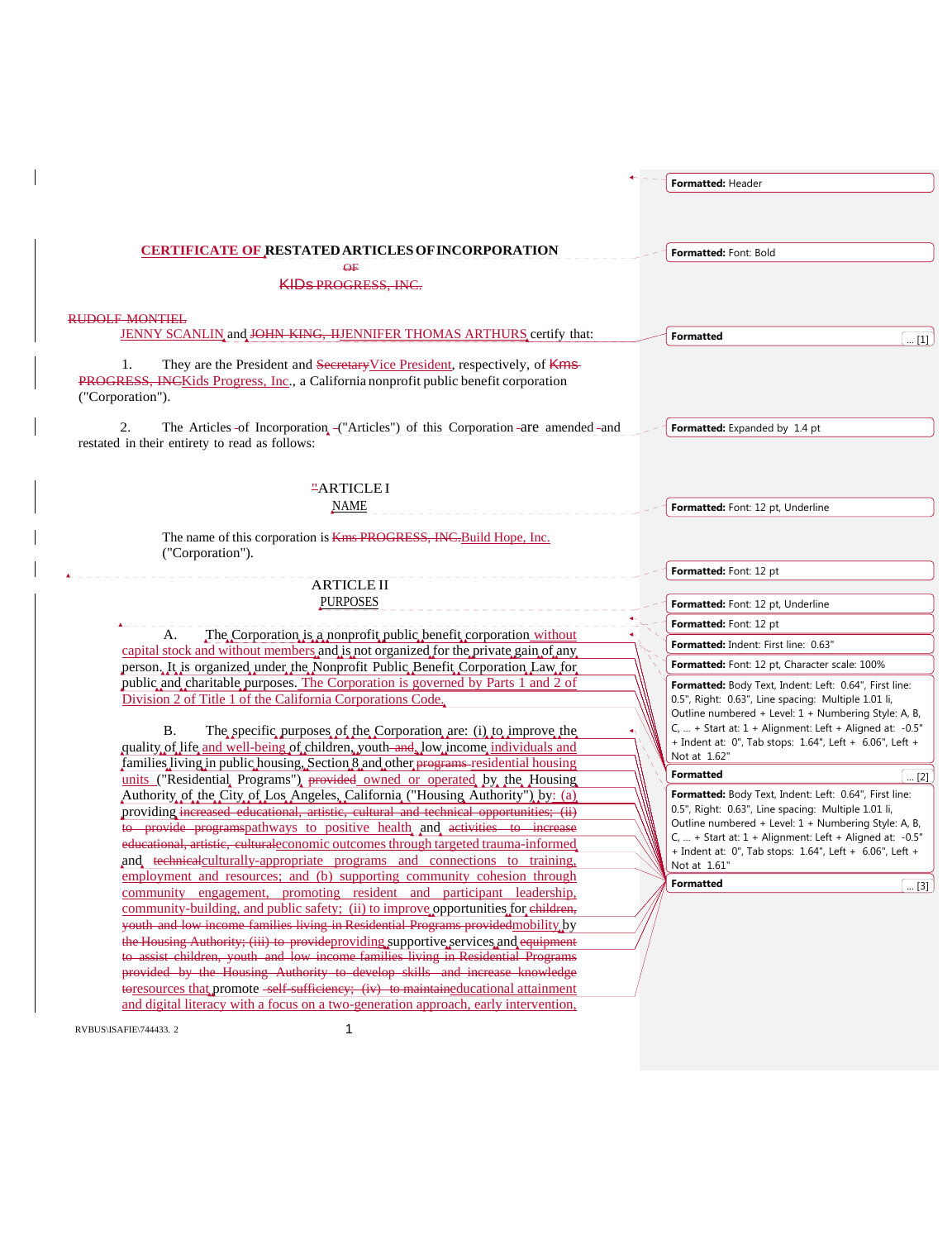|                                                                                                                                                                           | Formatted: Header       |
|---------------------------------------------------------------------------------------------------------------------------------------------------------------------------|-------------------------|
|                                                                                                                                                                           |                         |
| building a scholarship fund and disburse scholarships for educational, artistic,                                                                                          | <b>Formatted</b><br>[4] |
| cultural and technical opportunities to children, youth and low income families<br>living in Residential Programs provided by the Housing Authority; (v, digital          |                         |
| connectivity, family stability, and economic security; (iii) to engage in any other<br>activities in furtherance of the purposes for which the Corporation is formed; and |                         |
| (vi) to receive, invest and utilize funds and property acquired through the                                                                                               |                         |
| solicitation of contributions, donations, grants, gifts, bequests and the like for the<br>purposes for which the Corporation is formed.                                   |                         |

 $\overline{\phantom{a}}$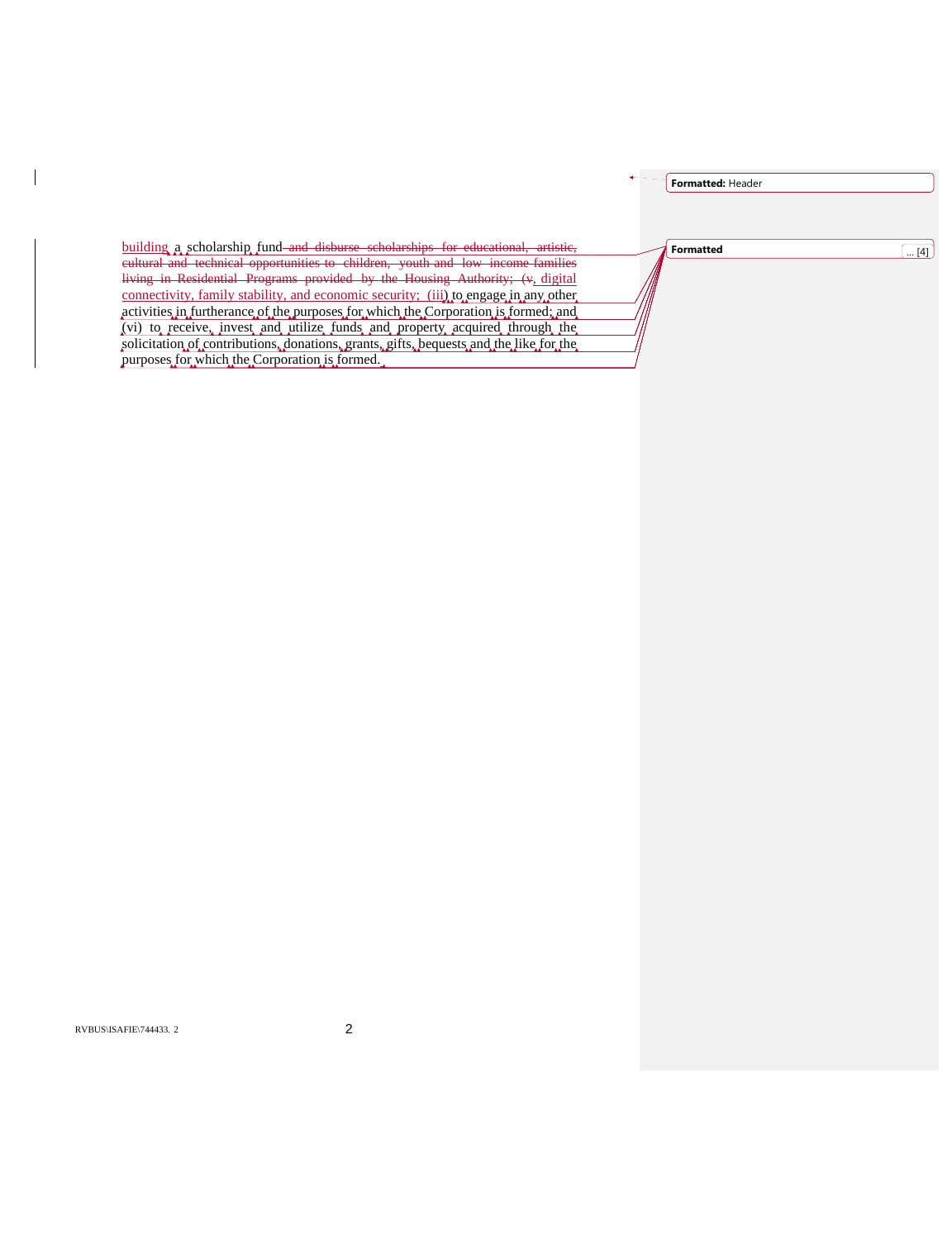|                                                                                                                                                                                                                                                                                                                                                                                                                                                                                                                                                                                                                    | Formatted: Header                                                                           |
|--------------------------------------------------------------------------------------------------------------------------------------------------------------------------------------------------------------------------------------------------------------------------------------------------------------------------------------------------------------------------------------------------------------------------------------------------------------------------------------------------------------------------------------------------------------------------------------------------------------------|---------------------------------------------------------------------------------------------|
|                                                                                                                                                                                                                                                                                                                                                                                                                                                                                                                                                                                                                    |                                                                                             |
|                                                                                                                                                                                                                                                                                                                                                                                                                                                                                                                                                                                                                    |                                                                                             |
|                                                                                                                                                                                                                                                                                                                                                                                                                                                                                                                                                                                                                    |                                                                                             |
| <b>ARTICLE III</b>                                                                                                                                                                                                                                                                                                                                                                                                                                                                                                                                                                                                 | Formatted: Font: 12 pt                                                                      |
| LIMITATION ON CORPORATE ACTIVITIES                                                                                                                                                                                                                                                                                                                                                                                                                                                                                                                                                                                 |                                                                                             |
| A. The Corporation is organized and operated exclusively for<br><del>A.</del><br>charitable purposes within the meaning of Section $501(c)(3)$ of the Internal<br>Revenue Code of 1986, as amended ("Code"). The Corporation is governed by a<br>Board of Directors ("Governing Board"). The Corporation shall not engage in any<br>business or activity other than that which is necessary or convenient for or incidental<br>to the carrying out of the purposes set forth in Article II hereof. During the<br>continuance of this Corporation, it may distribute any of its assets to the Housing<br>Authority. | Formatted: Indent: Left: 0.63", First line: 0.38", Right:<br>0.15", No bullets or numbering |
| B.C. Notwithstanding any other provision of these Articles of                                                                                                                                                                                                                                                                                                                                                                                                                                                                                                                                                      | Formatted: Font: 12 pt                                                                      |
| Incorporation, the Corporation shall not, except to an insubstantial degree, engage<br>in any activities or exercise any powers that do not further the purposes of the<br>Corporation as set forth in Article II hereof, and the Corporation shall not carry<br>on any other activities not permitted to be carried on by (a) a corporation exempt<br>from federal income tax under Section $501(c)(3)$ of the Code or (b) a corporation,<br>contributions to which are deductible under Section $170(c)(2)$ of the Code.                                                                                         | Formatted: Font: 12 pt                                                                      |
| $\overline{\text{C-D}}$ . No substantial part of the activities of the Corporation shall consist                                                                                                                                                                                                                                                                                                                                                                                                                                                                                                                   | Formatted: Font: 12 pt                                                                      |
| of lobbying or carrying on propaganda, or otherwise attempting to influence<br>legislation, and the Corporation shall not participate or intervene in (including the<br>publication or distribution of statements) any political campaign on behalf of, or<br>in opposition to, any candidate for public office.                                                                                                                                                                                                                                                                                                   |                                                                                             |
| D. The principal office of the Corporation shall be functionally separate                                                                                                                                                                                                                                                                                                                                                                                                                                                                                                                                          |                                                                                             |
| from the Housing Authority (although such office may be in a facility owned by<br>the Housing Authority). As used below, "Person" means any individual, entity or<br>organization other than the Corporation or the Housing Authority.<br>The                                                                                                                                                                                                                                                                                                                                                                      |                                                                                             |
| Corporation at all times shall:                                                                                                                                                                                                                                                                                                                                                                                                                                                                                                                                                                                    |                                                                                             |
| maintain separate accounting records and other corporate<br>(a)<br>records from those of the Authority and any other Person;                                                                                                                                                                                                                                                                                                                                                                                                                                                                                       |                                                                                             |
| not divert the Corporation's funds to any other person or for<br>(b)                                                                                                                                                                                                                                                                                                                                                                                                                                                                                                                                               |                                                                                             |
| other than the use of the Corporation and not commingle any of the<br>Corporation's assets with those of the Housing Authority or any other Person                                                                                                                                                                                                                                                                                                                                                                                                                                                                 |                                                                                             |
| except as provided in Article III A herein;                                                                                                                                                                                                                                                                                                                                                                                                                                                                                                                                                                        |                                                                                             |
| pay any employee, consultant or agent of the Corporation, or<br>(c)<br>any other operating expense incurred by the Corporation, from the assets of<br>the Corporation and not from the assets of the Housing Authority, except such<br>payments may be made by the Housing Authority as provided in the<br>Memorandum of understanding between the Housing Authority and the<br>Corporation ("MOU");                                                                                                                                                                                                               |                                                                                             |
| 3<br>RVBUS\ISAFIE\744433.2                                                                                                                                                                                                                                                                                                                                                                                                                                                                                                                                                                                         |                                                                                             |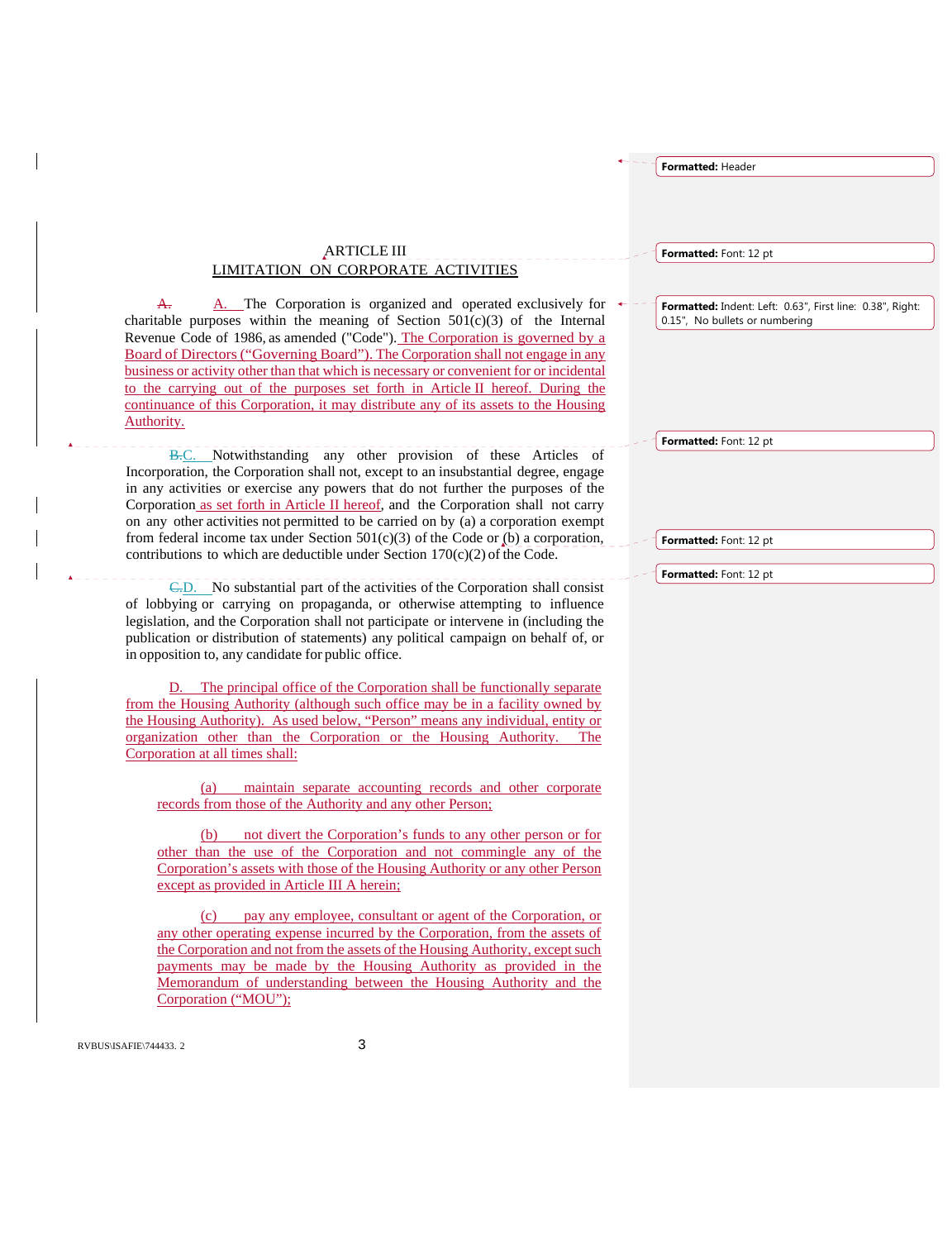**Formatted:** Header

(d) maintain its own deposit account or accounts, separate from those of the Housing Authority and any other Person, with commercial banking institutions;

(e) to the extent that the Corporation contracts or does business with vendors or service providers where the goods and services provided are partially for the benefit of any other Person, the costs incurred in so doing shall be fairly allocated to or among the Corporation and such Persons for whose benefit the goods and services are provided, and the Corporation and each such Person shall bear its fair share of such costs;

(f) conduct its business in its own name, however, the Corporation may distribute assets to the Housing Authority as provided in Article IIIA herein and the Housing Authority may make loans or grants to the Corporation;

(g) observe all necessary, appropriate and customary corporate formalities, including, but not limited to, holding all regular and special Directors' meetings appropriate to authorize all corporate action, keeping separate and accurate minutes of such meetings, passing all resolutions or consents necessary to authorize actions taken or to be taken, and maintaining accurate and separate books, records and accounts, including, but not limited to, intercompany transaction accounts. Regular Governing Board of Directors' meetings shall be held at least annually;

(h) ensure that decisions with respect to its business and daily operations shall be independently made by the Corporation (although the officer making any particular decision may also be an employee or officer of the Housing Authority);

act solely in its own corporate name and through its own authorized officers and agents, and use its own stationery, invoices and checks, and to correct any known misunderstanding regarding its separate identity;

(j) other than organizational expenses and as expressly provided herein and in the MOU, pay all expenses, indebtedness and other obligations incurred by it;

(k) not enter into any guaranty, or otherwise become liable, with respect to any obligation of any Person;

(l) cause any financial reports required of the Corporation to be prepared in accordance with generally accepted accounting principles and be audited annually and be issued separately from, although they may be consolidated with, any reports prepared for the Housing Authority;

(m) ensure that at all times it is adequately capitalized to engage in the transactions contemplated herein; and

RVBUS\ISAFIE\744433. 2 4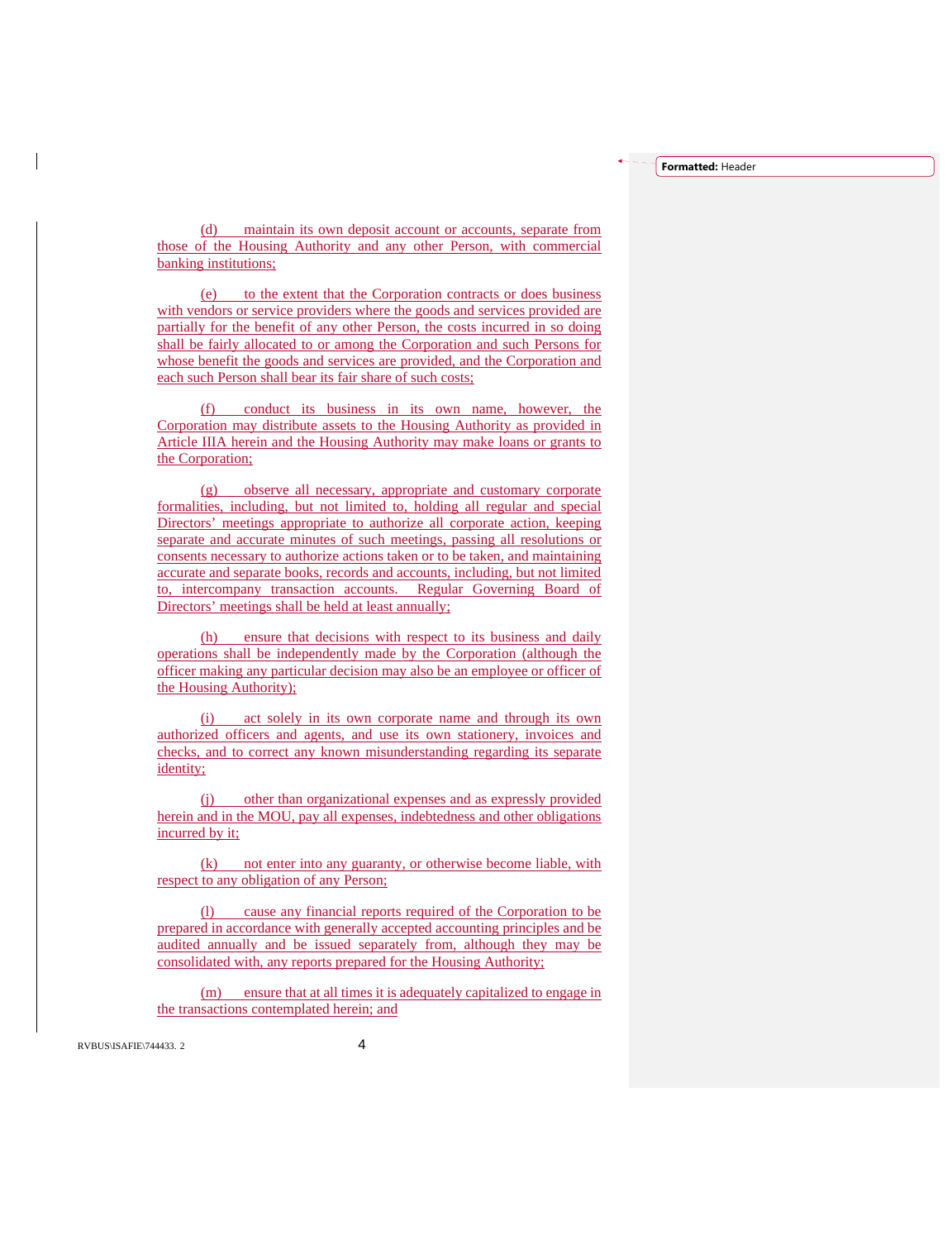(n) provide the Housing Authority with a copy of its annual audited financial statements and records. ARTICLE IV DEDICATION AND DISSOLUTION A. The property of the Corporation is irrevocably dedicated to charitable purposes and no part of the net income or assets of the Corporation shall ever inure to the benefit of any director, officer or member thereof, or to the benefit of any private persons. B. Upon the dissolution or winding up of the Corporation, none of the assets of the Corporation shall be distributable to any director, officer or member thereof or to the benefit of any private person and any assets remaining after payment or provision for payment, of all debts and liabilities of this Corporation shall be distributed to either: (1) athe Housing Authority of the City of Los Angeles or its successor governmental entity which has the purposes of providing assistance to low income persons; or (2) any instrumentality of the Housing Authority that is a nonprofit fund, foundation or public benefit corporation organized under the California Nonprofit Public Benefit Corporation Law which is organized and operated exclusively for charitable or social welfare purposes and which has established and maintained its tax-exempt status under Section  $501(c)(3)$  or Section 501(c)(4) of the Code. If the Corporation holds any assets in trust, or if the Corporation **Formatted:** Font: 12 pt **Formatted:** Indent: Left: 0.5", First line: 0.5" **Formatted:** Indent: Left: 0.5", First line: 0.51" **Formatted:** Condensed by 0.05 pt **Formatted:** Not Expanded by / Condensed by Formatted: Not Expanded by / Condensed by **Formatted:** Not Expanded by / Condensed by **Formatted:** Not Expanded by / Condensed by **Formatted:** Font: 12 pt **Formatted:** Body Text, Justified, Indent: Left: 0.5", Right: 0.17", Space Before: 0 pt, Line spacing:

**Formatted:** Header

Multiple 0.99 li, Tab stops: 1.63", Left

formed for charitable purposes, then such assets shall be disposed of on dissolution in conformity with these Articles of Incorporation or the Bylaws for the Corporation subject to complying with the provisions of any trust under which such assets are held. The disposition shall be in such manner as may be directed by decree of the Superior Court of the county in which the Corporation has its principal offices, on petition therefor by the Attorney General or by any person

RVBUS\ISAFIE\744433. 2 5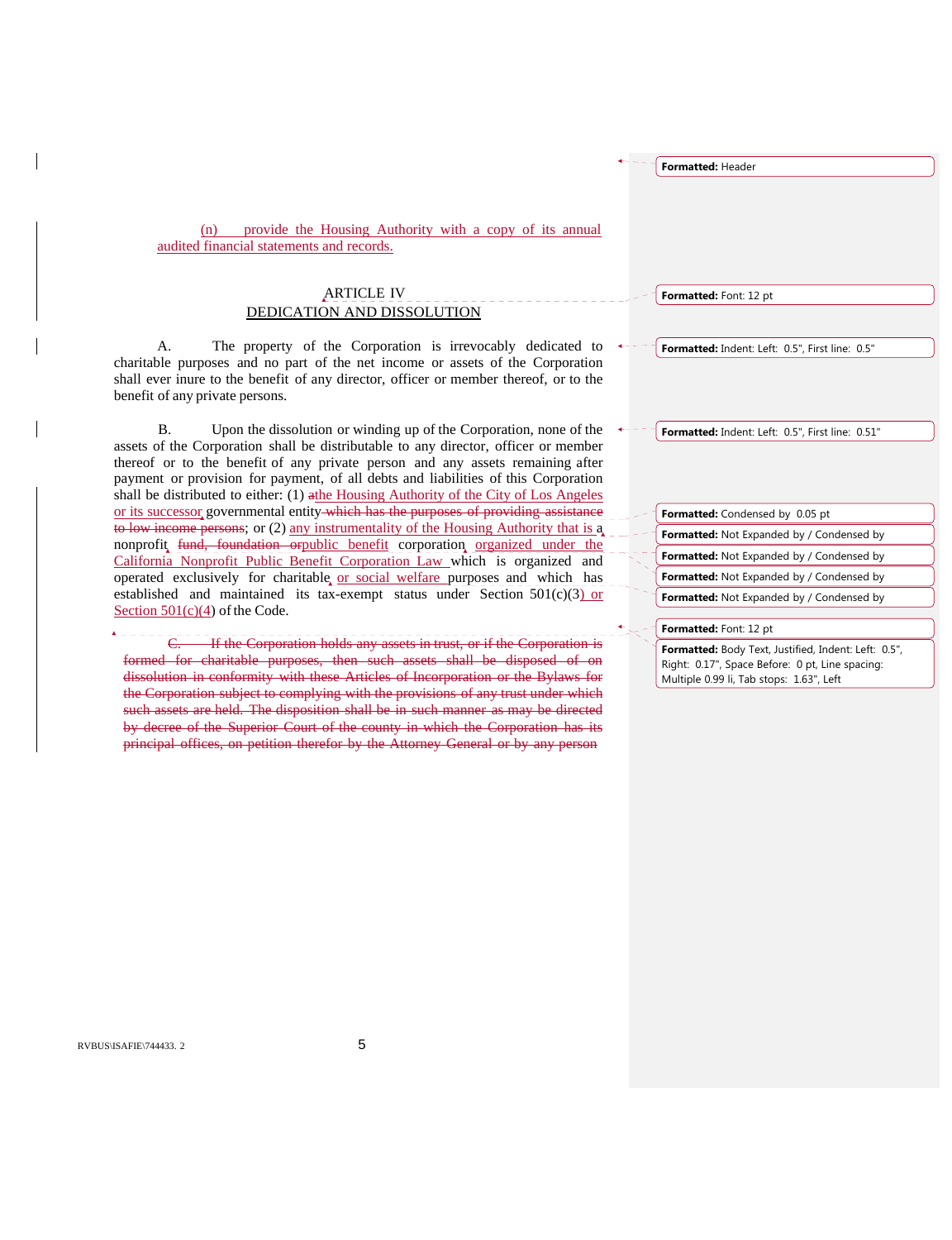**Formatted:** Header

**Formatted:** Right: 0.7"

concerned in the liquidation, in a proceeding to which the Attorney General is party. Such decree of the Superior Court may be waived if the Attorney General makes a written waiver of objections to the disposition.

#### **ARTICLEV**

The Corporation shall not, without the affirmative vote of all of the members of the Governing Board, (i) dissolve or liquidate, in whole or in part, or institute proceedings to be adjudicated bankrupt or insolvent (including adoption of any plan of dissolution and/or liquidation); (ii) consent to the institution of bankruptcy or insolvency proceedings against it; (iii) file or join in any filing of a petition with respect to the Corporation or its assets seeking or consenting to reorganization or relief under any applicable federal or state law relating to bankruptcy or insolvency; (iv) consent to the appointment of a receiver, liquidator, assignee, trustee, sequestrator or other similar official of the Corporation or a substantial part of its property; (v) make a general assignment for the benefit of creditors; (vi) admit in writing its inability to pay its debts generally as they become due; or, (vii) take any corporate action in furtherance of the actions set forth in clauses (i) through (vi) of this paragraph.

D. The Corporation shall not, without the affirmative vote of a quorum of all of the members then present at a meeting of the Governing Board, (i) merge or consolidate with any other corporation, company or entity or, except to the extent contemplated by Article II hereof, sell all or substantially all of its assets or acquire all or substantially all of the assets or other ownership interest of any other corporation, company or entity, or (ii) authorize any amendment to these Articles of Incorporation or the Bylaws of the Corporation.

E. The Corporation shall not, without the affirmative vote of a quorum of all of the members then present at a meeting of the Governing Board incur or assume any indebtedness for borrowed money.

When voting on whether the Corporation will take any action described in paragraph (C) or (D) above, each Director shall owe a fiduciary duty to the Corporation and also to the creditors of the Corporation, as authorized or required by applicable law.

### ARTICLE V

### AMENDMENT

Except as may-otherwise be specified under provisions of law, these Articles of Incorporation may be amended or repealed by the vote of a majority of the Governing Board of Directors at a meeting duly called for such purpose. Notwithstanding the preceding, all amendments to these Articles of Incorporation must be approved in writing byby Resolution of a majority of the Housing Authority's Board of Commissioners.<sup>"</sup> voting on the matter.

RVBUS\ISAFIE\744433. 2 6

A. The foregoing amendment and restatement of the Articles has been duly approved by the Board of Directors of this Corporation and the Board of Commissioners of the Housing Authority of the City of Los Angeles, California.

**Formatted:** Font: Times New Roman, 12 pt, Underline

**Formatted:** Indent: Left: 0.13", First line: 0.88", Tab stops: 5.88", Left

**Formatted:** Expanded by 1.75 pt

**Formatted:** Indent: Left: 0.5", First line: 0.5", No bullets or numbering

**Formatted:** Line spacing: Exactly 10 pt, Don't allow hanging punctuation

**Formatted:** Font: 10 pt